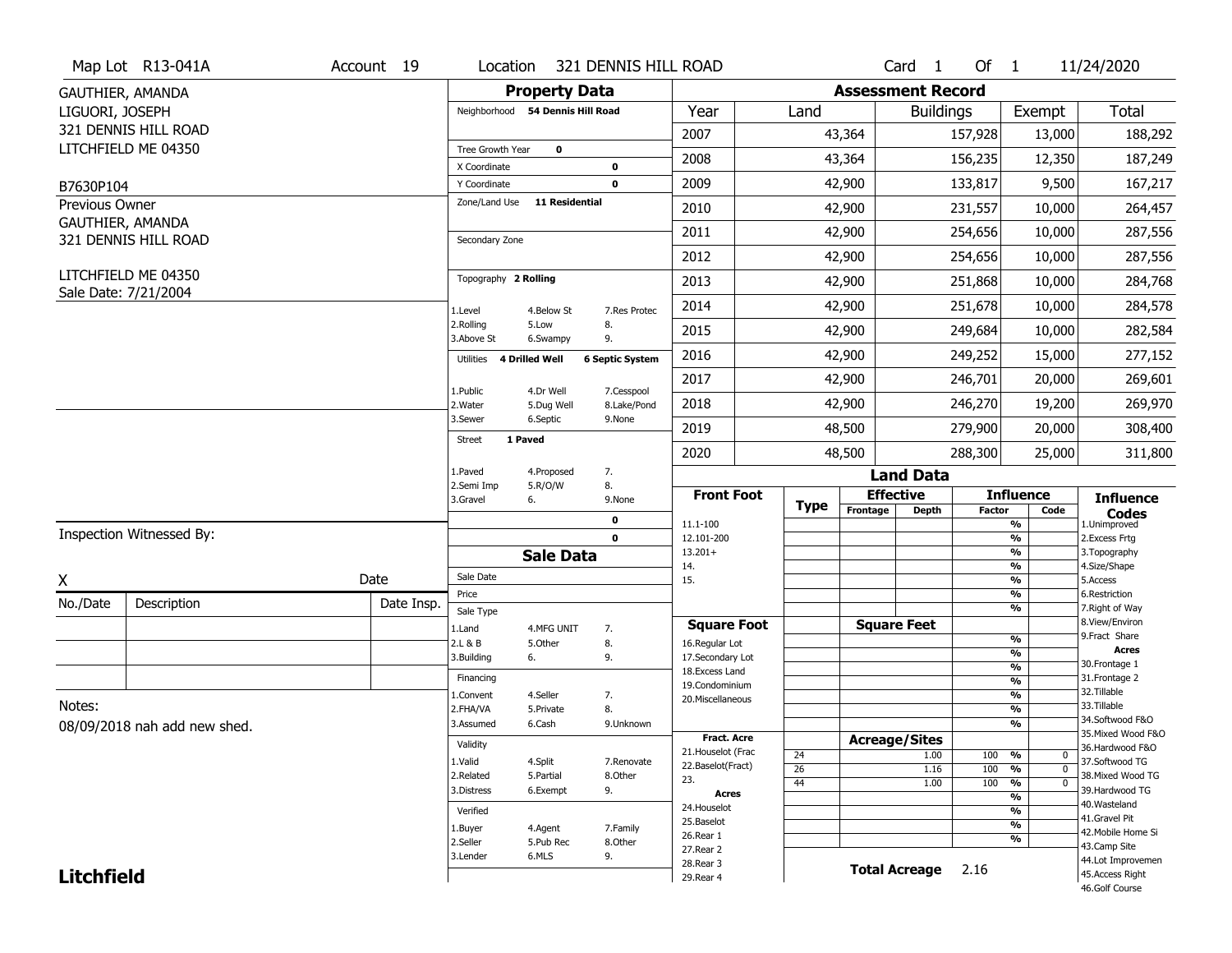|                                |                             |                       |                                                   |              |                   |                                       |               |                             |            |                    | <b>Litchfield</b>                     |  |       |        |      |                   |       |               |      |              |            |  |
|--------------------------------|-----------------------------|-----------------------|---------------------------------------------------|--------------|-------------------|---------------------------------------|---------------|-----------------------------|------------|--------------------|---------------------------------------|--|-------|--------|------|-------------------|-------|---------------|------|--------------|------------|--|
|                                | Map Lot R13-041A            |                       |                                                   |              |                   | Account 19                            |               | Location                    |            |                    | 321 DENNIS HILL ROAD                  |  |       |        |      | Card <sub>1</sub> |       |               | Of 1 |              | 11/24/2020 |  |
| Building Style 2 Ranch         |                             |                       | <b>SF Bsmt Living</b>                             |              | 1280              |                                       |               | Layout 1 Typical            |            |                    |                                       |  |       |        |      |                   |       |               |      |              | Canopy     |  |
| 0.Uncoded                      | 4.Cape                      | 8.Log                 | Fin Bsmt Grade                                    |              | 3 100             |                                       |               | 1.Typical                   | 4.         |                    | 7.                                    |  |       |        |      |                   |       |               |      |              | 4.0'       |  |
| 1.Conv.<br>2.Ranch             | 5.Garrison<br>6.Split       | 9.Other<br>10.Tri-Lev | OPEN-5-CUSTOMIZE<br>Heat Type                     | 100%         | $\mathbf{o}$      | 1 Hot Water BB                        |               | 2.Inadeq<br>3.              | 5.<br>6.   |                    | 8.<br>9.                              |  |       |        |      |                   |       |               |      |              |            |  |
| 3.R Ranch                      | 7.Contemp                   | 11.Earth O            | 0.Uncoded                                         |              | 4.Steam           | 8.Fl/Wall                             |               | Attic                       | 9 None     |                    |                                       |  |       |        |      |                   |       |               |      |              | 16.0"      |  |
| Dwelling Units 1               |                             |                       | 1.HWBB                                            |              | 5.FWA             | 9.No Heat                             |               | 1.1/4 Fin                   | 4.Full Fin |                    | 7.                                    |  |       |        |      |                   |       |               |      |              |            |  |
| Other Units                    | $\mathbf 0$                 |                       | 2.HWCI                                            |              | 6.GravWA          | 10.Radiant                            |               | 2.1/2 Fin                   | 5.Fl/Stair |                    | 8.                                    |  |       |        |      |                   |       |               |      |              |            |  |
| <b>Stories</b>                 | 1 One Story                 |                       | 3.H Pump                                          |              | 7.Electric        | 11.Radiant                            |               | 3.3/4 Fin                   | 6.         |                    | 9.None                                |  |       |        |      |                   |       |               |      |              |            |  |
| 1.1                            | 4.1.5                       | 7.1.25                | Cool Type                                         | 0%           | 9 None            |                                       |               | Insulation 1 Full           |            |                    |                                       |  |       |        |      |                   |       |               |      | 26.0'        |            |  |
| 2.2                            | 5.1.75                      | 8.3.5                 | 1.Refrig                                          |              | 4.W&C Air         | 7.RadHW                               |               | 1.Full                      | 4.Minimal  |                    | 7.                                    |  |       |        | NV.  |                   |       |               |      |              |            |  |
| 3.3                            | 6.2.5                       | 9.4                   | 2.Evapor                                          |              | 5.Monitor-        | 8.                                    |               | 2.Heavy                     | 5.Partial  |                    | 8.                                    |  |       |        |      |                   |       |               |      |              |            |  |
| Exterior Walls 2 Vinyl         |                             |                       | 3.H Pump                                          |              | 6.Monitor-        | 9.None                                |               | 3.Capped                    | 6.         |                    | 9.None                                |  |       |        |      |                   |       |               |      |              |            |  |
| 0.Uncoded                      | 4.Asbestos                  | 8.Concrete            | Kitchen Style                                     |              | 2 Typical         |                                       |               | Unfinished %                | 0%         |                    |                                       |  |       |        |      |                   |       |               |      | 32.0' 1sFr/B | 3210'      |  |
| 1.Wd Clapb                     | 5.Stucco                    | 9.0ther               | 1.Modern                                          |              | 4.Obsolete        | 7.                                    |               | Grade & Factor              |            | 3 Average 100%     |                                       |  |       |        |      |                   |       |               |      |              |            |  |
| 2.Vinyl                        | 6.Brick                     | 10.Wd shin            | 2. Typical                                        | 5.           |                   | 8.                                    |               | 1.E Grade                   | 4.B Grade  |                    | 7.AAA Grad                            |  |       |        |      | 11.0'             | 15.0' |               |      |              |            |  |
| 3.Compos.                      | 7.Stone                     | 11.T1-11              | 3.Old Type                                        | 6.           |                   | 9.None                                |               | 2.D Grade                   | 5.A Grade  |                    | 8.M&S                                 |  |       |        |      |                   | WD    |               |      | 26.0'        |            |  |
| Roof Surface                   | 1 Asphalt Shingles          |                       | Bath(s) Style                                     |              | 2 Typical Bath(s) |                                       |               | 3.C Grade                   | 6.AA Grade |                    | 9.Same                                |  |       |        |      |                   |       | 48.0'         |      |              |            |  |
| 1.Asphalt                      | 4.Composit                  | 7.Rolled R            | 1.Modern                                          |              | 4.Obsolete        | 7.                                    |               | SQFT (Footprint) 1536       |            |                    |                                       |  |       | 28.0'  | 12.0 |                   |       |               |      |              |            |  |
| 2.Slate                        | 5.Wood                      | 8.                    | 2. Typical                                        | 5.           |                   | 8.                                    |               | Condition                   | 6 Good     |                    |                                       |  |       | Canopy |      |                   |       |               |      |              |            |  |
| 3.Metal                        | 6.Other                     | 9.                    | 3.Old Type                                        | 6.           |                   | 9.None                                |               | 1.Poor                      | 4.Avg      |                    | 7.V G                                 |  |       |        |      |                   |       | 1sFr/B        |      |              |            |  |
| SF Masonry Trim 0              |                             |                       | # Rooms                                           |              | 11                |                                       |               | 2.Fair                      | $5.Avg+$   |                    | 8.Exc                                 |  |       |        |      | 32.0'             |       |               |      |              | 32.0'      |  |
| OPEN-3-CUSTOM 0                |                             |                       | # Bedrooms                                        |              | 4                 |                                       |               | $3.$ Avg-                   | 6.Good     |                    | 9.Same                                |  | Shed  | Gar    |      |                   |       |               |      |              |            |  |
| OPEN-4-CUSTOM 0                |                             |                       | # Full Baths                                      |              | 4                 |                                       |               | Phys. % Good                | 0%         |                    |                                       |  |       |        |      |                   |       |               |      |              |            |  |
| Year Built<br>Year Remodeled 0 | 1985                        |                       | # Half Baths                                      |              | $\mathbf{1}$      |                                       |               | Funct. % Good               |            | 100%<br>9 None     |                                       |  | 34.0' |        | 36.0 |                   |       | 48.0'         |      |              |            |  |
| Foundation                     | 1 Concrete                  |                       | # Addn Fixtures<br># Fireplaces                   | 0            | 0                 |                                       |               | Functional Code<br>1.Incomp | 4.Delap    |                    | 7.No Power                            |  |       |        |      |                   |       |               |      |              |            |  |
| 1.Concrete                     | 4.Wood                      | 7.                    |                                                   |              |                   |                                       |               | 2.O-Built                   | 5.Bsmt     |                    | 8.LongTerm                            |  |       |        |      |                   | 10.0' | 1sFr<br>28.0' |      |              |            |  |
| 2.C Block                      | 5.Slab                      | 8.                    |                                                   |              |                   |                                       |               | 3.Damage                    | 6.Common   |                    | 9.None                                |  | 10.0" |        |      |                   |       |               |      |              |            |  |
| 3.Br/Stone                     | 6.Piers                     | 9.                    |                                                   |              |                   |                                       |               | Econ. % Good                | 100%       |                    |                                       |  |       | 28.0'  |      |                   |       |               |      |              |            |  |
| Basement                       | <b>4 Full Basement</b>      |                       |                                                   |              |                   |                                       |               | Economic Code None          |            |                    |                                       |  |       |        |      |                   |       |               |      |              |            |  |
| 1.1/4 Bmt                      | 4.Full Bmt                  | 7.                    |                                                   |              |                   |                                       |               | 0.None                      | 3.No Power |                    | 9.None                                |  |       |        |      |                   |       |               |      |              |            |  |
| 2.1/2 Bmt                      | 5.Crawl Sp                  | 8.                    |                                                   |              |                   |                                       |               | 1.Location                  | 4.Generate |                    | 8.                                    |  |       |        |      |                   |       |               |      |              |            |  |
| 3.3/4 Bmt                      | 6.                          | 9.None                |                                                   |              |                   | Software                              |               | 2.Encroach                  | 5.Multi-Fa |                    | 9.                                    |  |       |        |      |                   |       |               |      |              |            |  |
| Bsmt Gar # Cars 0              |                             |                       |                                                   |              |                   | A Division of Harris Computer Systems |               | Entrance Code               |            |                    | <b>3 Information Only</b>             |  |       |        |      |                   |       |               |      |              |            |  |
|                                | Wet Basement 1 Dry Basement |                       |                                                   |              |                   |                                       |               | 1.Interior                  | 4.Vacant   |                    | 7.                                    |  |       |        |      |                   |       |               |      |              |            |  |
| 1.Dry                          | 4.Dirt Flr                  | 7.                    |                                                   |              |                   |                                       |               | 2.Refusal                   | 5.Estimate |                    | 8.                                    |  |       |        |      |                   |       |               |      |              |            |  |
| 2.Damp                         | 5.                          | 8.                    |                                                   |              |                   |                                       |               | 3.Informed                  | 6.Existing |                    | 9.                                    |  |       |        |      |                   |       |               |      |              |            |  |
| 3.Wet                          | 6.                          | 9.                    |                                                   |              |                   |                                       |               | Information Code 2 Relative |            |                    |                                       |  |       |        |      |                   |       |               |      |              |            |  |
|                                |                             |                       |                                                   |              |                   |                                       |               | 1.Owner                     | 4.Agent    |                    | 7.Vacant                              |  |       |        |      |                   |       |               |      |              |            |  |
|                                |                             |                       |                                                   |              |                   |                                       |               | 2.Relative                  | 5.Estimate |                    | 8.                                    |  |       |        |      |                   |       |               |      |              |            |  |
|                                |                             |                       | Date Inspected 10/03/2018                         |              |                   |                                       |               | 3.Tenant                    | 6.Other    |                    | 9.                                    |  |       |        |      |                   |       |               |      |              |            |  |
|                                |                             |                       | <b>Additions, Outbuildings &amp; Improvements</b> |              |                   |                                       |               |                             |            |                    | 1.One Story Fram<br>2. Two Story Fram |  |       |        |      |                   |       |               |      |              |            |  |
| Type                           |                             | Year                  | Units                                             | Grade   Cond |                   | Phys.                                 | Funct.        | Sound Value                 |            | 3. Three Story Fr  |                                       |  |       |        |      |                   |       |               |      |              |            |  |
| 1 One Story Frame              |                             | 10                    | 280<br>0 <sub>0</sub>                             |              | 0                 | $\frac{9}{0}$ 0<br>10                 | $\%$          |                             |            | 4.1 & 1/2 Story    |                                       |  |       |        |      |                   |       |               |      |              |            |  |
| 68 Wood Deck/s                 |                             | 0                     | 0 <sub>0</sub><br>165                             |              | 0                 | $\frac{9}{0}$ 0<br>10                 | $\%$          |                             |            | 5.1 & 3/4 Story    |                                       |  |       |        |      |                   |       |               |      |              |            |  |
| 23 Frame Garage                |                             | 0                     | 1008                                              | 3100         | $\overline{4}$    | $ 0\rangle$<br>$\sqrt[6]{90}$         | $\frac{9}{6}$ |                             |            | 6.2 & 1/2 Story    |                                       |  |       |        |      |                   |       |               |      |              |            |  |
|                                |                             |                       |                                                   |              |                   |                                       |               |                             |            |                    | 21.Open Frame Por                     |  |       |        |      |                   |       |               |      |              |            |  |
| 24 Frame Shed                  |                             | 2017                  | 340                                               | 4<br>2 100   |                   | $\sqrt{96}$ 75<br>10                  | $\frac{9}{6}$ |                             |            |                    | 22.Encl Frame Por                     |  |       |        |      |                   |       |               |      |              |            |  |
| 61 Canopy/s                    |                             | 10                    |                                                   |              |                   | $\%$                                  |               | % 800                       |            |                    | 23. Frame Garage                      |  |       |        |      |                   |       |               |      |              |            |  |
| 61 Canopy/s                    |                             | 0                     |                                                   |              |                   | $\sqrt{6}$                            |               | $\sqrt{8}$ 200              |            | 24.Frame Shed      |                                       |  |       |        |      |                   |       |               |      |              |            |  |
| 1 One Story Frame              |                             | 2010                  | 832                                               | 3100<br> 4   |                   | 10                                    | % 100 %       |                             |            |                    | 25. Frame Bay Wind                    |  |       |        |      |                   |       |               |      |              |            |  |
| 27 Unfin Basement              |                             | 2010                  | $\sqrt{832}$                                      | 4<br>3 100   |                   | 10<br>%                               | 100 %         |                             |            |                    | 26.1SFr Overhang                      |  |       |        |      |                   |       |               |      |              |            |  |
|                                |                             |                       |                                                   |              |                   |                                       | $\sqrt{6}$    |                             |            |                    | 27.Unfin Basement                     |  |       |        |      |                   |       |               |      |              |            |  |
|                                |                             |                       |                                                   |              |                   | $\%$                                  |               |                             |            |                    | 28. Unfinished Att                    |  |       |        |      |                   |       |               |      |              |            |  |
|                                |                             |                       |                                                   |              |                   | $\%$                                  | $\sqrt{6}$    |                             |            | 29. Finished Attic |                                       |  |       |        |      |                   |       |               |      |              |            |  |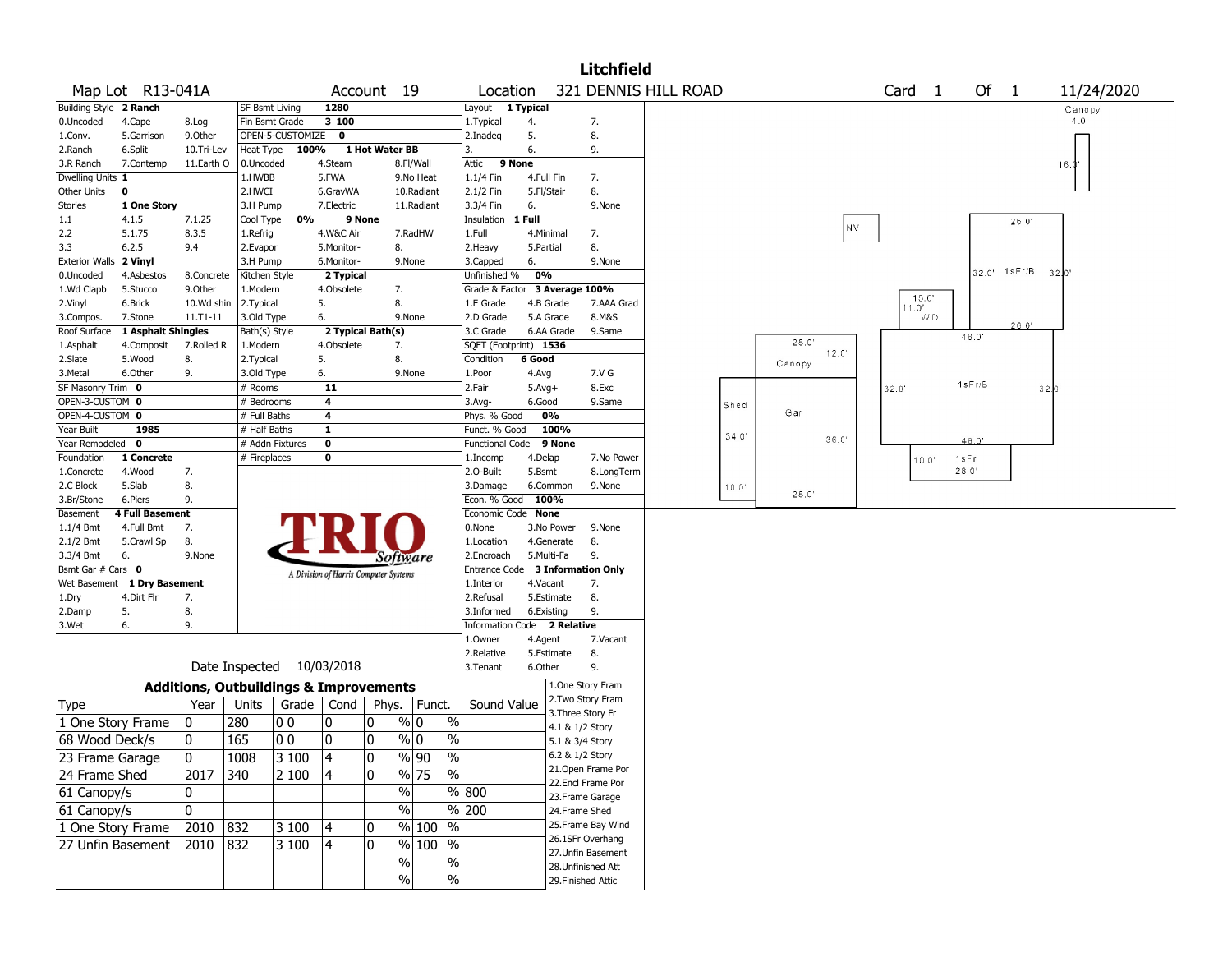|                                         | Map Lot R13-041C                             | Account 429 | Location                           |                         | 295 DENNIS HILL ROAD      |                                    |                 |             |                      | Card <sub>1</sub>        | Of $1$        |                                           | 11/24/2020                           |
|-----------------------------------------|----------------------------------------------|-------------|------------------------------------|-------------------------|---------------------------|------------------------------------|-----------------|-------------|----------------------|--------------------------|---------------|-------------------------------------------|--------------------------------------|
| SMART, LEROY                            |                                              |             |                                    | <b>Property Data</b>    |                           |                                    |                 |             |                      | <b>Assessment Record</b> |               |                                           |                                      |
| SMART, LINDA A                          |                                              |             | Neighborhood 54 Dennis Hill Road   |                         |                           | Year                               | Land            |             |                      | <b>Buildings</b>         |               | Exempt                                    | <b>Total</b>                         |
|                                         | 1532 HALLOWELL RD                            |             |                                    |                         |                           | 2007                               |                 | 46,550      |                      |                          | 123,344       | 13,000                                    | 156,894                              |
|                                         | LITCHFIELD ME 04350                          |             | Tree Growth Year                   | $\mathbf 0$             |                           | 2008                               |                 | 46,550      |                      |                          | 122,196       | 12,350                                    | 156,396                              |
|                                         |                                              |             | X Coordinate                       |                         | $\mathbf 0$               |                                    |                 |             |                      |                          |               |                                           |                                      |
|                                         | B7065P131 B11661P173 B11802P147 B11927P165   |             | Y Coordinate<br>Zone/Land Use      | <b>11 Residential</b>   | $\mathbf 0$               | 2009                               |                 | 45,150      |                      |                          | 105,078       | 0                                         | 150,228                              |
| Previous Owner                          | BANK OF AMERICA, N.A.                        |             |                                    |                         |                           | 2010                               |                 | 45,150      |                      |                          | 88,437        | 0                                         | 133,587                              |
| P.O. BOX 5170                           |                                              |             | Secondary Zone                     |                         |                           | 2011                               |                 | 48,750      |                      |                          | 46,701        | 0                                         | 95,451                               |
|                                         |                                              |             |                                    |                         |                           | 2012                               |                 | 48,750      |                      |                          | 46,701        | 0                                         | 95,451                               |
|                                         | SIMI VALLEY CA 93065                         |             | Topography 2 Rolling               |                         |                           | 2013                               |                 | 48,750      |                      |                          | 46,674        | 0                                         | 95,424                               |
| Previous Owner                          | Sale Date: 1/29/2015                         |             | 1.Level                            | 4.Below St              | 7.Res Protec              | 2014                               |                 | 48,750      |                      |                          | 46,358        | 0                                         | 95,108                               |
|                                         | PELLETIER, DENNIS J                          |             | 2.Rolling<br>3.Above St            | 5.Low<br>6.Swampy       | 8.<br>9.                  | 2015                               |                 | 48,750      |                      |                          | 30,097        | 0                                         | 78,847                               |
| <b>DAVISON AMBER</b><br>253 MAIN STREET |                                              |             | <b>4 Drilled Well</b><br>Utilities |                         | <b>6 Septic System</b>    | 2016                               |                 | 48,750      |                      |                          | 105,258       | 0                                         | 154,008                              |
|                                         | RICHMOND ME 04357 4004                       |             |                                    |                         |                           | 2017                               |                 | 48,750      |                      |                          | 105,226       | 0                                         | 153,976                              |
|                                         | Sale Date: 9/10/2012                         |             | 1.Public<br>2. Water               | 4.Dr Well<br>5.Dug Well | 7.Cesspool<br>8.Lake/Pond | 2018                               |                 | 48,750      |                      |                          | 103,800       | 0                                         | 152,550                              |
|                                         |                                              |             | 3.Sewer                            | 6.Septic                | 9.None                    | 2019                               |                 | 55,500      |                      |                          | 128,700       | 0                                         | 184,200                              |
|                                         |                                              |             | 1 Paved<br><b>Street</b>           |                         |                           | 2020                               |                 | 55,500      |                      |                          | 128,700       | 0                                         | 184,200                              |
|                                         |                                              |             | 1.Paved                            | 4.Proposed              | 7.                        |                                    |                 |             |                      | <b>Land Data</b>         |               |                                           |                                      |
|                                         |                                              |             | 2.Semi Imp<br>3.Gravel<br>6.       | 5.R/O/W                 | 8.<br>9.None              | <b>Front Foot</b>                  |                 |             | <b>Effective</b>     |                          |               | <b>Influence</b>                          | <b>Influence</b>                     |
|                                         |                                              |             |                                    |                         | $\mathbf 0$               |                                    |                 | <b>Type</b> | Frontage             | <b>Depth</b>             | <b>Factor</b> | Code                                      | <b>Codes</b>                         |
|                                         | Inspection Witnessed By:                     |             |                                    |                         | $\mathbf 0$               | 11.1-100<br>12.101-200             |                 |             |                      |                          |               | $\overline{\frac{9}{6}}$<br>$\frac{9}{6}$ | 1.Unimproved<br>2.Excess Frtg        |
|                                         |                                              |             |                                    | <b>Sale Data</b>        |                           | $13.201+$                          |                 |             |                      |                          |               | $\overline{\frac{9}{6}}$                  | 3. Topography                        |
| X                                       |                                              | Date        | Sale Date                          |                         | 1/29/2015                 | 14.<br>15.                         |                 |             |                      |                          |               | $\frac{9}{6}$<br>$\frac{9}{6}$            | 4.Size/Shape<br>5.Access             |
|                                         |                                              |             | Price                              |                         | 77,000                    |                                    |                 |             |                      |                          |               | $\frac{9}{6}$                             | 6.Restriction                        |
| No./Date                                | Description                                  | Date Insp.  | Sale Type                          | 2 Land & Buildings      |                           |                                    |                 |             |                      |                          |               | $\overline{\frac{9}{6}}$                  | 7. Right of Way<br>8.View/Environ    |
|                                         |                                              |             | 1.Land                             | 4.MFG UNIT              | 7.                        | <b>Square Foot</b>                 |                 |             | <b>Square Feet</b>   |                          |               | $\frac{9}{6}$                             | 9. Fract Share                       |
|                                         |                                              |             | 2.L & B<br>3.Building<br>6.        | 5.0ther                 | 8.<br>9.                  | 16.Regular Lot<br>17.Secondary Lot |                 |             |                      |                          |               | %                                         | <b>Acres</b>                         |
|                                         |                                              |             |                                    | 9 Unknown               |                           | 18.Excess Land                     |                 |             |                      |                          |               | %                                         | 30. Frontage 1<br>31. Frontage 2     |
|                                         |                                              |             | Financing                          |                         |                           | 19.Condominium                     |                 |             |                      |                          |               | %                                         | 32.Tillable                          |
| Notes:                                  |                                              |             | 1.Convent<br>2.FHA/VA              | 4.Seller<br>5.Private   | 7.<br>8.                  | 20.Miscellaneous                   |                 |             |                      |                          |               | $\frac{9}{6}$<br>%                        | 33.Tillable                          |
|                                         | '16 Nah fire damage appears repaired add WD. |             | 3.Assumed                          | 6.Cash                  | 9.Unknown                 |                                    |                 |             |                      |                          |               | %                                         | 34.Softwood F&O                      |
|                                         | '15 adjust funtional for damage.             |             |                                    |                         |                           | <b>Fract. Acre</b>                 |                 |             | <b>Acreage/Sites</b> |                          |               |                                           | 35. Mixed Wood F&O                   |
|                                         |                                              |             | Validity                           | 8 Other Non Valid       |                           | 21. Houselot (Frac                 | 24              |             |                      | 1.00                     | 100           | %<br>0                                    | 36.Hardwood F&O                      |
|                                         | 10/5/2011-DOORS OPEN & VACANT PER PAT DOW.   |             | 1.Valid                            | 4.Split                 | 7.Renovate                | 22.Baselot(Fract)                  | $\overline{26}$ |             |                      | 3.50                     | 100           | $\overline{0}$<br>%                       | 37.Softwood TG                       |
|                                         |                                              |             | 2.Related<br>3.Distress            | 5.Partial<br>6.Exempt   | 8.Other<br>9.             | 23.                                | 44              |             |                      | 1.00                     | 100           | $\frac{9}{6}$<br>$\overline{0}$           | 38. Mixed Wood TG<br>39.Hardwood TG  |
|                                         |                                              |             |                                    |                         |                           | <b>Acres</b><br>24. Houselot       |                 |             |                      |                          |               | %                                         | 40.Wasteland                         |
|                                         |                                              |             |                                    |                         |                           |                                    |                 |             |                      |                          |               | %                                         |                                      |
|                                         |                                              |             | Verified                           | <b>5 Public Record</b>  |                           |                                    |                 |             |                      |                          |               |                                           | 41.Gravel Pit                        |
|                                         |                                              |             | 1.Buyer                            | 4.Agent                 | 7.Family                  | 25.Baselot<br>26.Rear 1            |                 |             |                      |                          |               | $\overline{\frac{9}{6}}$                  | 42. Mobile Home Si                   |
|                                         |                                              |             | 2.Seller                           | 5.Pub Rec               | 8.Other                   | 27. Rear 2                         |                 |             |                      |                          |               | %                                         | 43.Camp Site                         |
| <b>Litchfield</b>                       |                                              |             | 3.Lender                           | 6.MLS                   | 9.                        | 28. Rear 3<br>29. Rear 4           |                 |             | <b>Total Acreage</b> |                          | 4.50          |                                           | 44.Lot Improvemen<br>45.Access Right |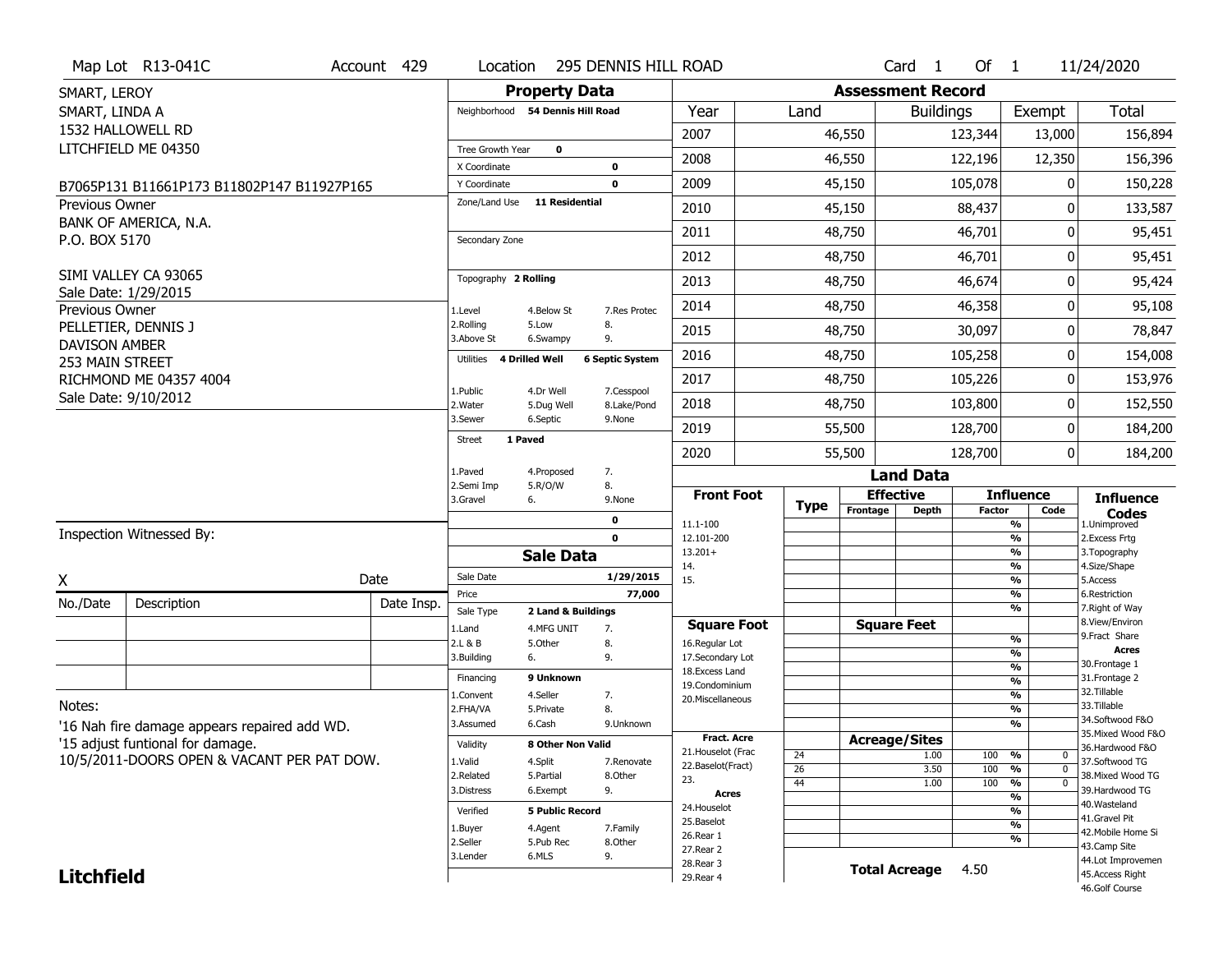|                       |                             |                                                   |                 |                           |                |                                       |                              |                             |            |             | <b>Litchfield</b>                    |                      |                 |                |        |      |            |
|-----------------------|-----------------------------|---------------------------------------------------|-----------------|---------------------------|----------------|---------------------------------------|------------------------------|-----------------------------|------------|-------------|--------------------------------------|----------------------|-----------------|----------------|--------|------|------------|
|                       | Map Lot R13-041C            |                                                   |                 |                           |                | Account 429                           |                              | Location                    |            |             |                                      | 295 DENNIS HILL ROAD |                 |                | Card 1 | Of 1 | 11/24/2020 |
| Building Style 4 Cape |                             |                                                   | SF Bsmt Living  |                           | $\mathbf 0$    |                                       |                              | Layout 1 Typical            |            |             |                                      |                      |                 |                |        |      |            |
| 0.Uncoded             | 4.Cape                      | 8.Log                                             | Fin Bsmt Grade  |                           | 0 <sub>0</sub> |                                       |                              | 1. Typical                  | 4.         |             | 7.                                   |                      |                 |                |        |      |            |
| 1.Conv.               | 5.Garrison                  | 9.Other                                           |                 | OPEN-5-CUSTOMIZE          | $\mathbf 0$    |                                       |                              | 2.Inadeq                    | 5.         |             | 8.                                   |                      |                 |                |        |      |            |
| 2.Ranch               | 6.Split                     | 10.Tri-Lev                                        | Heat Type       | 100%                      |                | 1 Hot Water BB                        |                              | 3.                          | 6.         |             | 9.                                   |                      |                 | 16.0'          |        |      |            |
| 3.R Ranch             | 7.Contemp                   | 11.Earth O                                        | 0.Uncoded       |                           | 4.Steam        |                                       | 8.Fl/Wall                    | 9 None<br>Attic             |            |             |                                      |                      |                 |                |        |      |            |
| Dwelling Units 1      |                             |                                                   | 1.HWBB          |                           | 5.FWA          |                                       | 9.No Heat                    | 1.1/4 Fin                   | 4.Full Fin |             | 7.                                   |                      |                 | W <sub>D</sub> |        |      |            |
| Other Units           | 0                           |                                                   | 2.HWCI          |                           | 6.GravWA       |                                       | 10.Radiant                   | 2.1/2 Fin                   | 5.Fl/Stair |             | 8.                                   |                      |                 |                |        |      |            |
| <b>Stories</b>        | 4 One & 1/2 Story           |                                                   | 3.H Pump        |                           | 7.Electric     |                                       | 11.Radiant                   | 3.3/4 Fin                   | 6.         |             | 9.None                               |                      |                 |                | 8.0'   |      |            |
| 1.1                   | 4.1.5                       | 7.1.25                                            | Cool Type       | 0%                        | 9 None         |                                       |                              | Insulation 1 Full           |            |             |                                      |                      |                 | 12.0'          |        |      | 11/4sGar   |
| 2.2                   | 5.1.75                      | 8.3.5                                             | 1.Refrig        |                           | 4.W&C Air      |                                       | 7.RadHW                      | 1.Full                      |            | 4.Minimal   | 7.                                   |                      |                 | 20.0           |        |      |            |
| 3.3                   | 6.2.5                       | 9.4                                               | 2.Evapor        |                           | 5.Monitor-     | 8.                                    |                              | 2. Heavy                    | 5.Partial  |             | 8.                                   |                      |                 |                | 4.0'   |      |            |
| <b>Exterior Walls</b> | 2 Vinyl                     |                                                   | 3.H Pump        |                           | 6.Monitor-     |                                       | 9.None                       | 3.Capped                    | 6.         |             | 9.None                               |                      |                 |                |        |      | 32.0'      |
| 0.Uncoded             | 4.Asbestos                  | 8.Concrete                                        | Kitchen Style   |                           | 2 Typical      |                                       |                              | Unfinished %                | 0%         |             |                                      |                      |                 |                |        |      |            |
| 1.Wd Clapb            | 5.Stucco                    | 9.Other                                           | 1.Modern        |                           | 4.Obsolete     | 7.                                    |                              | Grade & Factor              |            |             | 3 Average 100%                       |                      |                 |                | 1sBFr  |      |            |
| 2.Vinyl               | 6.Brick                     | 10.Wd shin                                        | 2.Typical       |                           | 5.             | 8.                                    |                              | 1.E Grade                   |            | 4.B Grade   | 7.AAA Grad                           |                      | $11/2$ s $Fr/B$ |                | 12.0'  |      |            |
| 3.Compos.             | 7.Stone                     | $11. T1 - 11$                                     | 3.Old Type      |                           | 6.             |                                       | 9.None                       | 2.D Grade                   |            | 5.A Grade   | 8.M&S                                |                      |                 |                |        |      |            |
| Roof Surface          | 1 Asphalt Shingles          |                                                   | Bath(s) Style   |                           |                | 2 Typical Bath(s)                     |                              | 3.C Grade                   |            | 6.AA Grade  | 9.Same                               |                      |                 |                | 11.0'  |      |            |
| 1.Asphalt             | 4.Composit                  | 7.Rolled R                                        | 1.Modern        |                           | 4.Obsolete     | 7.                                    |                              | SQFT (Footprint) 858        |            |             |                                      |                      |                 |                |        |      |            |
| 2.Slate               | 5.Wood                      | 8.                                                | 2. Typical      |                           | 5.             | 8.                                    |                              | Condition                   | 6 Good     |             |                                      |                      |                 | 26.0'          |        |      | 24.0'      |
| 3.Metal               | 6.Other                     | 9.                                                | 3.Old Type      |                           | 6.             |                                       | 9.None                       | 1.Poor                      | 4.Avg      |             | 7.V G                                |                      |                 |                | 4.0'   |      |            |
| SF Masonry Trim 0     |                             |                                                   | # Rooms         |                           | 6              |                                       |                              | 2.Fair                      | $5.Avg+$   |             | 8.Exc                                |                      |                 |                |        |      |            |
| OPEN-3-CUSTOM 0       |                             |                                                   | # Bedrooms      |                           | 3              |                                       |                              | 3.Avg-                      | 6.Good     |             | 9.Same                               |                      |                 |                |        |      |            |
| OPEN-4-CUSTOM 0       |                             |                                                   | # Full Baths    |                           | $\mathbf{z}$   |                                       |                              | Phys. % Good                |            | 0%          |                                      |                      |                 |                |        |      |            |
| Year Built            | 1970                        |                                                   | # Half Baths    |                           | 0              |                                       |                              | Funct. % Good               |            | 100%        |                                      |                      |                 |                |        |      |            |
| Year Remodeled 0      |                             |                                                   | # Addn Fixtures |                           | 0              |                                       |                              | <b>Functional Code</b>      |            | 9 None      |                                      |                      | 33.0'           |                |        |      |            |
| Foundation            | 1 Concrete                  |                                                   | # Fireplaces    |                           | 1              |                                       |                              | 1.Incomp                    | 4.Delap    |             | 7.No Power                           |                      |                 |                |        |      |            |
| 1.Concrete            | 4.Wood                      | 7.                                                |                 |                           |                |                                       |                              | 2.0-Built                   | 5.Bsmt     |             | 8.LongTerm                           |                      |                 |                |        |      |            |
| 2.C Block             | 5.Slab                      | 8.                                                |                 |                           |                |                                       |                              | 3.Damage                    |            | 6.Common    | 9.None                               |                      |                 |                |        |      |            |
| 3.Br/Stone            | 6.Piers                     | 9.                                                |                 |                           |                |                                       |                              | Econ. % Good 100%           |            |             |                                      |                      |                 |                |        |      |            |
| Basement              | <b>4 Full Basement</b>      |                                                   |                 |                           |                |                                       |                              | Economic Code None          |            |             |                                      |                      |                 |                |        |      |            |
| 1.1/4 Bmt             | 4.Full Bmt                  | 7.                                                |                 |                           |                |                                       |                              | 0.None                      |            | 3.No Power  | 9.None                               |                      |                 |                |        |      |            |
| 2.1/2 Bmt             | 5.Crawl Sp                  | 8.                                                |                 |                           |                |                                       |                              | 1.Location                  |            | 4.Generate  | 8.                                   |                      |                 |                |        |      |            |
| 3.3/4 Bmt             | 6.                          | 9.None                                            |                 |                           |                | Software                              |                              | 2.Encroach                  |            | 5.Multi-Fa  | 9.                                   |                      |                 |                |        |      |            |
| Bsmt Gar # Cars 0     |                             |                                                   |                 |                           |                | A Division of Harris Computer Systems |                              | Entrance Code               |            | 5 Estimated |                                      |                      |                 |                |        |      |            |
|                       | Wet Basement 1 Dry Basement |                                                   |                 |                           |                |                                       |                              | 1.Interior                  | 4.Vacant   |             | 7.                                   |                      |                 |                |        |      |            |
| 1.Dry                 | 4.Dirt Flr                  | 7.                                                |                 |                           |                |                                       |                              | 2.Refusal                   |            | 5.Estimate  | 8.                                   |                      |                 |                |        |      |            |
| 2.Damp                | 5.                          | 8.                                                |                 |                           |                |                                       |                              | 3.Informed                  |            | 6.Existing  | 9.                                   |                      |                 |                |        |      |            |
| 3.Wet                 | 6.                          | 9.                                                |                 |                           |                |                                       |                              | Information Code 5 Estimate |            |             |                                      |                      |                 |                |        |      |            |
|                       |                             |                                                   |                 |                           |                |                                       |                              | 1.0wner                     | 4.Agent    |             | 7.Vacant                             |                      |                 |                |        |      |            |
|                       |                             |                                                   |                 |                           |                |                                       |                              | 2.Relative                  |            | 5.Estimate  | 8.                                   |                      |                 |                |        |      |            |
|                       |                             |                                                   |                 | Date Inspected 10/08/2018 |                |                                       |                              | 3. Tenant                   | 6.Other    |             | 9.                                   |                      |                 |                |        |      |            |
|                       |                             | <b>Additions, Outbuildings &amp; Improvements</b> |                 |                           |                |                                       |                              |                             |            |             | 1.One Story Fram                     |                      |                 |                |        |      |            |
| <b>Type</b>           |                             | Year                                              | Units           | Grade   Cond              |                | Phys.                                 | Funct.                       | Sound Value                 |            |             | 2. Two Story Fram                    |                      |                 |                |        |      |            |
| 38 1 Story Bsmt       |                             | 0                                                 | 132             | 0 <sub>0</sub>            | 10             | 0                                     | $\%$<br>% 0                  |                             |            |             | 3. Three Story Fr<br>4.1 & 1/2 Story |                      |                 |                |        |      |            |
| 68 Wood Deck/s        |                             | $\mathbf 0$                                       | 208             | 00                        | 10             | 0                                     | $\frac{9}{0}$ 0<br>$\%$      |                             |            |             |                                      |                      |                 |                |        |      |            |
|                       |                             |                                                   |                 |                           |                |                                       |                              |                             |            |             | 5.1 & 3/4 Story<br>6.2 & 1/2 Story   |                      |                 |                |        |      |            |
| 72 1 1/4s Garage      |                             | 10                                                | 768             | 10 O                      | 10             | 0                                     | $\sqrt{20}$<br>$\sqrt{96}$ 0 |                             |            |             | 21. Open Frame Por                   |                      |                 |                |        |      |            |
|                       |                             |                                                   |                 |                           |                | $\%$                                  | $\overline{\frac{0}{0}}$     |                             |            |             | 22.Encl Frame Por                    |                      |                 |                |        |      |            |
|                       |                             |                                                   |                 |                           |                | $\sqrt{2}$                            | $\%$                         |                             |            |             | 23. Frame Garage                     |                      |                 |                |        |      |            |
|                       |                             |                                                   |                 |                           |                | $\overline{\frac{0}{0}}$              | $\overline{\frac{0}{0}}$     |                             |            |             | 24.Frame Shed                        |                      |                 |                |        |      |            |
|                       |                             |                                                   |                 |                           |                |                                       |                              |                             |            |             | 25. Frame Bay Wind                   |                      |                 |                |        |      |            |
|                       |                             |                                                   |                 |                           |                | $\%$                                  | $\frac{0}{0}$                |                             |            |             | 26.1SFr Overhang                     |                      |                 |                |        |      |            |
|                       |                             |                                                   |                 |                           |                | $\%$                                  | $\%$                         |                             |            |             | 27.Unfin Basement                    |                      |                 |                |        |      |            |
|                       |                             |                                                   |                 |                           |                | $\sqrt{6}$                            | $\frac{0}{6}$                |                             |            |             | 28. Unfinished Att                   |                      |                 |                |        |      |            |
|                       |                             |                                                   |                 |                           |                | $\sqrt{6}$                            | $\sqrt{6}$                   |                             |            |             | 29. Finished Attic                   |                      |                 |                |        |      |            |
|                       |                             |                                                   |                 |                           |                |                                       |                              |                             |            |             |                                      |                      |                 |                |        |      |            |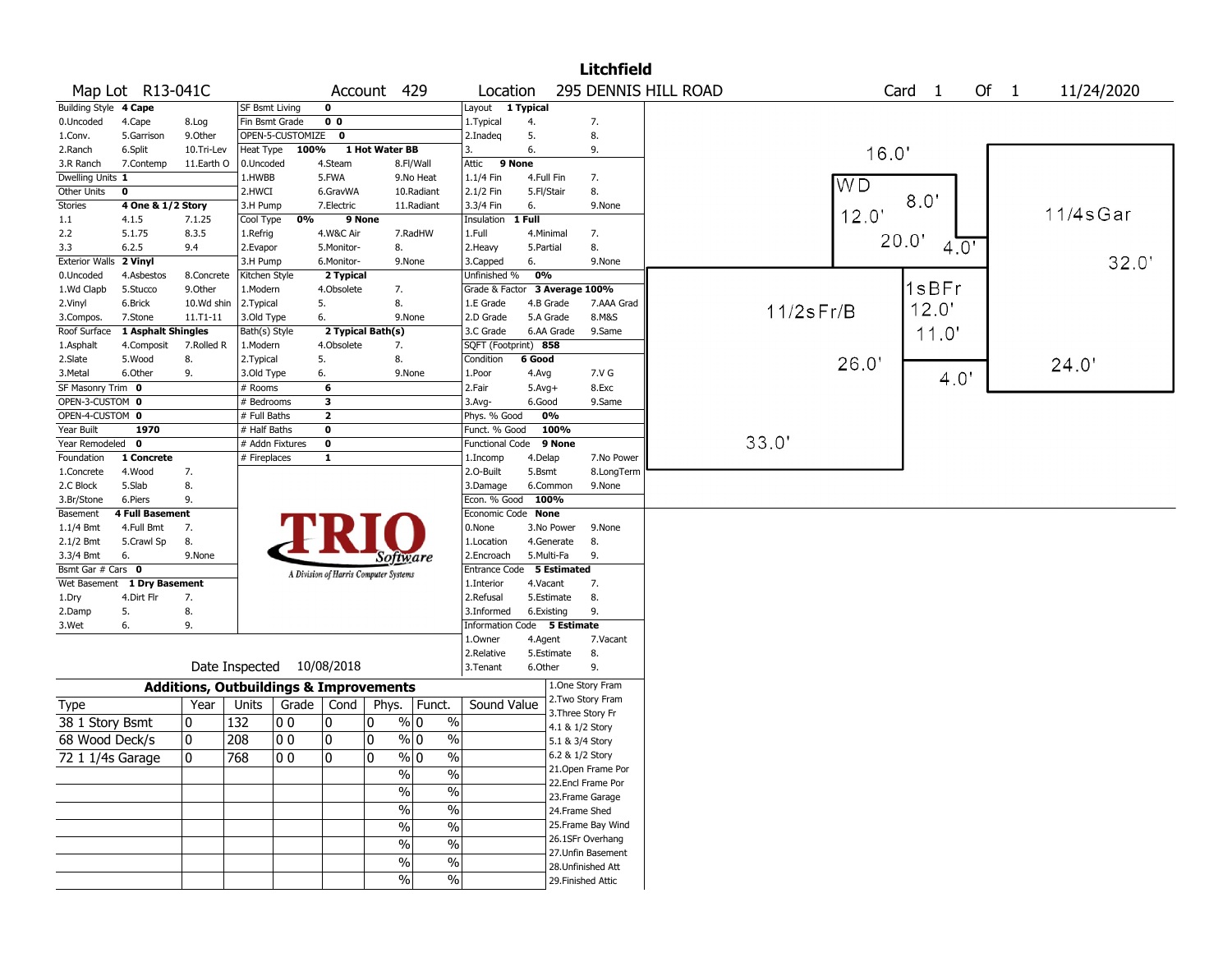|                   | Map Lot R13-041D                 | Account 2123 | Location                         | 309 DENNIS HILL ROAD                                 |                                         |                                    |                          | Card <sub>1</sub>    | Of $1$        |                                                                            | 11/24/2020                            |
|-------------------|----------------------------------|--------------|----------------------------------|------------------------------------------------------|-----------------------------------------|------------------------------------|--------------------------|----------------------|---------------|----------------------------------------------------------------------------|---------------------------------------|
|                   | HIGGINS JEAN I & MATTHEW D BYRAS |              |                                  | <b>Property Data</b>                                 |                                         |                                    | <b>Assessment Record</b> |                      |               |                                                                            |                                       |
|                   | 309 DENNIS HILL ROAD             |              | Neighborhood 54 Dennis Hill Road |                                                      | Year                                    | Land                               |                          | <b>Buildings</b>     |               | Exempt                                                                     | Total                                 |
|                   | LITCHFIELD ME 04350              |              |                                  |                                                      | 2007                                    |                                    | 40,290                   |                      | 48,975        | $\overline{0}$                                                             | 89,265                                |
|                   |                                  |              | Tree Growth Year                 | $\mathbf 0$                                          | 2008                                    |                                    | 40,290                   |                      | 48,391        | 12,350                                                                     | 76,331                                |
|                   |                                  |              | X Coordinate<br>Y Coordinate     | 0<br>$\mathbf 0$                                     | 2009                                    |                                    | 56,470                   |                      | 130,780       | 9,500                                                                      | 177,750                               |
| Previous Owner    | B5940P278 B9555P104 B10250P190   |              | Zone/Land Use                    | <b>11 Residential</b>                                |                                         |                                    |                          |                      |               |                                                                            |                                       |
|                   | BYRAS, MATTHEW D., ETAL.         |              |                                  |                                                      | 2010                                    |                                    | 56,470                   |                      | 129,311       | 10,000                                                                     | 175,781                               |
|                   | 309 DENNIS HILL ROAD             |              | Secondary Zone                   |                                                      | 2011                                    |                                    | 56,470                   |                      | 134,558       | 10,000                                                                     | 181,028                               |
|                   |                                  |              |                                  |                                                      | 2012                                    |                                    | 56,470                   |                      | 134,558       | 10,000                                                                     | 181,028                               |
|                   | LITCHFIELD ME 04350              |              | Topography 2 Rolling             |                                                      | 2013                                    |                                    | 56,470                   |                      | 133,643       | 10,000                                                                     | 180,113                               |
|                   | Sale Date: 11/05/2007            |              | 1.Level                          | 4.Below St<br>7.Res Protec                           | 2014                                    |                                    | 56,470                   |                      | 119,665       | 10,000                                                                     | 166,135                               |
|                   |                                  |              | 2.Rolling<br>5.Low<br>3.Above St | 8.<br>6.Swampy<br>9.                                 | 2015                                    |                                    | 56,470                   |                      | 118,704       | 10,000                                                                     | 165,174                               |
|                   |                                  |              | Utilities<br>4 Drilled Well      | <b>6 Septic System</b>                               | 2016                                    |                                    | 56,470                   |                      | 117,186       | 15,000                                                                     | 158,656                               |
|                   |                                  |              |                                  |                                                      | 2017                                    |                                    | 56,470                   |                      | 116,265       | 20,000                                                                     | 152,735                               |
|                   |                                  |              | 1.Public<br>2. Water             | 7.Cesspool<br>4.Dr Well<br>8.Lake/Pond<br>5.Dug Well | 2018                                    |                                    | 56,470                   |                      | 114,785       | 19,200                                                                     | 152,055                               |
|                   |                                  |              | 3.Sewer                          | 6.Septic<br>9.None                                   | 2019                                    |                                    | 63,000                   |                      | 102,600       | 20,000                                                                     | 145,600                               |
|                   |                                  |              | 1 Paved<br>Street                |                                                      | 2020                                    |                                    | 63,000                   |                      | 102,600       | 25,000                                                                     | 140,600                               |
|                   |                                  |              | 1.Paved                          | 7.<br>4.Proposed                                     |                                         |                                    |                          | <b>Land Data</b>     |               |                                                                            |                                       |
|                   |                                  |              | 2.Semi Imp<br>3.Gravel<br>6.     | 5.R/O/W<br>8.<br>9.None                              | <b>Front Foot</b>                       |                                    | <b>Effective</b>         |                      |               | <b>Influence</b>                                                           | <b>Influence</b>                      |
|                   |                                  |              |                                  | 0                                                    | 11.1-100                                | <b>Type</b>                        | Frontage                 | <b>Depth</b>         | <b>Factor</b> | Code<br>%                                                                  | <b>Codes</b><br>1.Unimproved          |
|                   | Inspection Witnessed By:         |              |                                  | $\mathbf 0$                                          | 12.101-200                              |                                    |                          |                      |               | $\overline{\frac{9}{6}}$                                                   | 2. Excess Frtg                        |
|                   |                                  |              |                                  | <b>Sale Data</b>                                     | $13.201+$<br>14.                        |                                    |                          |                      |               | %<br>$\frac{9}{6}$                                                         | 3. Topography<br>4.Size/Shape         |
| X                 |                                  | Date         | Sale Date                        | 11/05/2007                                           | 15.                                     |                                    |                          |                      |               | $\overline{\frac{9}{6}}$                                                   | 5.Access                              |
| No./Date          | Description                      | Date Insp.   | Price                            |                                                      |                                         |                                    |                          |                      |               | %<br>$\overline{\frac{9}{6}}$                                              | 6.Restriction<br>7. Right of Way      |
|                   |                                  |              | Sale Type<br>1.Land              | 2 Land & Buildings<br>4.MFG UNIT                     | <b>Square Foot</b>                      |                                    |                          | <b>Square Feet</b>   |               |                                                                            | 8.View/Environ                        |
|                   |                                  |              | 2.L & B                          | 7.<br>5.Other<br>8.                                  | 16.Regular Lot                          |                                    |                          |                      |               | %                                                                          | 9.Fract Share                         |
|                   |                                  |              | 6.<br>3.Building                 | 9.                                                   | 17.Secondary Lot                        |                                    |                          |                      |               | %                                                                          | <b>Acres</b><br>30. Frontage 1        |
|                   |                                  |              | Financing                        | 1 Conventional                                       | 18.Excess Land                          |                                    |                          |                      |               | $\frac{9}{6}$<br>$\frac{9}{6}$                                             | 31. Frontage 2                        |
|                   |                                  |              | 1.Convent                        | 4.Seller<br>7.                                       | 19.Condominium<br>20.Miscellaneous      |                                    |                          |                      |               | $\frac{9}{6}$                                                              | 32.Tillable                           |
| Notes:            |                                  |              | 2.FHA/VA                         | 5.Private<br>8.                                      |                                         |                                    |                          |                      |               | $\overline{\frac{9}{6}}$                                                   | 33.Tillable                           |
|                   |                                  |              | 6.Cash<br>3.Assumed              | 9.Unknown                                            |                                         |                                    |                          |                      |               | $\overline{\frac{9}{6}}$                                                   | 34.Softwood F&O<br>35. Mixed Wood F&O |
|                   |                                  |              | Validity                         | <b>2 Related Parties</b>                             | <b>Fract. Acre</b>                      |                                    | <b>Acreage/Sites</b>     |                      |               |                                                                            | 36.Hardwood F&O                       |
|                   |                                  |              | 1.Valid<br>4.Split               | 7.Renovate                                           | 21. Houselot (Frac<br>22.Baselot(Fract) | 24                                 |                          | 1.00                 | 100           | %<br>$\mathbf{0}$                                                          | 37.Softwood TG                        |
|                   |                                  |              | 2.Related                        | 8.Other<br>5.Partial                                 | 23.                                     | $\overline{26}$                    |                          | 5.00                 | 100           | $\overline{0}$<br>$\frac{9}{6}$                                            | 38. Mixed Wood TG                     |
|                   |                                  |              | 3.Distress                       | 9.<br>6.Exempt                                       | Acres                                   | $\overline{27}$<br>$\overline{44}$ |                          | 3.97<br>1.00         | 100<br>100    | $\frac{9}{6}$<br>$\mathbf 0$<br>$\overline{\frac{9}{6}}$<br>$\overline{0}$ | 39.Hardwood TG                        |
|                   |                                  |              | Verified                         | <b>5 Public Record</b>                               | 24. Houselot                            |                                    |                          |                      |               | %                                                                          | 40. Wasteland                         |
|                   |                                  |              |                                  |                                                      |                                         |                                    |                          |                      |               | $\overline{\frac{9}{6}}$                                                   | 41.Gravel Pit                         |
|                   |                                  |              |                                  |                                                      | 25.Baselot                              |                                    |                          |                      |               |                                                                            |                                       |
|                   |                                  |              | 1.Buyer<br>2.Seller              | 4.Agent<br>7.Family<br>5.Pub Rec<br>8.Other          | 26.Rear 1                               |                                    |                          |                      |               | %                                                                          | 42. Mobile Home Si                    |
|                   |                                  |              | 6.MLS<br>3.Lender                | 9.                                                   | 27. Rear 2                              |                                    |                          |                      |               |                                                                            | 43.Camp Site                          |
| <b>Litchfield</b> |                                  |              |                                  |                                                      | 28. Rear 3<br>29. Rear 4                |                                    |                          | <b>Total Acreage</b> | 9.97          |                                                                            | 44.Lot Improvemen<br>45. Access Right |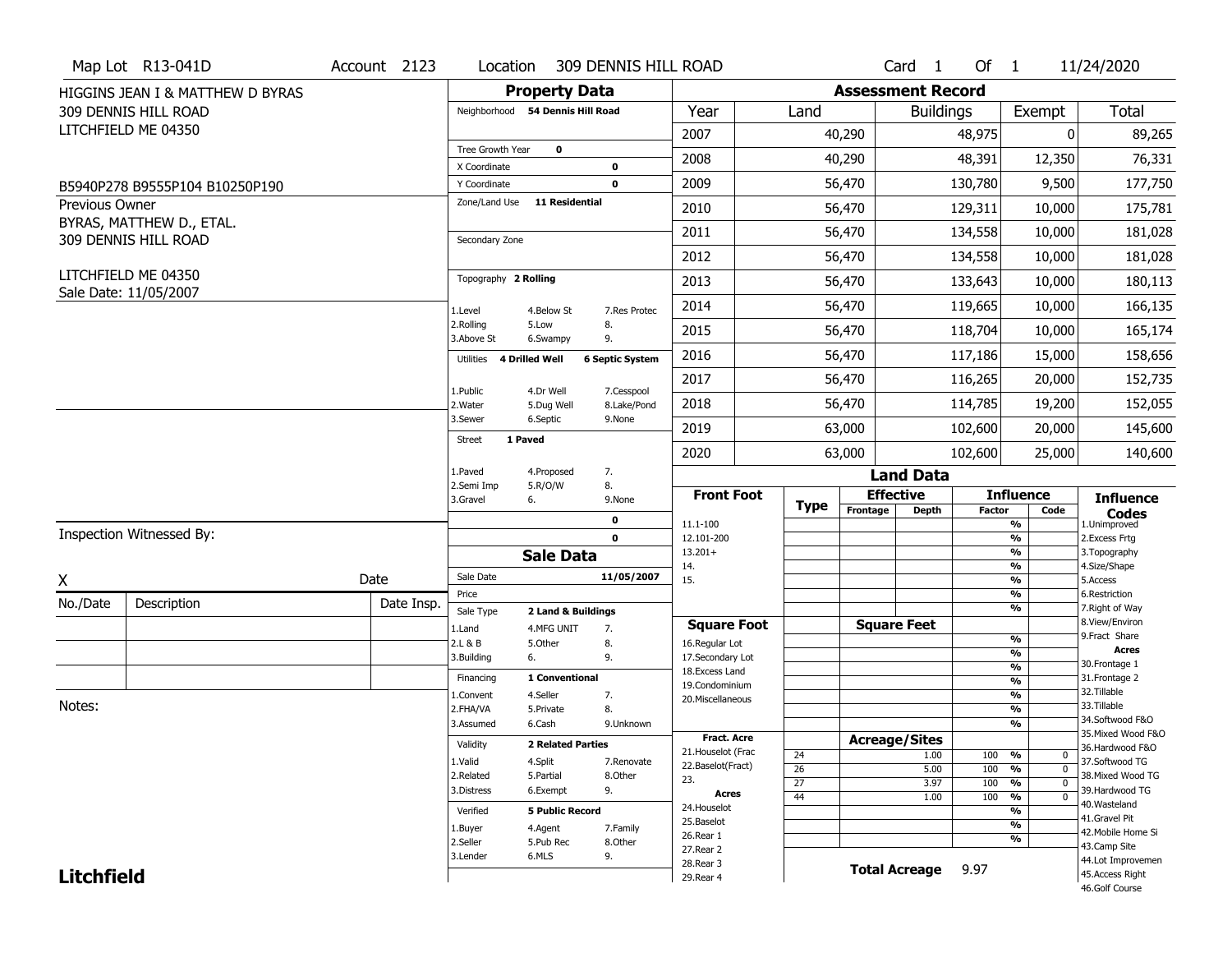|                                      |                   |                                                   |                       |                           |                   |                                       |                         |                          |                  |                 | <b>Litchfield</b>                       |                      |       |                        |    |              |            |             |
|--------------------------------------|-------------------|---------------------------------------------------|-----------------------|---------------------------|-------------------|---------------------------------------|-------------------------|--------------------------|------------------|-----------------|-----------------------------------------|----------------------|-------|------------------------|----|--------------|------------|-------------|
|                                      | Map Lot R13-041D  |                                                   |                       |                           |                   | Account 2123                          |                         | Location                 |                  |                 |                                         | 309 DENNIS HILL ROAD |       | Card<br>$\overline{1}$ | Of | $\mathbf{1}$ | 11/24/2020 |             |
| <b>Building Style</b>                |                   |                                                   | <b>SF Bsmt Living</b> |                           |                   |                                       |                         | Layout                   |                  |                 |                                         |                      |       |                        |    |              |            |             |
| 0.Uncoded                            | 4.Cape            | 8.Log                                             | Fin Bsmt Grade        |                           |                   |                                       |                         | 1. Typical               | 4.               |                 | 7.                                      |                      |       |                        |    |              | 16.0'      |             |
| 1.Conv.                              | 5.Garrison        | 9.Other                                           |                       | OPEN-5-CUSTOMIZE          |                   |                                       |                         | 2.Inadeq                 | 5.               |                 | 8.                                      |                      |       |                        |    | 120          |            |             |
| 2.Ranch                              | 6.Split           | 10.Tri-Lev                                        |                       | Heat Type 100%            |                   |                                       |                         | 3.                       | 6.               |                 | 9.                                      |                      |       |                        |    |              | <b>WD</b>  |             |
| 3.R Ranch                            | 7.Contemp         | 11.Earth O                                        | 0.Uncoded             |                           | 4.Steam           |                                       | 8.Fl/Wall               | Attic                    |                  |                 |                                         |                      |       |                        |    |              |            |             |
| <b>Dwelling Units</b><br>Other Units |                   |                                                   | 1.HWBB<br>2.HWCI      |                           | 5.FWA<br>6.GravWA |                                       | 9.No Heat<br>10.Radiant | 1.1/4 Fin<br>2.1/2 Fin   | 4.Full Fin       |                 | 7.<br>8.                                |                      |       |                        |    |              |            |             |
| Stories                              |                   |                                                   | 3.H Pump              |                           | 7.Electric        |                                       | 11.Radiant              | 3.3/4 Fin                | 5.Fl/Stair<br>6. |                 | 9.None                                  |                      |       |                        |    |              |            |             |
| $1.1\,$                              | 4.1.5             | 7.1.25                                            | Cool Type             | 0%                        |                   |                                       |                         | Insulation               |                  |                 |                                         |                      | 1sFr  |                        |    | D-Wide/S     |            |             |
| 2.2                                  | 5.1.75            | 8.3.5                                             | 1.Refrig              |                           | 4.W&C Air         |                                       | 7.RadHW                 | 1.Full                   | 4.Minimal        |                 | 7.                                      |                      |       |                        |    |              |            |             |
| 3.3                                  | 6.2.5             | 9.4                                               | 2.Evapor              |                           | 5.Monitor-        | 8.                                    |                         | 2.Heavy                  | 5.Partial        |                 | 8.                                      |                      | 28.0' | 28.0'                  |    |              |            |             |
| <b>Exterior Walls</b>                |                   |                                                   | 3.H Pump              |                           | 6.Monitor-        |                                       | 9.None                  | 3.Capped                 | 6.               |                 | 9.None                                  |                      |       |                        |    |              |            |             |
| 0.Uncoded                            | 4.Asbestos        | 8.Concrete                                        | Kitchen Style         |                           |                   |                                       |                         | Unfinished %             |                  |                 |                                         |                      |       |                        |    |              |            |             |
| 1.Wd Clapb                           | 5.Stucco          | 9.0ther                                           | 1.Modern              |                           | 4.Obsolete        | 7.                                    |                         | Grade & Factor           |                  |                 |                                         |                      | 18.0' |                        |    | 52.0'        |            |             |
| 2.Vinyl                              | 6.Brick           | 10.Wd shin                                        | 2.Typical             |                           | 5.                | 8.                                    |                         | 1.E Grade                | 4.B Grade        |                 | 7.AAA Grad                              | 11/4s Gar            |       |                        |    |              |            |             |
| 3.Compos.                            | 7.Stone           | 11.T1-11                                          | 3.Old Type            |                           | 6.                |                                       | 9.None                  | 2.D Grade                | 5.A Grade        |                 | 8.M&S                                   |                      |       |                        |    |              |            |             |
| Roof Surface                         |                   |                                                   | Bath(s) Style         |                           |                   |                                       |                         | 3.C Grade                |                  | 6.AA Grade      | 9.Same                                  | 32.0'                |       |                        |    |              |            |             |
| 1.Asphalt                            | 4.Composit        | 7.Rolled R                                        | 1.Modern              |                           | 4.Obsolete        | 7.                                    |                         | SQFT (Footprint)         |                  |                 |                                         |                      |       |                        |    |              |            | $8.0^\circ$ |
| 2.Slate                              | 5.Wood            | 8.                                                | 2.Typical             |                           | 5.                | 8.                                    |                         | Condition                |                  |                 |                                         |                      |       |                        |    |              |            | 12.0        |
| 3.Metal                              | 6.Other           | 9.                                                | 3.Old Type            |                           | 6.                |                                       | 9.None                  | 1.Poor                   | 4.Avg            |                 | 7.V G                                   |                      |       |                        |    |              |            |             |
| SF Masonry Trim                      |                   |                                                   | # Rooms               |                           |                   |                                       |                         | 2.Fair                   | $5.Avg+$         |                 | 8.Exc                                   |                      |       |                        |    |              |            |             |
| OPEN-3-CUSTOM                        |                   |                                                   | # Bedrooms            |                           |                   |                                       |                         | 3.Avg-                   | 6.Good           |                 | 9.Same                                  | 24.0'                |       |                        |    |              |            | Shed        |
| OPEN-4-CUSTOM                        |                   |                                                   | # Full Baths          |                           |                   |                                       |                         | Phys. % Good             |                  |                 |                                         |                      |       |                        |    |              |            |             |
| Year Built                           |                   |                                                   | # Half Baths          |                           |                   |                                       |                         | Funct. % Good            |                  |                 |                                         |                      |       |                        |    |              |            |             |
| Year Remodeled                       |                   |                                                   |                       | # Addn Fixtures           |                   |                                       |                         | <b>Functional Code</b>   |                  |                 |                                         |                      |       |                        |    |              | Shed       |             |
| Foundation                           |                   |                                                   | # Fireplaces          |                           |                   |                                       |                         | 1.Incomp                 | 4.Delap          |                 | 7.No Power                              |                      |       |                        |    |              | 12.0       |             |
| 1.Concrete                           | 4.Wood            | 7.                                                |                       |                           |                   |                                       |                         | 2.0-Built                | 5.Bsmt           |                 | 8.LongTerm                              |                      |       |                        |    |              | 8.0'       |             |
| 2.C Block<br>3.Br/Stone              | 5.Slab            | 8.<br>9.                                          |                       |                           |                   |                                       |                         | 3.Damage<br>Econ. % Good |                  | 6.Common        | 9.None                                  |                      |       |                        |    |              |            |             |
| Basement                             | 6.Piers           |                                                   |                       |                           |                   |                                       |                         | Economic Code            |                  |                 |                                         |                      |       |                        |    |              |            |             |
| 1.1/4 Bmt                            | 4.Full Bmt        | 7.                                                |                       |                           |                   |                                       |                         | 0.None                   |                  | 3.No Power      | 9.None                                  |                      |       |                        |    |              |            |             |
| 2.1/2 Bmt                            | 5.Crawl Sp        | 8.                                                |                       |                           |                   |                                       |                         | 1.Location               |                  | 4.Generate      | 8.                                      |                      |       |                        |    |              |            |             |
| 3.3/4 Bmt                            | 6.                | 9.None                                            |                       |                           |                   | Software                              |                         | 2.Encroach               | 5.Multi-Fa       |                 | 9.                                      |                      |       |                        |    |              |            |             |
| Bsmt Gar # Cars                      |                   |                                                   |                       |                           |                   | A Division of Harris Computer Systems |                         | <b>Entrance Code</b>     |                  |                 | <b>3 Information Only</b>               |                      |       |                        |    |              |            |             |
| Wet Basement                         |                   |                                                   |                       |                           |                   |                                       |                         | 1.Interior               | 4.Vacant         |                 | 7.                                      |                      |       |                        |    |              |            |             |
| 1.Dry                                | 4.Dirt Flr        | 7.                                                |                       |                           |                   |                                       |                         | 2.Refusal                |                  | 5.Estimate      | 8.                                      |                      |       |                        |    |              |            |             |
| 2.Damp                               | 5.                | 8.                                                |                       |                           |                   |                                       |                         | 3.Informed               | 6.Existing       |                 | 9.                                      |                      |       |                        |    |              |            |             |
| 3.Wet                                | 6.                | 9.                                                |                       |                           |                   |                                       |                         | <b>Information Code</b>  |                  | 1 Owner         |                                         |                      |       |                        |    |              |            |             |
|                                      |                   |                                                   |                       |                           |                   |                                       |                         | 1.Owner                  | 4.Agent          |                 | 7.Vacant                                |                      |       |                        |    |              |            |             |
|                                      |                   |                                                   |                       |                           |                   |                                       |                         | 2.Relative               |                  | 5.Estimate      | 8.                                      |                      |       |                        |    |              |            |             |
|                                      |                   |                                                   |                       | Date Inspected 10/08/2018 |                   |                                       |                         | 3. Tenant                | 6.Other          |                 | 9.                                      |                      |       |                        |    |              |            |             |
|                                      |                   | <b>Additions, Outbuildings &amp; Improvements</b> |                       |                           |                   |                                       |                         |                          |                  |                 | 1.One Story Fram                        |                      |       |                        |    |              |            |             |
| <b>Type</b>                          |                   | Year                                              | Units                 |                           | Grade   Cond      | Phys.                                 | Funct.                  | Sound Value              |                  |                 | 2. Two Story Fram                       |                      |       |                        |    |              |            |             |
| 991 Double wide                      |                   | 1999                                              | 28x52                 | 3100                      | 16                | 10                                    | $%100$ %                |                          |                  |                 | 3. Three Story Fr                       |                      |       |                        |    |              |            |             |
| 101 Conc Slab                        |                   | 0                                                 |                       |                           |                   |                                       | $%100$ %                |                          |                  | 4.1 & 1/2 Story |                                         |                      |       |                        |    |              |            |             |
|                                      |                   |                                                   | 1456                  | 00                        | 4                 | 10                                    |                         |                          |                  | 5.1 & 3/4 Story |                                         |                      |       |                        |    |              |            |             |
|                                      | 1 One Story Frame | 0                                                 | 504                   | $ 00\rangle$              | 4                 | 0                                     | $\frac{9}{6}$ 100 %     |                          |                  | 6.2 & 1/2 Story |                                         |                      |       |                        |    |              |            |             |
| 68 Wood Deck/s                       |                   | 10                                                | 192                   | 00                        | 4                 | 0                                     | % 100 %                 |                          |                  |                 | 21. Open Frame Por<br>22.Encl Frame Por |                      |       |                        |    |              |            |             |
| 72 1 1/4s Garage                     |                   | 2008                                              | 768                   | 3 100                     | 4                 | 10                                    | % 100 %                 |                          |                  |                 | 23. Frame Garage                        |                      |       |                        |    |              |            |             |
| 24 Frame Shed                        |                   | 10                                                |                       |                           |                   | $\%$                                  |                         | $\frac{9}{6}$ 1,200      |                  | 24.Frame Shed   |                                         |                      |       |                        |    |              |            |             |
|                                      |                   |                                                   |                       |                           |                   |                                       |                         |                          |                  |                 | 25. Frame Bay Wind                      |                      |       |                        |    |              |            |             |
| 24 Frame Shed                        |                   | 0                                                 |                       |                           |                   | %                                     |                         | % 1,000                  |                  |                 | 26.1SFr Overhang                        |                      |       |                        |    |              |            |             |
|                                      |                   |                                                   |                       |                           |                   | %                                     | $\frac{1}{2}$           |                          |                  |                 | 27.Unfin Basement                       |                      |       |                        |    |              |            |             |
|                                      |                   |                                                   |                       |                           |                   | $\%$                                  | $\%$                    |                          |                  |                 | 28. Unfinished Att                      |                      |       |                        |    |              |            |             |
|                                      |                   |                                                   |                       |                           |                   | $\%$                                  | $\frac{1}{2}$           |                          |                  |                 | 29. Finished Attic                      |                      |       |                        |    |              |            |             |
|                                      |                   |                                                   |                       |                           |                   |                                       |                         |                          |                  |                 |                                         |                      |       |                        |    |              |            |             |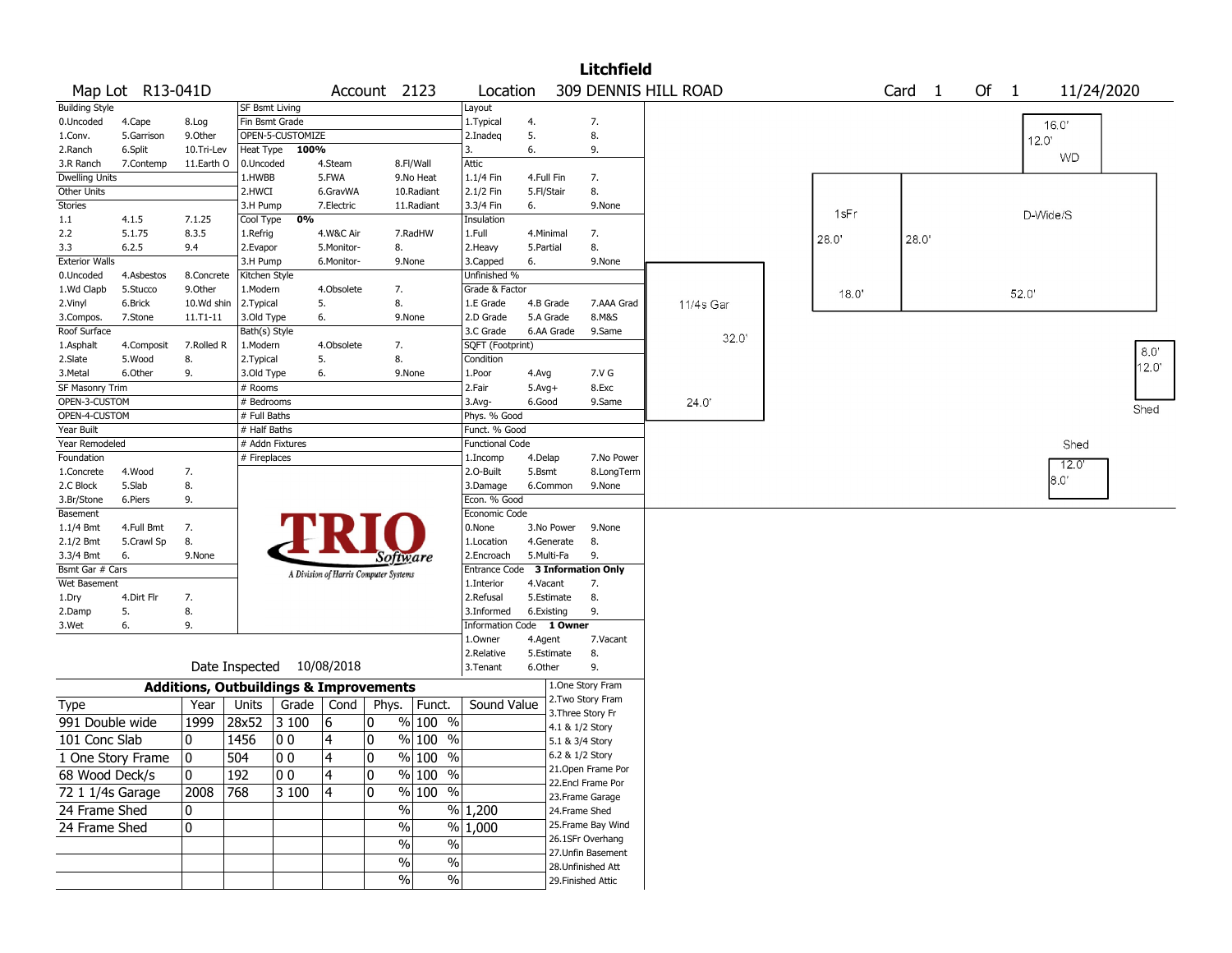|                   | Map Lot R13-041E                             | Account 2702 | Location                         | 319 DENNIS HILL ROAD    |                           |                                    |                 |                          | Card <sub>1</sub>    | Of $1$        |                          | 11/24/2020                           |
|-------------------|----------------------------------------------|--------------|----------------------------------|-------------------------|---------------------------|------------------------------------|-----------------|--------------------------|----------------------|---------------|--------------------------|--------------------------------------|
|                   | PANDA BEARS DAYCARE, LLC                     |              |                                  | <b>Property Data</b>    |                           |                                    |                 | <b>Assessment Record</b> |                      |               |                          |                                      |
|                   | 321 DENNIS HILL ROAD                         |              | Neighborhood 54 Dennis Hill Road |                         |                           | Year                               | Land            |                          | <b>Buildings</b>     |               | Exempt                   | <b>Total</b>                         |
|                   | LITCHFIELD ME 04350                          |              |                                  |                         |                           | 2007                               |                 | 31,277                   |                      | $\mathbf 0$   | 0                        | 31,277                               |
|                   |                                              |              | Tree Growth Year                 | $\mathbf 0$             |                           | 2008                               |                 | 43,277                   |                      | 38,509        | 0                        | 81,786                               |
|                   |                                              |              | X Coordinate                     |                         | $\bf{0}$                  |                                    |                 |                          |                      |               |                          |                                      |
|                   | B9555P102 B11554P115                         |              | Y Coordinate<br>Zone/Land Use    | <b>11 Residential</b>   | $\mathbf 0$               | 2009                               |                 | 42,825                   |                      | 27,917        | 0                        | 70,742                               |
| Previous Owner    | CONNORS JOSEPH III                           |              |                                  |                         |                           | 2010                               |                 | 42,825                   |                      | 32,557        | 0                        | 75,382                               |
|                   | 319 DENNIS HILL ROAD                         |              | Secondary Zone                   |                         |                           | 2011                               |                 | 42,825                   |                      | 37,186        | 10,000                   | 70,011                               |
|                   |                                              |              |                                  |                         |                           | 2012                               |                 | 42,825                   |                      | 37,186        | 10,000                   | 70,011                               |
|                   | LITCHFIELD ME 04350<br>Sale Date: 10/29/2013 |              | Topography 2 Rolling             |                         |                           | 2013                               |                 | 42,825                   |                      | 37,159        | 10,000                   | 69,984                               |
|                   |                                              |              | 1.Level                          | 4.Below St              | 7.Res Protec              | 2014                               |                 | 42,825                   |                      | 36,873        | 0                        | 79,698                               |
|                   |                                              |              | 2.Rolling<br>3.Above St          | 5.Low<br>6.Swampy       | 8.<br>9.                  | 2015                               |                 | 42,825                   |                      | 36,832        | 0                        | 79,657                               |
|                   |                                              |              | Utilities 4 Drilled Well         |                         | <b>6 Septic System</b>    | 2016                               |                 | 42,825                   |                      | 36,558        | 0                        | 79,383                               |
|                   |                                              |              |                                  |                         |                           | 2017                               |                 | 42,825                   |                      | 36,519        | 0                        | 79,344                               |
|                   |                                              |              | 1.Public<br>2. Water             | 4.Dr Well<br>5.Dug Well | 7.Cesspool<br>8.Lake/Pond | 2018                               |                 | 42,825                   |                      | 36,233        | 0                        | 79,058                               |
|                   |                                              |              | 3.Sewer                          | 6.Septic                | 9.None                    | 2019                               |                 | 48,400                   |                      | 33,300        | 0                        | 81,700                               |
|                   |                                              |              | 1 Paved<br><b>Street</b>         |                         |                           | 2020                               |                 | 48,400                   |                      | 33,300        | 0                        | 81,700                               |
|                   |                                              |              | 1.Paved                          | 4.Proposed              | 7.                        |                                    |                 |                          | <b>Land Data</b>     |               |                          |                                      |
|                   |                                              |              | 2.Semi Imp<br>3.Gravel           | 5.R/O/W<br>6.           | 8.<br>9.None              | <b>Front Foot</b>                  | Type            | <b>Effective</b>         |                      |               | <b>Influence</b>         | <b>Influence</b>                     |
|                   |                                              |              |                                  |                         | $\bf{0}$                  | 11.1-100                           |                 | Frontage                 | <b>Depth</b>         | <b>Factor</b> | Code<br>$\frac{9}{6}$    | <b>Codes</b><br>1.Unimproved         |
|                   | Inspection Witnessed By:                     |              |                                  |                         | $\mathbf 0$               | 12.101-200                         |                 |                          |                      |               | $\overline{\frac{9}{6}}$ | 2. Excess Frtg                       |
|                   |                                              |              |                                  | <b>Sale Data</b>        |                           | $13.201+$<br>14.                   |                 |                          |                      |               | %<br>$\frac{9}{6}$       | 3. Topography<br>4.Size/Shape        |
| X                 |                                              | Date         | Sale Date                        |                         |                           |                                    |                 |                          |                      |               |                          | 5.Access                             |
| No./Date          |                                              |              |                                  |                         | 10/29/2013                | 15.                                |                 |                          |                      |               | $\frac{9}{6}$            |                                      |
|                   |                                              |              | Price                            |                         | 65,000                    |                                    |                 |                          |                      |               | %                        | 6.Restriction                        |
|                   | Description                                  | Date Insp.   | Sale Type                        | 2 Land & Buildings      |                           |                                    |                 |                          |                      |               | $\frac{9}{6}$            | 7. Right of Way<br>8.View/Environ    |
|                   |                                              |              | 1.Land<br>2.L & B                | 4.MFG UNIT<br>5.Other   | 7.                        | <b>Square Foot</b>                 |                 | <b>Square Feet</b>       |                      |               | $\frac{9}{6}$            | 9.Fract Share                        |
|                   |                                              |              | 3.Building                       | 6.                      | 8.<br>9.                  | 16.Regular Lot<br>17.Secondary Lot |                 |                          |                      |               | %                        | <b>Acres</b>                         |
|                   |                                              |              | Financing                        | 9 Unknown               |                           | 18. Excess Land                    |                 |                          |                      |               | $\frac{9}{6}$            | 30. Frontage 1                       |
|                   |                                              |              |                                  |                         |                           | 19.Condominium                     |                 |                          |                      |               | %                        | 31. Frontage 2<br>32. Tillable       |
| Notes:            |                                              |              | L.Convent<br>2.FHA/VA            | 4.Seller<br>5.Private   | 7.<br>8.                  | 20.Miscellaneous                   |                 |                          |                      |               | %<br>%                   | 33.Tillable                          |
|                   |                                              |              | 3.Assumed                        | 6.Cash                  | 9.Unknown                 |                                    |                 |                          |                      |               | %                        | 34.Softwood F&O                      |
|                   | 1/23/12-HOMESTEAD EXEMPTION FOR 4/1/12       |              |                                  | 1 Arms Length Sale      |                           | <b>Fract. Acre</b>                 |                 | <b>Acreage/Sites</b>     |                      |               |                          | 35. Mixed Wood F&O                   |
|                   |                                              |              | Validity                         |                         |                           | 21. Houselot (Frac                 | 24              |                          | 1.00                 | 100           | %<br>0                   | 36.Hardwood F&O                      |
|                   |                                              |              | 1.Valid<br>2.Related             | 4.Split<br>5.Partial    | 7.Renovate<br>8.Other     | 22.Baselot(Fract)                  | $\overline{26}$ |                          | 1.13                 | 100           | %<br>$\mathbf 0$         | 37.Softwood TG<br>38. Mixed Wood TG  |
|                   |                                              |              | 3.Distress                       | 6.Exempt                | 9.                        | 23.                                | 44              |                          | 1.00                 | 100           | %<br>$\mathbf 0$         | 39.Hardwood TG                       |
|                   |                                              |              |                                  |                         |                           | <b>Acres</b>                       |                 |                          |                      |               | %                        | 40. Wasteland                        |
|                   |                                              |              | Verified                         | <b>5 Public Record</b>  |                           | 24. Houselot<br>25.Baselot         |                 |                          |                      |               | %                        | 41.Gravel Pit                        |
|                   |                                              |              | 1.Buyer                          | 4.Agent                 | 7.Family                  | 26.Rear 1                          |                 |                          |                      |               | %                        | 42. Mobile Home Si                   |
|                   |                                              |              | 2.Seller                         | 5.Pub Rec               | 8.Other                   | 27. Rear 2                         |                 |                          |                      |               | %                        | 43.Camp Site                         |
| <b>Litchfield</b> |                                              |              | 3.Lender                         | 6.MLS                   | 9.                        | 28.Rear 3<br>29. Rear 4            |                 |                          | <b>Total Acreage</b> | 2.13          |                          | 44.Lot Improvemen<br>45.Access Right |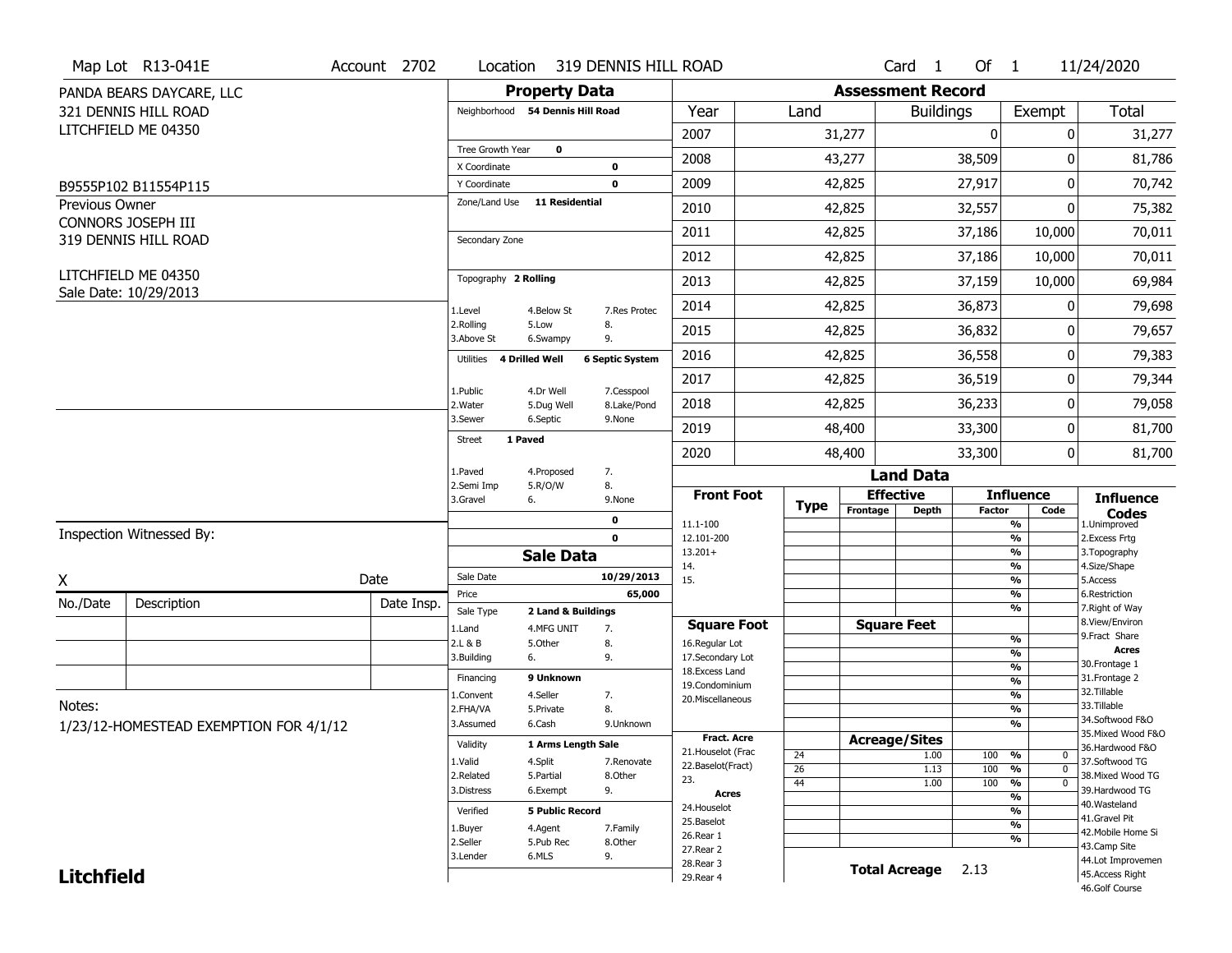|                       |                  |            |                 |                                                   |                                       |              |                       |                             |            |                 | <b>Litchfield</b>    |  |          |       |            |            |      |            |
|-----------------------|------------------|------------|-----------------|---------------------------------------------------|---------------------------------------|--------------|-----------------------|-----------------------------|------------|-----------------|----------------------|--|----------|-------|------------|------------|------|------------|
|                       | Map Lot R13-041E |            |                 |                                                   |                                       | Account 2702 |                       | Location                    |            |                 | 319 DENNIS HILL ROAD |  |          |       | Card 1     | Of $1$     |      | 11/24/2020 |
| <b>Building Style</b> |                  |            | SF Bsmt Living  |                                                   |                                       |              |                       | Layout                      |            |                 |                      |  |          |       |            |            |      |            |
| 0.Uncoded             | 4.Cape           | 8.Log      |                 | Fin Bsmt Grade                                    |                                       |              |                       | 1. Typical                  | 4.         |                 | 7.                   |  |          |       |            |            |      |            |
| 1.Conv.               | 5.Garrison       | 9.0ther    |                 | OPEN-5-CUSTOMIZE                                  |                                       |              |                       | 2.Inadeg                    | 5.         |                 | 8.                   |  | 11/4sGar |       |            |            |      |            |
| 2.Ranch               | 6.Split          | 10.Tri-Lev |                 | Heat Type 100%                                    |                                       |              |                       | 3.                          | 6.         |                 | 9.                   |  |          | 24.0' |            |            |      |            |
| 3.R Ranch             | 7.Contemp        | 11.Earth O | 0.Uncoded       |                                                   | 4.Steam                               |              | 8.Fl/Wall             | Attic                       |            |                 |                      |  |          |       |            |            |      |            |
| Dwelling Units        |                  |            | 1.HWBB          |                                                   | 5.FWA                                 |              | 9.No Heat             | 1.1/4 Fin                   | 4.Full Fin |                 | 7.                   |  |          |       |            |            |      |            |
| Other Units           |                  |            | 2.HWCI          |                                                   | 6.GravWA                              |              | 10.Radiant            | 2.1/2 Fin                   | 5.Fl/Stair |                 | 8.                   |  | 32.0'    |       |            |            |      |            |
| <b>Stories</b>        |                  |            | 3.H Pump        |                                                   | 7.Electric                            |              | 11.Radiant            | 3.3/4 Fin                   | 6.         |                 | 9.None               |  |          |       |            |            |      |            |
| 1.1                   | 4.1.5            | 7.1.25     | Cool Type       | 0%                                                |                                       |              |                       | Insulation                  |            |                 |                      |  |          |       |            |            |      |            |
| 2.2                   | 5.1.75           | 8.3.5      | 1.Refrig        |                                                   | 4.W&C Air                             |              | 7.RadHW               | 1.Full                      | 4.Minimal  |                 | 7.                   |  |          |       |            | 14.0'      |      |            |
| 3.3                   | 6.2.5            | 9.4        | 2.Evapor        |                                                   | 5.Monitor-                            | 8.           |                       | 2.Heavy                     | 5.Partial  |                 | 8.                   |  |          |       |            |            |      |            |
| <b>Exterior Walls</b> |                  |            | 3.H Pump        |                                                   | 6.Monitor-                            |              | 9.None                | 3.Capped                    | 6.         |                 | 9.None               |  |          |       |            |            |      |            |
| 0.Uncoded             | 4.Asbestos       | 8.Concrete | Kitchen Style   |                                                   |                                       |              |                       | Unfinished %                |            |                 |                      |  |          |       |            |            |      |            |
| 1.Wd Clapb            | 5.Stucco         | 9.0ther    | 1.Modern        |                                                   | 4.Obsolete                            | 7.           |                       | Grade & Factor              |            |                 |                      |  |          |       |            |            |      |            |
| 2.Vinyl               | 6.Brick          | 10.Wd shin | 2.Typical       |                                                   | 5.                                    | 8.           |                       | 1.E Grade                   |            | 4.B Grade       | 7.AAA Grad           |  |          |       |            |            |      |            |
| 3.Compos.             | 7.Stone          | 11.T1-11   | 3.Old Type      |                                                   | 6.                                    |              | 9.None                | 2.D Grade                   |            | 5.A Grade       | 8.M&S                |  |          |       |            |            |      |            |
| Roof Surface          |                  |            | Bath(s) Style   |                                                   |                                       |              |                       | 3.C Grade                   |            | 6.AA Grade      | 9.Same               |  |          |       |            | Roof/MH/\$ |      |            |
| 1.Asphalt             | 4.Composit       | 7.Rolled R | 1.Modern        |                                                   | 4.Obsolete                            | 7.           |                       | SQFT (Footprint)            |            |                 |                      |  |          |       |            |            |      |            |
| 2.Slate               | 5.Wood           | 8.         | 2. Typical      |                                                   | 5.                                    | 8.           |                       | Condition                   |            |                 |                      |  |          |       |            | 66.0       |      |            |
| 3.Metal               | 6.Other          | 9.         | 3.Old Type      |                                                   | 6.                                    |              | 9.None                | 1.Poor                      | 4.Avg      |                 | 7.V G                |  |          |       |            |            |      |            |
| SF Masonry Trim       |                  |            | # Rooms         |                                                   |                                       |              |                       | 2.Fair                      | $5.Avg+$   |                 | 8.Exc                |  |          |       | 12.0'      |            |      |            |
| OPEN-3-CUSTOM         |                  |            | # Bedrooms      |                                                   |                                       |              |                       | 3.Avg-                      | 6.Good     |                 | 9.Same               |  |          |       | 17.0'      |            |      |            |
| OPEN-4-CUSTOM         |                  |            | # Full Baths    |                                                   |                                       |              |                       | Phys. % Good                |            |                 |                      |  |          | 24.0" |            |            |      |            |
| Year Built            |                  |            | # Half Baths    |                                                   |                                       |              |                       | Funct. % Good               |            |                 |                      |  |          |       | WD<br>6.0' |            |      |            |
| Year Remodeled        |                  |            |                 | # Addn Fixtures                                   |                                       |              |                       | <b>Functional Code</b>      |            |                 |                      |  |          |       |            |            |      | 8.0'       |
| Foundation            |                  |            | # Fireplaces    |                                                   |                                       |              |                       | 1.Incomp                    | 4.Delap    |                 | 7.No Power           |  |          |       | EP<br>7.0' |            |      |            |
| 1.Concrete            | 4.Wood           | 7.         |                 |                                                   |                                       |              |                       | 2.O-Built                   | 5.Bsmt     |                 | 8.LongTerm           |  |          |       |            |            | 8.0' | Shed       |
| 2.C Block             | 5.Slab           | 8.         |                 |                                                   |                                       |              |                       | 3.Damage                    |            | 6.Common        | 9.None               |  |          |       |            |            |      |            |
| 3.Br/Stone            | 6.Piers          | 9.         |                 |                                                   |                                       |              |                       | Econ. % Good                |            |                 |                      |  |          |       |            |            |      |            |
| Basement              |                  |            |                 |                                                   |                                       |              |                       | Economic Code               |            |                 |                      |  |          |       |            |            |      |            |
| 1.1/4 Bmt             | 4.Full Bmt       | 7.         |                 |                                                   |                                       |              |                       | 0.None                      |            | 3.No Power      | 9.None               |  |          |       |            |            |      |            |
| 2.1/2 Bmt             | 5.Crawl Sp       | 8.         |                 |                                                   |                                       |              |                       | 1.Location                  |            | 4.Generate      | 8.                   |  |          |       |            |            |      |            |
| 3.3/4 Bmt             | 6.               | 9.None     |                 |                                                   |                                       |              | Software              | 2.Encroach                  |            | 5.Multi-Fa      | 9.                   |  |          |       |            |            |      |            |
| Bsmt Gar # Cars       |                  |            |                 |                                                   |                                       |              |                       | Entrance Code 5 Estimated   |            |                 |                      |  |          |       |            |            |      |            |
| Wet Basement          |                  |            |                 |                                                   | A Division of Harris Computer Systems |              |                       | 1.Interior                  | 4.Vacant   |                 | 7.                   |  |          |       |            |            |      |            |
| 1.Dry                 | 4.Dirt Flr       | 7.         |                 |                                                   |                                       |              |                       | 2.Refusal                   |            | 5.Estimate      | 8.                   |  |          |       |            |            |      |            |
| 2.Damp                | 5.               | 8.         |                 |                                                   |                                       |              |                       | 3.Informed                  |            | 6.Existing      | 9.                   |  |          |       |            |            |      |            |
| 3.Wet                 | 6.               | 9.         |                 |                                                   |                                       |              |                       | Information Code 5 Estimate |            |                 |                      |  |          |       |            |            |      |            |
|                       |                  |            |                 |                                                   |                                       |              |                       | 1.Owner                     | 4.Agent    |                 | 7.Vacant             |  |          |       |            |            |      |            |
|                       |                  |            |                 |                                                   |                                       |              |                       | 2.Relative                  |            | 5.Estimate      | 8.                   |  |          |       |            |            |      |            |
|                       |                  |            |                 | Date Inspected 10/05/2018                         |                                       |              |                       | 3.Tenant                    | 6.Other    |                 | 9.                   |  |          |       |            |            |      |            |
|                       |                  |            |                 |                                                   |                                       |              |                       |                             |            |                 | 1.One Story Fram     |  |          |       |            |            |      |            |
|                       |                  |            |                 | <b>Additions, Outbuildings &amp; Improvements</b> |                                       |              |                       |                             |            |                 | 2. Two Story Fram    |  |          |       |            |            |      |            |
| Type                  |                  | Year       | Units           |                                                   | Grade   Cond                          |              | Phys.   Funct.        | Sound Value                 |            |                 | 3. Three Story Fr    |  |          |       |            |            |      |            |
| 953 Titan             | MFG              | 1975       | 14x66           | 3 100                                             | 13                                    | 0            | $%100$ %              |                             |            | 4.1 & 1/2 Story |                      |  |          |       |            |            |      |            |
| 101 Conc Slab         |                  | 0          | 924             | O O                                               | 9                                     | 0            | % 0<br>$\%$           |                             |            | 5.1 & 3/4 Story |                      |  |          |       |            |            |      |            |
|                       |                  | 0          |                 |                                                   | 9                                     | 0            | $\frac{1}{2}$         |                             |            | 6.2 & 1/2 Story |                      |  |          |       |            |            |      |            |
| 22 Encl Frame         |                  |            | $\overline{42}$ | $ 00\rangle$                                      |                                       |              | $\frac{8}{10}$        |                             |            |                 | 21. Open Frame Por   |  |          |       |            |            |      |            |
| 68 Wood Deck/s        |                  | 0          | 246             | 00                                                | 9                                     | 0            | $\%$ 0<br>$\%$        |                             |            |                 | 22.Encl Frame Por    |  |          |       |            |            |      |            |
| 72 1 1/4s Garage      |                  | 1996       | 768             | 3 100                                             | 4                                     | 0            | % 100 %               |                             |            |                 | 23. Frame Garage     |  |          |       |            |            |      |            |
| 24 Frame Shed         |                  | 0          |                 |                                                   |                                       |              | $\%$                  | %300                        |            |                 | 24.Frame Shed        |  |          |       |            |            |      |            |
|                       |                  |            |                 |                                                   |                                       |              |                       |                             |            |                 | 25. Frame Bay Wind   |  |          |       |            |            |      |            |
| 100 Roof Over MH      |                  | 0          | 924             | 3 100                                             | 9                                     | 0            | $\%$<br>$\%$ 0        |                             |            |                 | 26.1SFr Overhang     |  |          |       |            |            |      |            |
|                       |                  |            |                 |                                                   |                                       |              | $\frac{0}{0}$<br>$\%$ |                             |            |                 | 27. Unfin Basement   |  |          |       |            |            |      |            |
|                       |                  |            |                 |                                                   |                                       |              | $\%$<br>$\%$          |                             |            |                 | 28. Unfinished Att   |  |          |       |            |            |      |            |
|                       |                  |            |                 |                                                   |                                       |              | $\frac{1}{2}$<br>$\%$ |                             |            |                 |                      |  |          |       |            |            |      |            |
|                       |                  |            |                 |                                                   |                                       |              |                       |                             |            |                 | 29. Finished Attic   |  |          |       |            |            |      |            |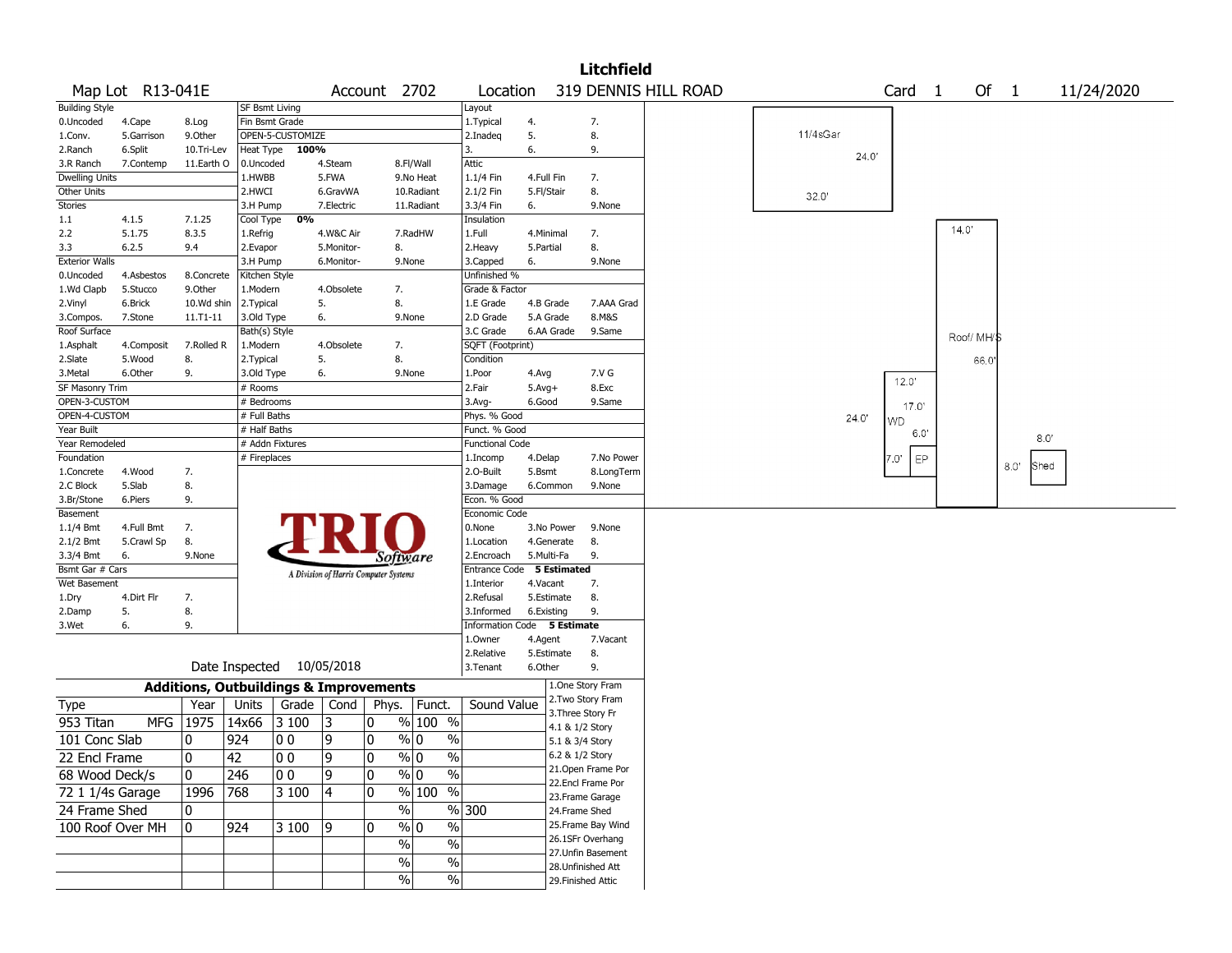| <b>Property Data</b><br><b>Assessment Record</b><br>HEALD, STEPHEN E<br>Total<br>Neighborhood 54 Dennis Hill Road<br>Year<br>Exempt<br>HEALD, NANCY J<br>Land<br><b>Buildings</b><br>PO BOX 2<br>2007<br>88,000<br>193,687<br>13,000<br>LITCHFIELD ME 04350<br>Tree Growth Year<br>0<br>2008<br>88,000<br>193,442<br>12,350<br>X Coordinate<br>0<br>2009<br>9,500<br>72,500<br>251,819<br>Y Coordinate<br>0<br>B4351P152<br>Zone/Land Use<br><b>11 Residential</b><br>80,330<br>193,035<br>2010<br>10,000<br>2011<br>80,330<br>239,192<br>10,000<br>Secondary Zone<br>2012<br>80,330<br>239,192<br>10,000<br>Topography 2 Rolling<br>2013<br>80,420<br>216,155<br>10,000<br>2014<br>80,480<br>216,022<br>10,000<br>7.Res Protec<br>1.Level<br>4.Below St<br>2.Rolling<br>5.Low<br>8.<br>2015<br>72,500<br>215,428<br>10,000<br>3.Above St<br>9.<br>6.Swampy<br>2016<br>72,500<br>213,753<br>15,000<br><b>6 Septic System</b><br>Utilities 4 Drilled Well<br>2017<br>72,500<br>213,028<br>20,000<br>1.Public<br>4.Dr Well<br>7.Cesspool<br>2018<br>72,500<br>213,028<br>19,200<br>2. Water<br>8.Lake/Pond<br>5.Dug Well<br>3.Sewer<br>6.Septic<br>9.None<br>2019<br>86,300<br>162,700<br>20,000<br>1 Paved<br><b>Street</b><br>2020<br>86,300<br>162,700<br>25,000<br>1.Paved<br>4.Proposed<br>7.<br><b>Land Data</b><br>2.Semi Imp<br>5.R/O/W<br>8.<br><b>Front Foot</b><br><b>Effective</b><br><b>Influence</b><br><b>Influence</b><br>3.Gravel<br>6.<br>9.None<br><b>Type</b><br>Frontage<br><b>Depth</b><br><b>Factor</b><br>Code<br><b>Codes</b><br>0<br>11.1-100<br>%<br>1.Unimproved<br>Inspection Witnessed By:<br>$\frac{9}{6}$<br>$\mathbf 0$<br>12.101-200<br>2. Excess Frtg<br>$13.201+$<br>%<br>3. Topography<br><b>Sale Data</b><br>%<br>4.Size/Shape<br>14.<br>Sale Date<br>Date<br>X<br>15.<br>%<br>5.Access<br>%<br>6.Restriction<br>Price<br>No./Date<br>Description<br>Date Insp.<br>%<br>7. Right of Way<br>Sale Type<br>8.View/Environ<br><b>Square Foot</b><br><b>Square Feet</b><br>1.Land<br>4.MFG UNIT<br>7.<br>9. Fract Share<br>$\frac{9}{6}$<br>2.L & B<br>5.Other<br>8.<br>16.Regular Lot |
|-----------------------------------------------------------------------------------------------------------------------------------------------------------------------------------------------------------------------------------------------------------------------------------------------------------------------------------------------------------------------------------------------------------------------------------------------------------------------------------------------------------------------------------------------------------------------------------------------------------------------------------------------------------------------------------------------------------------------------------------------------------------------------------------------------------------------------------------------------------------------------------------------------------------------------------------------------------------------------------------------------------------------------------------------------------------------------------------------------------------------------------------------------------------------------------------------------------------------------------------------------------------------------------------------------------------------------------------------------------------------------------------------------------------------------------------------------------------------------------------------------------------------------------------------------------------------------------------------------------------------------------------------------------------------------------------------------------------------------------------------------------------------------------------------------------------------------------------------------------------------------------------------------------------------------------------------------------------------------------------------------------------------------------------------------------------------------------------------------------------------|
| 268,687<br>269,092<br>314,819<br>263,365<br>309,522<br>309,522<br>286,575<br>286,502<br>277,928<br>271,253<br>265,528<br>266,328<br>229,000<br>224,000                                                                                                                                                                                                                                                                                                                                                                                                                                                                                                                                                                                                                                                                                                                                                                                                                                                                                                                                                                                                                                                                                                                                                                                                                                                                                                                                                                                                                                                                                                                                                                                                                                                                                                                                                                                                                                                                                                                                                                |
|                                                                                                                                                                                                                                                                                                                                                                                                                                                                                                                                                                                                                                                                                                                                                                                                                                                                                                                                                                                                                                                                                                                                                                                                                                                                                                                                                                                                                                                                                                                                                                                                                                                                                                                                                                                                                                                                                                                                                                                                                                                                                                                       |
|                                                                                                                                                                                                                                                                                                                                                                                                                                                                                                                                                                                                                                                                                                                                                                                                                                                                                                                                                                                                                                                                                                                                                                                                                                                                                                                                                                                                                                                                                                                                                                                                                                                                                                                                                                                                                                                                                                                                                                                                                                                                                                                       |
|                                                                                                                                                                                                                                                                                                                                                                                                                                                                                                                                                                                                                                                                                                                                                                                                                                                                                                                                                                                                                                                                                                                                                                                                                                                                                                                                                                                                                                                                                                                                                                                                                                                                                                                                                                                                                                                                                                                                                                                                                                                                                                                       |
|                                                                                                                                                                                                                                                                                                                                                                                                                                                                                                                                                                                                                                                                                                                                                                                                                                                                                                                                                                                                                                                                                                                                                                                                                                                                                                                                                                                                                                                                                                                                                                                                                                                                                                                                                                                                                                                                                                                                                                                                                                                                                                                       |
|                                                                                                                                                                                                                                                                                                                                                                                                                                                                                                                                                                                                                                                                                                                                                                                                                                                                                                                                                                                                                                                                                                                                                                                                                                                                                                                                                                                                                                                                                                                                                                                                                                                                                                                                                                                                                                                                                                                                                                                                                                                                                                                       |
|                                                                                                                                                                                                                                                                                                                                                                                                                                                                                                                                                                                                                                                                                                                                                                                                                                                                                                                                                                                                                                                                                                                                                                                                                                                                                                                                                                                                                                                                                                                                                                                                                                                                                                                                                                                                                                                                                                                                                                                                                                                                                                                       |
|                                                                                                                                                                                                                                                                                                                                                                                                                                                                                                                                                                                                                                                                                                                                                                                                                                                                                                                                                                                                                                                                                                                                                                                                                                                                                                                                                                                                                                                                                                                                                                                                                                                                                                                                                                                                                                                                                                                                                                                                                                                                                                                       |
|                                                                                                                                                                                                                                                                                                                                                                                                                                                                                                                                                                                                                                                                                                                                                                                                                                                                                                                                                                                                                                                                                                                                                                                                                                                                                                                                                                                                                                                                                                                                                                                                                                                                                                                                                                                                                                                                                                                                                                                                                                                                                                                       |
|                                                                                                                                                                                                                                                                                                                                                                                                                                                                                                                                                                                                                                                                                                                                                                                                                                                                                                                                                                                                                                                                                                                                                                                                                                                                                                                                                                                                                                                                                                                                                                                                                                                                                                                                                                                                                                                                                                                                                                                                                                                                                                                       |
|                                                                                                                                                                                                                                                                                                                                                                                                                                                                                                                                                                                                                                                                                                                                                                                                                                                                                                                                                                                                                                                                                                                                                                                                                                                                                                                                                                                                                                                                                                                                                                                                                                                                                                                                                                                                                                                                                                                                                                                                                                                                                                                       |
|                                                                                                                                                                                                                                                                                                                                                                                                                                                                                                                                                                                                                                                                                                                                                                                                                                                                                                                                                                                                                                                                                                                                                                                                                                                                                                                                                                                                                                                                                                                                                                                                                                                                                                                                                                                                                                                                                                                                                                                                                                                                                                                       |
|                                                                                                                                                                                                                                                                                                                                                                                                                                                                                                                                                                                                                                                                                                                                                                                                                                                                                                                                                                                                                                                                                                                                                                                                                                                                                                                                                                                                                                                                                                                                                                                                                                                                                                                                                                                                                                                                                                                                                                                                                                                                                                                       |
|                                                                                                                                                                                                                                                                                                                                                                                                                                                                                                                                                                                                                                                                                                                                                                                                                                                                                                                                                                                                                                                                                                                                                                                                                                                                                                                                                                                                                                                                                                                                                                                                                                                                                                                                                                                                                                                                                                                                                                                                                                                                                                                       |
|                                                                                                                                                                                                                                                                                                                                                                                                                                                                                                                                                                                                                                                                                                                                                                                                                                                                                                                                                                                                                                                                                                                                                                                                                                                                                                                                                                                                                                                                                                                                                                                                                                                                                                                                                                                                                                                                                                                                                                                                                                                                                                                       |
|                                                                                                                                                                                                                                                                                                                                                                                                                                                                                                                                                                                                                                                                                                                                                                                                                                                                                                                                                                                                                                                                                                                                                                                                                                                                                                                                                                                                                                                                                                                                                                                                                                                                                                                                                                                                                                                                                                                                                                                                                                                                                                                       |
|                                                                                                                                                                                                                                                                                                                                                                                                                                                                                                                                                                                                                                                                                                                                                                                                                                                                                                                                                                                                                                                                                                                                                                                                                                                                                                                                                                                                                                                                                                                                                                                                                                                                                                                                                                                                                                                                                                                                                                                                                                                                                                                       |
|                                                                                                                                                                                                                                                                                                                                                                                                                                                                                                                                                                                                                                                                                                                                                                                                                                                                                                                                                                                                                                                                                                                                                                                                                                                                                                                                                                                                                                                                                                                                                                                                                                                                                                                                                                                                                                                                                                                                                                                                                                                                                                                       |
|                                                                                                                                                                                                                                                                                                                                                                                                                                                                                                                                                                                                                                                                                                                                                                                                                                                                                                                                                                                                                                                                                                                                                                                                                                                                                                                                                                                                                                                                                                                                                                                                                                                                                                                                                                                                                                                                                                                                                                                                                                                                                                                       |
|                                                                                                                                                                                                                                                                                                                                                                                                                                                                                                                                                                                                                                                                                                                                                                                                                                                                                                                                                                                                                                                                                                                                                                                                                                                                                                                                                                                                                                                                                                                                                                                                                                                                                                                                                                                                                                                                                                                                                                                                                                                                                                                       |
|                                                                                                                                                                                                                                                                                                                                                                                                                                                                                                                                                                                                                                                                                                                                                                                                                                                                                                                                                                                                                                                                                                                                                                                                                                                                                                                                                                                                                                                                                                                                                                                                                                                                                                                                                                                                                                                                                                                                                                                                                                                                                                                       |
|                                                                                                                                                                                                                                                                                                                                                                                                                                                                                                                                                                                                                                                                                                                                                                                                                                                                                                                                                                                                                                                                                                                                                                                                                                                                                                                                                                                                                                                                                                                                                                                                                                                                                                                                                                                                                                                                                                                                                                                                                                                                                                                       |
|                                                                                                                                                                                                                                                                                                                                                                                                                                                                                                                                                                                                                                                                                                                                                                                                                                                                                                                                                                                                                                                                                                                                                                                                                                                                                                                                                                                                                                                                                                                                                                                                                                                                                                                                                                                                                                                                                                                                                                                                                                                                                                                       |
|                                                                                                                                                                                                                                                                                                                                                                                                                                                                                                                                                                                                                                                                                                                                                                                                                                                                                                                                                                                                                                                                                                                                                                                                                                                                                                                                                                                                                                                                                                                                                                                                                                                                                                                                                                                                                                                                                                                                                                                                                                                                                                                       |
|                                                                                                                                                                                                                                                                                                                                                                                                                                                                                                                                                                                                                                                                                                                                                                                                                                                                                                                                                                                                                                                                                                                                                                                                                                                                                                                                                                                                                                                                                                                                                                                                                                                                                                                                                                                                                                                                                                                                                                                                                                                                                                                       |
| <b>Acres</b><br>%<br>3.Building<br>9.<br>17.Secondary Lot<br>6.                                                                                                                                                                                                                                                                                                                                                                                                                                                                                                                                                                                                                                                                                                                                                                                                                                                                                                                                                                                                                                                                                                                                                                                                                                                                                                                                                                                                                                                                                                                                                                                                                                                                                                                                                                                                                                                                                                                                                                                                                                                       |
| 30.Frontage 1<br>$\frac{9}{6}$<br>18. Excess Land<br>31. Frontage 2<br>Financing                                                                                                                                                                                                                                                                                                                                                                                                                                                                                                                                                                                                                                                                                                                                                                                                                                                                                                                                                                                                                                                                                                                                                                                                                                                                                                                                                                                                                                                                                                                                                                                                                                                                                                                                                                                                                                                                                                                                                                                                                                      |
| $\frac{9}{6}$<br>19.Condominium<br>32.Tillable<br>$\frac{9}{6}$<br>1.Convent<br>4.Seller<br>7.                                                                                                                                                                                                                                                                                                                                                                                                                                                                                                                                                                                                                                                                                                                                                                                                                                                                                                                                                                                                                                                                                                                                                                                                                                                                                                                                                                                                                                                                                                                                                                                                                                                                                                                                                                                                                                                                                                                                                                                                                        |
| 20.Miscellaneous<br>Notes:<br>33.Tillable<br>$\frac{9}{6}$<br>2.FHA/VA<br>8.<br>5.Private                                                                                                                                                                                                                                                                                                                                                                                                                                                                                                                                                                                                                                                                                                                                                                                                                                                                                                                                                                                                                                                                                                                                                                                                                                                                                                                                                                                                                                                                                                                                                                                                                                                                                                                                                                                                                                                                                                                                                                                                                             |
| 34.Softwood F&O<br>$\frac{9}{6}$<br>3.Assumed<br>6.Cash<br>9.Unknown<br>'15 Per review lot was removed from Tree Growth in 2001 but                                                                                                                                                                                                                                                                                                                                                                                                                                                                                                                                                                                                                                                                                                                                                                                                                                                                                                                                                                                                                                                                                                                                                                                                                                                                                                                                                                                                                                                                                                                                                                                                                                                                                                                                                                                                                                                                                                                                                                                   |
| 35. Mixed Wood F&O<br><b>Fract. Acre</b><br><b>Acreage/Sites</b><br>not assessed that way. Adjust for 2015.<br>Validity<br>36.Hardwood F&O                                                                                                                                                                                                                                                                                                                                                                                                                                                                                                                                                                                                                                                                                                                                                                                                                                                                                                                                                                                                                                                                                                                                                                                                                                                                                                                                                                                                                                                                                                                                                                                                                                                                                                                                                                                                                                                                                                                                                                            |
| 21. Houselot (Frac<br>$\frac{9}{6}$<br>1.00<br>100<br>0<br>24<br>MAP R13 LOTS 42 AND 43 COMBINED BY BOARD APROAVAL<br>1.Valid<br>37.Softwood TG<br>4.Split<br>7.Renovate<br>22.Baselot(Fract)                                                                                                                                                                                                                                                                                                                                                                                                                                                                                                                                                                                                                                                                                                                                                                                                                                                                                                                                                                                                                                                                                                                                                                                                                                                                                                                                                                                                                                                                                                                                                                                                                                                                                                                                                                                                                                                                                                                         |
| 26<br>5.00<br>100<br>$\frac{9}{6}$<br>$\Omega$<br>ON 5/24/2011 PER REQUEST OF MR. HEALD. DOCUMENTS<br>2.Related<br>5.Partial<br>8.Other<br>38. Mixed Wood TG<br>23.<br>27<br>%<br>10.00<br>100<br>$\Omega$                                                                                                                                                                                                                                                                                                                                                                                                                                                                                                                                                                                                                                                                                                                                                                                                                                                                                                                                                                                                                                                                                                                                                                                                                                                                                                                                                                                                                                                                                                                                                                                                                                                                                                                                                                                                                                                                                                            |
| 9.<br>3.Distress<br>6.Exempt<br>39.Hardwood TG<br>ON FILE.<br>Acres<br>28<br>$\frac{9}{6}$<br>25.00<br>100<br>$\Omega$                                                                                                                                                                                                                                                                                                                                                                                                                                                                                                                                                                                                                                                                                                                                                                                                                                                                                                                                                                                                                                                                                                                                                                                                                                                                                                                                                                                                                                                                                                                                                                                                                                                                                                                                                                                                                                                                                                                                                                                                |
| 40.Wasteland<br>24. Houselot<br>'13 PER REVIEW ADJUST SQUARE FEET OF GARAGE MIS<br>29<br>%<br>Verified<br>25.00<br>100<br>$\Omega$<br>41.Gravel Pit                                                                                                                                                                                                                                                                                                                                                                                                                                                                                                                                                                                                                                                                                                                                                                                                                                                                                                                                                                                                                                                                                                                                                                                                                                                                                                                                                                                                                                                                                                                                                                                                                                                                                                                                                                                                                                                                                                                                                                   |
| 25.Baselot<br>44<br>$\frac{9}{6}$<br>1.00<br>100<br>$\Omega$<br>ENTERED S/B ONLY 528 SQ FEET NOT 768. ALSO FOR 2013<br>1.Buyer<br>4.Agent<br>7.Family<br>42. Mobile Home Si                                                                                                                                                                                                                                                                                                                                                                                                                                                                                                                                                                                                                                                                                                                                                                                                                                                                                                                                                                                                                                                                                                                                                                                                                                                                                                                                                                                                                                                                                                                                                                                                                                                                                                                                                                                                                                                                                                                                           |
| 26.Rear 1<br>%<br>2.Seller<br>5.Pub Rec<br>8.Other<br>ADJUST QUALITY OF AUXILLARY GARAGE W/ APARTMENT.<br>43.Camp Site<br>27. Rear 2                                                                                                                                                                                                                                                                                                                                                                                                                                                                                                                                                                                                                                                                                                                                                                                                                                                                                                                                                                                                                                                                                                                                                                                                                                                                                                                                                                                                                                                                                                                                                                                                                                                                                                                                                                                                                                                                                                                                                                                  |
| 6.MLS<br>9.<br>3.Lender<br>44.Lot Improvemen<br>28.Rear 3<br><b>Total Acreage</b><br>66.00                                                                                                                                                                                                                                                                                                                                                                                                                                                                                                                                                                                                                                                                                                                                                                                                                                                                                                                                                                                                                                                                                                                                                                                                                                                                                                                                                                                                                                                                                                                                                                                                                                                                                                                                                                                                                                                                                                                                                                                                                            |
| <b>Litchfield</b><br>45.Access Right<br>29. Rear 4<br>46.Golf Course                                                                                                                                                                                                                                                                                                                                                                                                                                                                                                                                                                                                                                                                                                                                                                                                                                                                                                                                                                                                                                                                                                                                                                                                                                                                                                                                                                                                                                                                                                                                                                                                                                                                                                                                                                                                                                                                                                                                                                                                                                                  |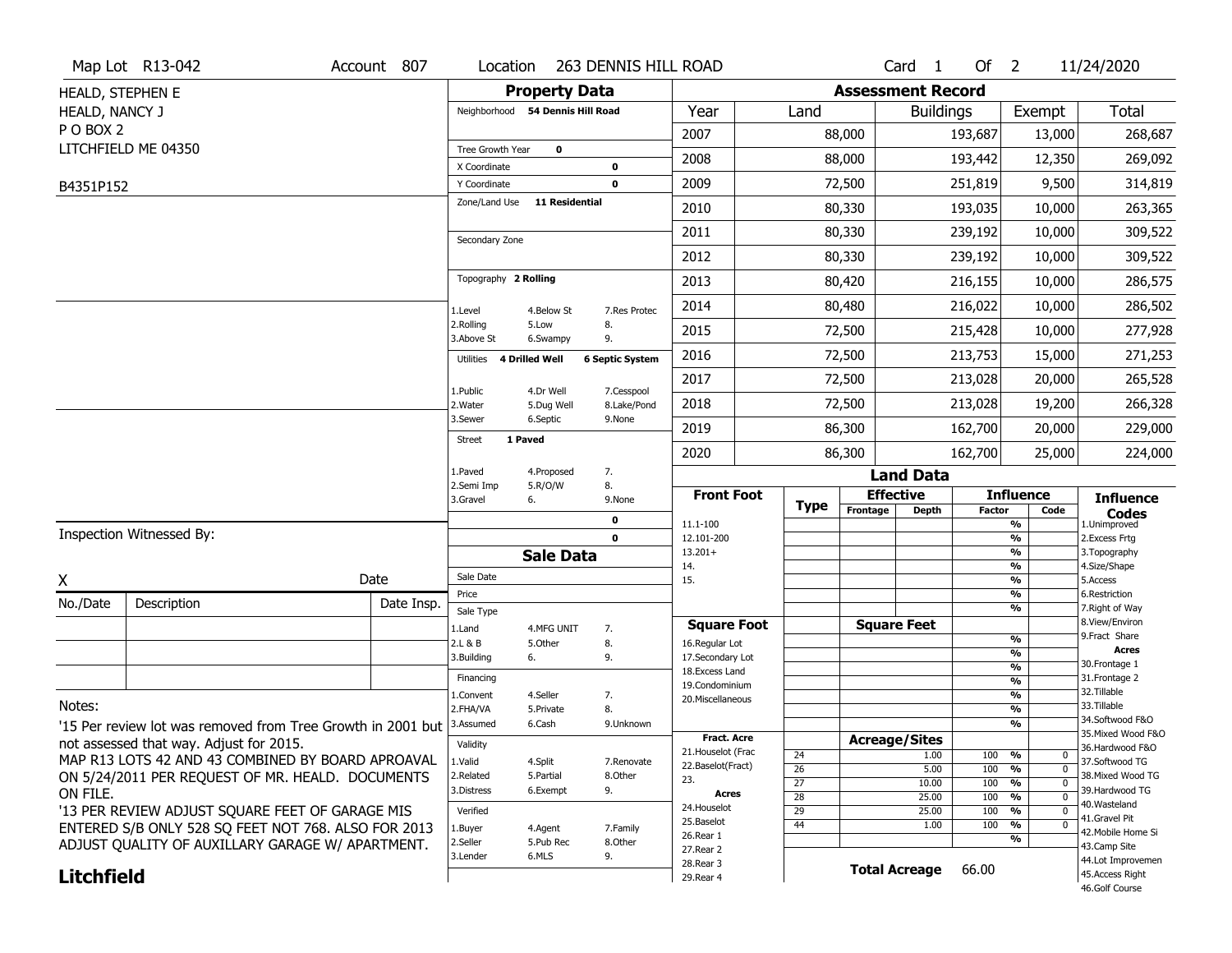|                       |                               |                                                   |                 |                  |                                       |                |               |                          |            |                 | <b>Litchfield</b>         |                      |     |           |                             |     |        |            |
|-----------------------|-------------------------------|---------------------------------------------------|-----------------|------------------|---------------------------------------|----------------|---------------|--------------------------|------------|-----------------|---------------------------|----------------------|-----|-----------|-----------------------------|-----|--------|------------|
|                       | Map Lot R13-042               |                                                   |                 |                  |                                       | Account 807    |               | Location                 |            |                 |                           | 263 DENNIS HILL ROAD |     |           | Card 1                      |     | Of $2$ | 11/24/2020 |
|                       | Building Style 1 Conventional |                                                   | SF Bsmt Living  |                  | $\mathbf 0$                           |                |               | Layout 1 Typical         |            |                 |                           |                      |     |           |                             |     |        |            |
| 0.Uncoded             | 4.Cape                        | 8.Log                                             | Fin Bsmt Grade  |                  | 0 <sub>0</sub>                        |                |               | 1.Typical                | 4.         |                 | 7.                        |                      |     |           |                             |     |        |            |
| 1.Conv.               | 5.Garrison                    | 9.0ther                                           |                 | OPEN-5-CUSTOMIZE | 0                                     |                |               | 2.Inadeg                 | 5.         |                 | 8.                        |                      |     |           |                             |     |        |            |
| 2.Ranch               | 6.Split                       | 10.Tri-Lev                                        | Heat Type       | 100%             |                                       | 1 Hot Water BB |               | 3.                       | 6.         |                 | 9.                        |                      |     | 15.0'     |                             |     |        |            |
| 3.R Ranch             | 7.Contemp                     | 11.Earth O                                        | 0.Uncoded       |                  | 4.Steam                               |                | 8.Fl/Wall     | Attic                    | 9 None     |                 |                           |                      |     |           |                             |     |        |            |
| Dwelling Units 1      |                               |                                                   | 1.HWBB          |                  | 5.FWA                                 |                | 9.No Heat     | $1.1/4$ Fin              | 4.Full Fin |                 | 7.                        |                      |     | <b>WD</b> |                             |     |        |            |
| Other Units           | 0                             |                                                   | 2.HWCI          |                  | 6.GravWA                              |                | 10.Radiant    | 2.1/2 Fin                | 5.Fl/Stair |                 | 8.                        |                      |     |           | 90'                         |     |        |            |
| Stories               | 4 One & 1/2 Story             |                                                   | 3.H Pump        |                  | 7.Electric                            |                | 11.Radiant    | 3.3/4 Fin                | 6.         |                 | 9.None                    |                      |     | 18.0'     |                             |     |        |            |
| 1.1                   | 4.1.5                         | 7.1.25                                            | Cool Type       | 0%               |                                       | 9 None         |               | Insulation               | 1 Full     |                 |                           |                      |     |           |                             |     |        |            |
| 2.2                   | 5.1.75                        | 8.3.5                                             | 1.Refrig        |                  | 4.W&C Air                             |                | 7.RadHW       | 1.Full                   | 4.Minimal  |                 | 7.                        |                      |     | 38.0'     |                             |     |        | 22.0'      |
| 3.3                   | 6.2.5                         | 9.4                                               | 2.Evapor        |                  | 5.Monitor-                            | 8.             |               | 2. Heavy                 | 5.Partial  |                 | 8.                        |                      |     |           |                             |     |        |            |
| <b>Exterior Walls</b> | 1 Clapboard                   |                                                   | 3.H Pump        |                  | 6.Monitor-                            |                | 9.None        | 3.Capped                 | 6.         |                 | 9.None                    |                      |     |           |                             |     |        |            |
| 0.Uncoded             | 4.Asbestos                    | 8.Concrete                                        | Kitchen Style   |                  | 2 Typical                             |                |               | Unfinished %             | 0%         |                 |                           |                      |     |           |                             |     |        | 11/2sGar   |
| 1.Wd Clapb            | 5.Stucco                      | 9.Other                                           | 1.Modern        |                  | 4.Obsolete                            |                | 7.            | Grade & Factor           |            | 3 Average 110%  |                           |                      |     |           |                             |     | 1sBFr  |            |
| 2.Vinyl               | 6.Brick                       | 10.Wd shin                                        | 2.Typical       |                  | 5.                                    | 8.             |               | 1.E Grade                |            | 4.B Grade       | 7.AAA Grad                | 22.0                 |     |           |                             |     |        | 24.0'      |
| 3.Compos.             | 7.Stone                       | $11.71 - 11$                                      | 3.Old Type      |                  | 6.                                    |                | 9.None        | 2.D Grade                |            | 5.A Grade       | 8.M&S                     |                      |     |           | 11/2sFr/B $_{26.0}^{\circ}$ |     | 16.    |            |
| Roof Surface          | 1 Asphalt Shingles            |                                                   | Bath(s) Style   |                  | 2 Typical Bath(s)                     |                |               | 3.C Grade                |            | 6.AA Grade      | 9.Same                    |                      |     |           |                             |     |        |            |
| 1.Asphalt             | 4.Composit                    | 7.Rolled R                                        | 1.Modern        |                  | 4.Obsolete                            |                | 7.            | SQFT (Footprint) 932     |            |                 |                           |                      |     |           |                             |     |        |            |
| 2.Slate               | 5.Wood                        | 8.                                                | 2. Typical      |                  | 5.                                    | 8.             |               | Condition                | 4 Average  |                 |                           |                      |     |           |                             |     | 10.0"  |            |
| 3.Metal               | 6.Other                       | 9.                                                | 3.Old Type      |                  | 6.                                    |                | 9.None        | 1.Poor                   | 4.Avg      |                 | 7.V G                     | 14.0                 |     |           |                             |     |        | 22.0'      |
| SF Masonry Trim 0     |                               |                                                   | # Rooms         |                  | 5                                     |                |               | 2.Fair                   | $5.Avg+$   |                 | 8.Exc                     |                      |     |           |                             |     |        |            |
| OPEN-3-CUSTOM 0       |                               |                                                   | # Bedrooms      |                  | $\overline{\mathbf{2}}$               |                |               | 3.Avg-                   | 6.Good     |                 | 9.Same                    |                      | 4.0 |           |                             |     |        |            |
| OPEN-4-CUSTOM 0       |                               |                                                   | # Full Baths    |                  | $\mathbf{2}$                          |                |               | Phys. % Good             |            | 0%              |                           |                      |     |           | 24.0                        |     |        |            |
| Year Built            | 1996                          |                                                   | # Half Baths    |                  | 0                                     |                |               | Funct. % Good            |            | 100%            |                           |                      |     |           |                             |     |        |            |
| Year Remodeled 0      |                               |                                                   | # Addn Fixtures |                  | 0                                     |                |               | <b>Functional Code</b>   |            | 9 None          |                           |                      |     | DР        |                             | 8.0 |        |            |
| Foundation            | 1 Concrete                    |                                                   | # Fireplaces    |                  | 0                                     |                |               | 1.Incomp                 | 4.Delap    |                 | 7.No Power                |                      |     |           | 20.0'                       |     |        |            |
| 1.Concrete            | 4.Wood                        | 7.                                                |                 |                  |                                       |                |               | 2.0-Built                | 5.Bsmt     |                 | 8.LongTerm                |                      |     |           |                             |     |        |            |
| 2.C Block             | 5.Slab                        | 8.                                                |                 |                  |                                       |                |               | 3.Damage                 |            | 6.Common        | 9.None                    |                      |     |           |                             |     |        |            |
| 3.Br/Stone            | 6.Piers                       | 9.                                                |                 |                  |                                       |                |               | Econ. % Good 100%        |            |                 |                           |                      |     |           |                             |     |        |            |
| Basement              | <b>4 Full Basement</b>        |                                                   |                 |                  |                                       |                |               | Economic Code None       |            |                 |                           |                      |     |           |                             |     |        |            |
| $1.1/4$ Bmt           | 4.Full Bmt                    | 7.                                                |                 |                  |                                       |                |               | $0.$ None                |            | 3.No Power      | 9.None                    |                      |     |           |                             |     |        |            |
| 2.1/2 Bmt             | 5.Crawl Sp                    | 8.                                                |                 |                  |                                       |                |               | 1.Location               |            | 4.Generate      | 8.                        |                      |     |           |                             |     |        |            |
| 3.3/4 Bmt             | 6.                            | 9.None                                            |                 |                  |                                       |                | Software      | 2.Encroach               |            | 5.Multi-Fa      | 9.                        |                      |     |           |                             |     |        |            |
| Bsmt Gar # Cars 0     |                               |                                                   |                 |                  | A Division of Harris Computer Systems |                |               | Entrance Code            |            |                 | <b>1 Interior Inspect</b> |                      |     |           |                             |     |        |            |
|                       | Wet Basement 1 Dry Basement   |                                                   |                 |                  |                                       |                |               | 1.Interior               | 4.Vacant   |                 | 7.                        |                      |     |           |                             |     |        |            |
| 1.Dry                 | 4.Dirt Flr                    | 7.                                                |                 |                  |                                       |                |               | 2.Refusal                |            | 5.Estimate      | 8.                        |                      |     |           |                             |     |        |            |
| 2.Damp                | 5.                            | 8.                                                |                 |                  |                                       |                |               | 3.Informed               |            | 6.Existing      | 9.                        |                      |     |           |                             |     |        |            |
| 3.Wet                 | 6.                            | 9.                                                |                 |                  |                                       |                |               | Information Code 1 Owner |            |                 |                           |                      |     |           |                             |     |        |            |
|                       |                               |                                                   |                 |                  |                                       |                |               | 1.0wner                  | 4.Agent    |                 | 7.Vacant                  |                      |     |           |                             |     |        |            |
|                       |                               |                                                   |                 |                  |                                       |                |               | 2.Relative               |            | 5.Estimate      | 8.                        |                      |     |           |                             |     |        |            |
|                       |                               |                                                   | Date Inspected  |                  | 10/03/2018                            |                |               | 3.Tenant                 | 6.Other    |                 | 9.                        |                      |     |           |                             |     |        |            |
|                       |                               | <b>Additions, Outbuildings &amp; Improvements</b> |                 |                  |                                       |                |               |                          |            |                 | 1.One Story Fram          |                      |     |           |                             |     |        |            |
|                       |                               |                                                   |                 |                  |                                       |                |               |                          |            |                 | 2. Two Story Fram         |                      |     |           |                             |     |        |            |
| Type                  |                               | Year                                              | Units           | Grade            | Cond                                  | Phys.          | Funct.        | Sound Value              |            |                 | 3. Three Story Fr         |                      |     |           |                             |     |        |            |
| 21 Open Frame         |                               | 0                                                 | 160             | 0 <sub>0</sub>   | 10                                    | 0              | % 0           | $\%$                     |            | 4.1 & 1/2 Story |                           |                      |     |           |                             |     |        |            |
| 68 Wood Deck/s        |                               | $\mathbf{0}$                                      | 203             | 0 <sub>0</sub>   | 0                                     | 0              | % 0           | $\%$                     |            | 5.1 & 3/4 Story |                           |                      |     |           |                             |     |        |            |
| 73 1 1/2s Garage      |                               | $\mathbf 0$                                       | 528             | 00               | 10                                    | 10             | $\frac{9}{0}$ | $\frac{9}{6}$            |            | 6.2 & 1/2 Story |                           |                      |     |           |                             |     |        |            |
|                       |                               |                                                   |                 |                  |                                       |                |               |                          |            |                 | 21. Open Frame Por        |                      |     |           |                             |     |        |            |
| 38 1 Story Bsmt       |                               | $\mathbf{0}$                                      | 160             | 10 O             | ۱o                                    | 0              | $\sqrt[6]{0}$ | $\sqrt{6}$               |            |                 | 22.Encl Frame Por         |                      |     |           |                             |     |        |            |
|                       |                               |                                                   |                 |                  |                                       |                | $\frac{9}{6}$ | $\sqrt{6}$               |            |                 | 23. Frame Garage          |                      |     |           |                             |     |        |            |
|                       |                               |                                                   |                 |                  |                                       |                | $\sqrt{6}$    | $\%$                     |            |                 | 24.Frame Shed             |                      |     |           |                             |     |        |            |
|                       |                               |                                                   |                 |                  |                                       |                | $\sqrt{6}$    | $\%$                     |            |                 | 25. Frame Bay Wind        |                      |     |           |                             |     |        |            |
|                       |                               |                                                   |                 |                  |                                       |                |               |                          |            |                 | 26.1SFr Overhang          |                      |     |           |                             |     |        |            |
|                       |                               |                                                   |                 |                  |                                       |                | %             | $\%$                     |            |                 | 27. Unfin Basement        |                      |     |           |                             |     |        |            |
|                       |                               |                                                   |                 |                  |                                       |                | $\sqrt{6}$    | $\sqrt{6}$               |            |                 | 28. Unfinished Att        |                      |     |           |                             |     |        |            |
|                       |                               |                                                   |                 |                  |                                       |                | $\sqrt{6}$    | $\sqrt{6}$               |            |                 | 29. Finished Attic        |                      |     |           |                             |     |        |            |
|                       |                               |                                                   |                 |                  |                                       |                |               |                          |            |                 |                           |                      |     |           |                             |     |        |            |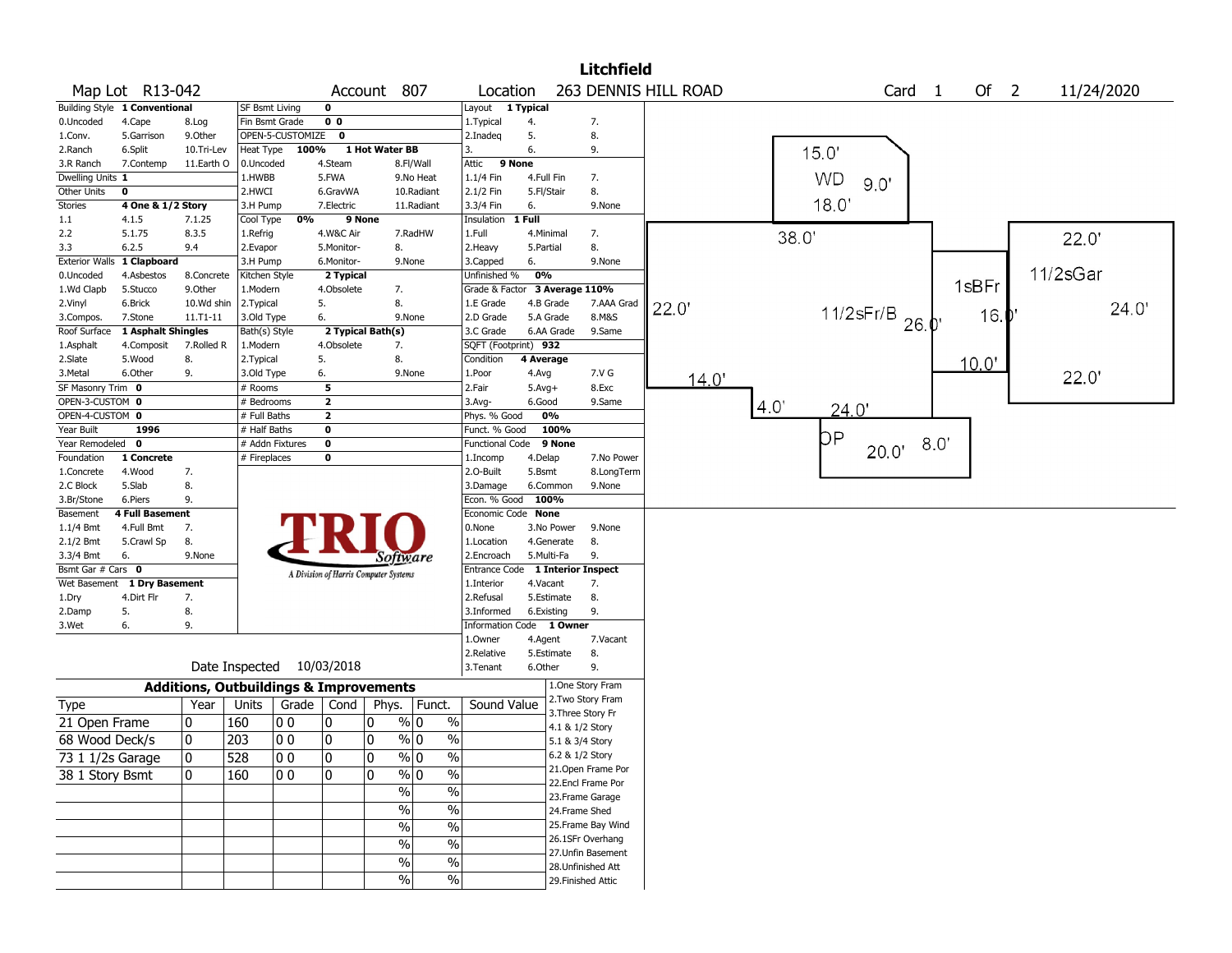|                   | Map Lot R13-042          | Account 807 | Location                                                       |                                 | 263 DENNIS HILL ROAD                               |                                         |             |                          | Card <sub>2</sub>    | Of $2$        |                                | 11/24/2020                            |
|-------------------|--------------------------|-------------|----------------------------------------------------------------|---------------------------------|----------------------------------------------------|-----------------------------------------|-------------|--------------------------|----------------------|---------------|--------------------------------|---------------------------------------|
|                   | HEALD, STEPHEN E         |             |                                                                | <b>Property Data</b>            |                                                    |                                         |             | <b>Assessment Record</b> |                      |               |                                |                                       |
| HEALD, NANCY J    |                          |             | Neighborhood 54 Dennis Hill Road                               |                                 |                                                    | Year                                    | Land        |                          | <b>Buildings</b>     |               | Exempt                         | <b>Total</b>                          |
| PO BOX 2          |                          |             |                                                                |                                 |                                                    | 2015                                    |             | 9,000                    |                      | $\pmb{0}$     |                                | 9,000<br>0                            |
|                   | LITCHFIELD ME 04350      |             | Tree Growth Year                                               | $\mathbf 0$                     |                                                    |                                         |             |                          |                      |               |                                |                                       |
|                   |                          |             | X Coordinate                                                   |                                 | $\mathbf 0$                                        | 2016                                    |             | 9,000                    |                      | $\mathbf 0$   |                                | 9,000<br>0                            |
| B4351P152         |                          |             | Y Coordinate                                                   |                                 | $\mathbf 0$                                        | 2017                                    |             | 9,000                    |                      | $\pmb{0}$     |                                | 0<br>9,000                            |
|                   |                          |             | Zone/Land Use                                                  | <b>11 Residential</b>           |                                                    | 2018                                    |             | 9,000                    |                      | $\mathbf 0$   |                                | 9,000<br>0                            |
|                   |                          |             | Secondary Zone                                                 |                                 |                                                    | 2019                                    |             | 0                        |                      | 65,200        |                                | 65,200<br>0                           |
|                   |                          |             |                                                                |                                 |                                                    | 2020                                    |             | 0                        |                      | 65,200        |                                | 0<br>65,200                           |
|                   |                          |             | Topography 1 Level                                             |                                 |                                                    |                                         |             |                          |                      |               |                                |                                       |
|                   |                          |             | 1.Level<br>2.Rolling<br>3.Above St<br>Utilities 4 Drilled Well | 4.Below St<br>5.Low<br>6.Swampy | 7.Res Protec<br>8.<br>9.<br><b>6 Septic System</b> |                                         |             |                          |                      |               |                                |                                       |
|                   |                          |             | 1.Public                                                       | 4.Dr Well                       | 7.Cesspool                                         |                                         |             |                          |                      |               |                                |                                       |
|                   |                          |             | 2. Water                                                       | 5.Dug Well                      | 8.Lake/Pond                                        |                                         |             |                          |                      |               |                                |                                       |
|                   |                          |             | 3.Sewer                                                        | 6.Septic                        | 9.None                                             |                                         |             |                          |                      |               |                                |                                       |
|                   |                          |             | 1 Paved<br><b>Street</b>                                       |                                 |                                                    |                                         |             |                          |                      |               |                                |                                       |
|                   |                          |             | 1.Paved                                                        | 4.Proposed                      | 7.                                                 |                                         |             |                          | <b>Land Data</b>     |               |                                |                                       |
|                   |                          |             | 2.Semi Imp<br>3.Gravel<br>6.                                   | 5.R/O/W                         | 8.<br>9.None                                       | <b>Front Foot</b>                       |             |                          | <b>Effective</b>     |               | <b>Influence</b>               | <b>Influence</b>                      |
|                   |                          |             |                                                                |                                 |                                                    |                                         | <b>Type</b> | Frontage                 | <b>Depth</b>         | <b>Factor</b> | Code                           | <b>Codes</b>                          |
|                   | Inspection Witnessed By: |             |                                                                |                                 | 0<br>$\mathbf 0$                                   | 11.1-100<br>12.101-200                  |             |                          |                      |               | %<br>$\frac{9}{6}$             | 1.Unimproved<br>2.Excess Frtg         |
|                   |                          |             |                                                                | <b>Sale Data</b>                |                                                    | $13.201+$                               |             |                          |                      |               | %                              | 3.Topography                          |
|                   |                          | Date        | Sale Date                                                      |                                 |                                                    | 14.                                     |             |                          |                      |               | %                              | 4.Size/Shape                          |
| Χ                 |                          |             | Price                                                          |                                 |                                                    | 15.                                     |             |                          |                      |               | %<br>%                         | 5.Access<br>6.Restriction             |
| No./Date          | Description              | Date Insp.  | Sale Type                                                      |                                 |                                                    |                                         |             |                          |                      |               | %                              | 7. Right of Way                       |
|                   |                          |             | 1.Land                                                         | 4.MFG UNIT                      | 7.                                                 | <b>Square Foot</b>                      |             |                          | <b>Square Feet</b>   |               |                                | 8.View/Environ<br>9. Fract Share      |
|                   |                          |             | 2.L & B<br>3.Building<br>6.                                    | 5.Other                         | 8.<br>9.                                           | 16.Regular Lot<br>17.Secondary Lot      |             |                          |                      |               | $\frac{9}{6}$<br>%             | <b>Acres</b>                          |
|                   |                          |             |                                                                |                                 |                                                    | 18. Excess Land                         |             |                          |                      |               | $\frac{9}{6}$                  | 30. Frontage 1                        |
|                   |                          |             | Financing                                                      | 4.Seller                        | 7.                                                 | 19.Condominium                          |             |                          |                      |               | $\frac{9}{6}$<br>$\frac{9}{6}$ | 31. Frontage 2<br>32.Tillable         |
| Notes:            |                          |             | 1.Convent<br>2.FHA/VA                                          | 5.Private                       | 8.                                                 | 20.Miscellaneous                        |             |                          |                      |               | $\overline{\frac{9}{6}}$       | 33.Tillable                           |
|                   |                          |             | 3.Assumed                                                      | 6.Cash                          | 9.Unknown                                          |                                         |             |                          |                      |               | $\frac{9}{6}$                  | 34.Softwood F&O                       |
|                   |                          |             | Validity                                                       |                                 |                                                    | <b>Fract. Acre</b>                      |             |                          | <b>Acreage/Sites</b> |               |                                | 35. Mixed Wood F&O<br>36.Hardwood F&O |
|                   |                          |             | 1.Valid                                                        | 4.Split                         | 7.Renovate                                         | 21. Houselot (Frac<br>22.Baselot(Fract) |             |                          |                      |               | %                              | 37.Softwood TG                        |
|                   |                          |             | 2.Related                                                      | 5.Partial                       | 8.Other                                            | 23.                                     |             |                          |                      |               | $\frac{9}{6}$                  | 38. Mixed Wood TG                     |
|                   |                          |             |                                                                |                                 |                                                    |                                         |             |                          |                      |               |                                |                                       |
|                   |                          |             | 3.Distress                                                     | 6.Exempt                        | 9.                                                 | <b>Acres</b>                            |             |                          |                      |               | $\frac{9}{6}$                  | 39.Hardwood TG                        |
|                   |                          |             | Verified                                                       |                                 |                                                    | 24. Houselot                            |             |                          |                      |               | %<br>%                         | 40. Wasteland                         |
|                   |                          |             |                                                                | 4.Agent                         | 7.Family                                           | 25.Baselot                              |             |                          |                      |               | %                              | 41.Gravel Pit                         |
|                   |                          |             | 1.Buyer<br>2.Seller                                            | 5.Pub Rec                       | 8.Other                                            | 26.Rear 1                               |             |                          |                      |               | %                              | 42. Mobile Home Si                    |
|                   |                          |             | 3.Lender                                                       | 6.MLS                           | 9.                                                 | 27.Rear 2                               |             |                          |                      |               |                                | 43.Camp Site<br>44.Lot Improvemen     |
| <b>Litchfield</b> |                          |             |                                                                |                                 |                                                    | 28. Rear 3<br>29. Rear 4                |             |                          | <b>Total Acreage</b> | 0.00          |                                | 45.Access Right<br>46.Golf Course     |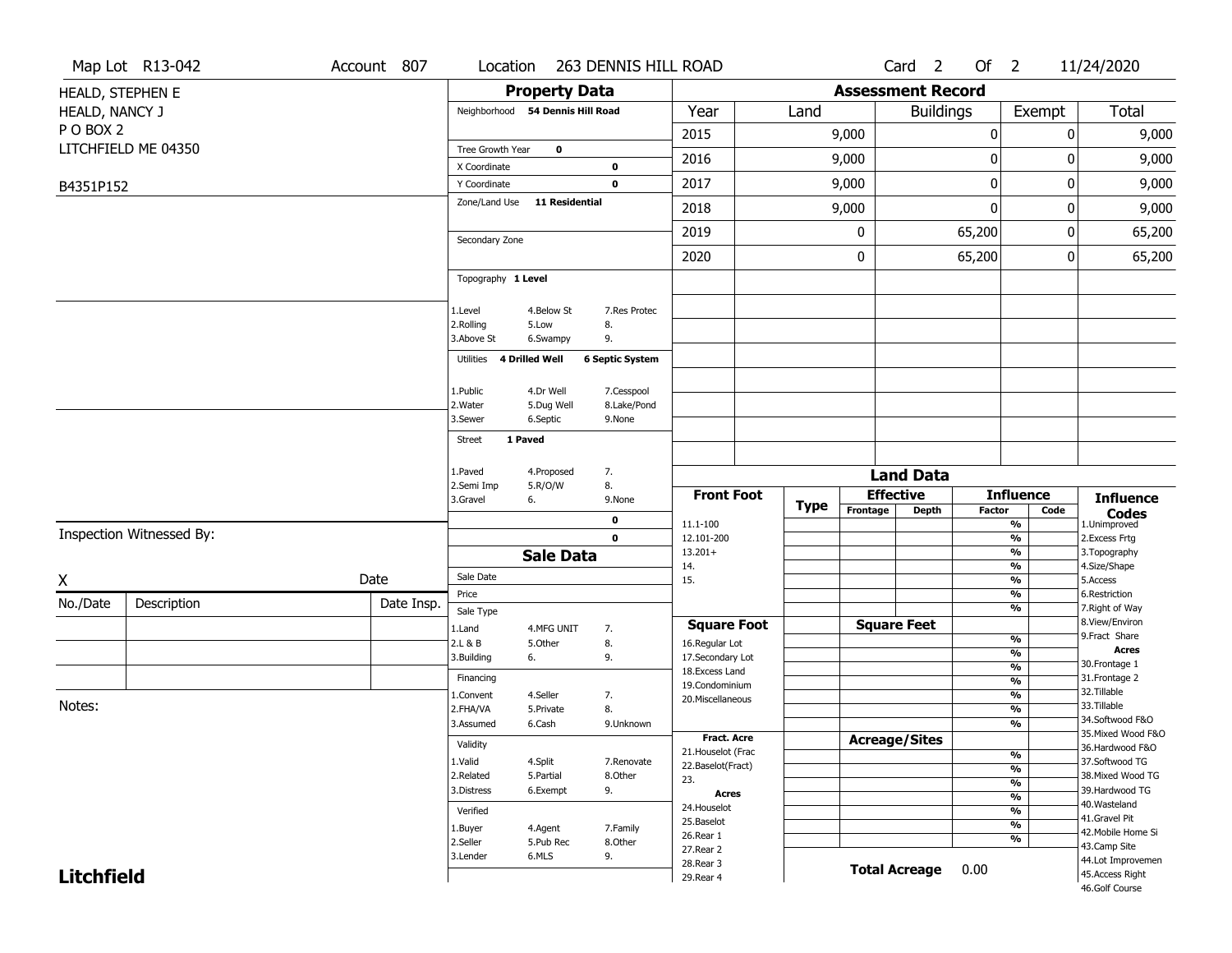|                        |                               |                                                   |                       |                    |                   |                                       |                          |                                  |            |                    | <b>Litchfield</b>  |                      |         |                   |        |            |  |
|------------------------|-------------------------------|---------------------------------------------------|-----------------------|--------------------|-------------------|---------------------------------------|--------------------------|----------------------------------|------------|--------------------|--------------------|----------------------|---------|-------------------|--------|------------|--|
|                        | Map Lot R13-042               |                                                   |                       |                    |                   | Account 807                           |                          | Location                         |            |                    |                    | 263 DENNIS HILL ROAD |         | Card <sub>2</sub> | Of $2$ | 11/24/2020 |  |
|                        | Building Style 1 Conventional |                                                   | <b>SF Bsmt Living</b> |                    | $\mathbf 0$       |                                       |                          | Layout                           | 1 Typical  |                    |                    |                      |         |                   |        |            |  |
| 0.Uncoded              | 4.Cape                        | 8.Log                                             | Fin Bsmt Grade        |                    | 0 <sub>0</sub>    |                                       |                          | 1. Typical                       | 4.         |                    | 7.                 |                      |         |                   |        |            |  |
| 1.Conv.                | 5.Garrison                    | 9.Other                                           |                       | OPEN-5-CUSTOMIZE 0 |                   |                                       |                          | 2.Inadeq                         | 5.         |                    | 8.                 |                      |         |                   |        |            |  |
| 2.Ranch                | 6.Split                       | 10.Tri-Lev                                        | Heat Type             | 100%               |                   | 5 Forced Warm Air                     |                          | 3.                               | 6.         |                    | 9.                 |                      |         |                   |        |            |  |
| 3.R Ranch              | 7.Contemp                     | 11.Earth O                                        | 0.Uncoded             |                    | 4.Steam           |                                       | 8.Fl/Wall                | 9 None<br>Attic                  |            |                    |                    |                      |         |                   |        |            |  |
| Dwelling Units 1       |                               |                                                   | 1.HWBB                |                    | 5.FWA             |                                       | 9.No Heat                | 1.1/4 Fin                        | 4.Full Fin |                    | 7.                 |                      |         |                   |        |            |  |
| Other Units            | 0                             |                                                   | 2.HWCI                |                    | 6.GravWA          |                                       | 10.Radiant               | 2.1/2 Fin                        | 5.Fl/Stair |                    | 8.                 |                      |         |                   |        |            |  |
| Stories                | 4 One & 1/2 Story             |                                                   | 3.H Pump              |                    | 7.Electric        |                                       | 11.Radiant               | 3.3/4 Fin                        | 6.         |                    | 9.None             |                      |         | $11/2$ s $Fr/S$   |        |            |  |
| $1.1\,$                | 4.1.5                         | 7.1.25                                            | Cool Type             | 0%                 | 9 None            |                                       |                          | Insulation                       | 1 Full     |                    |                    |                      |         |                   |        |            |  |
| 2.2                    | 5.1.75                        | 8.3.5                                             | 1.Refrig              |                    | 4.W&C Air         |                                       | 7.RadHW                  | 1.Full                           | 4.Minimal  |                    | 7.                 |                      |         |                   |        |            |  |
| 3.3                    | 6.2.5                         | 9.4                                               | 2.Evapor              |                    | 5.Monitor-        | 8.                                    |                          | 2. Heavy                         | 5.Partial  |                    | 8.                 |                      |         |                   |        |            |  |
| Exterior Walls 2 Vinyl |                               |                                                   | 3.H Pump              |                    | 6.Monitor-        | 9.None                                |                          | 3.Capped                         | 6.         |                    | 9.None             |                      |         |                   |        |            |  |
| 0.Uncoded              | 4.Asbestos                    | 8.Concrete                                        | Kitchen Style         |                    | 2 Typical         |                                       |                          | Unfinished %                     | 40%        |                    |                    |                      |         |                   |        |            |  |
| 1.Wd Clapb             | 5.Stucco                      | 9.Other                                           | 1.Modern              |                    | 4.Obsolete        | 7.                                    |                          | Grade & Factor 2 Fair 100%       |            |                    |                    |                      |         |                   |        |            |  |
| 2.Vinyl                | 6.Brick                       | 10.Wd shin                                        | 2.Typical             |                    | 5.                | 8.                                    |                          | 1.E Grade                        | 4.B Grade  |                    | 7.AAA Grad         |                      |         |                   | 32.0'  |            |  |
| 3.Compos.              | 7.Stone                       | 11.T1-11                                          | 3.Old Type            |                    | 6.                | 9.None                                |                          | 2.D Grade                        | 5.A Grade  |                    | 8.M&S              |                      |         |                   |        |            |  |
| Roof Surface           | 1 Asphalt Shingles            |                                                   | Bath(s) Style         |                    | 2 Typical Bath(s) |                                       |                          | 3.C Grade                        | 6.AA Grade |                    | 9.Same             |                      |         |                   |        |            |  |
| 1.Asphalt              | 4.Composit                    | 7.Rolled R                                        | 1.Modern              |                    | 4.Obsolete        | 7.                                    |                          | SQFT (Footprint) 832             |            |                    |                    |                      |         |                   |        |            |  |
| 2.Slate                | 5.Wood                        | 8.                                                | 2. Typical            |                    | 5.                | 8.                                    |                          | Condition                        | 4 Average  |                    |                    |                      |         |                   |        |            |  |
| 3.Metal                | 6.Other                       | 9.                                                | 3.Old Type            |                    | 6.                | 9.None                                |                          | 1.Poor                           | 4.Avg      |                    | 7.V G              |                      | Apt/Gar |                   |        |            |  |
| SF Masonry Trim 0      |                               |                                                   | # Rooms               |                    | $\mathbf 0$       |                                       |                          | 2.Fair                           | $5.Avg+$   |                    | 8.Exc              |                      |         |                   |        |            |  |
| OPEN-3-CUSTOM 0        |                               |                                                   | # Bedrooms            |                    | $\mathbf{1}$      |                                       |                          | 3.Avg-                           | 6.Good     |                    | 9.Same             |                      |         |                   |        |            |  |
| OPEN-4-CUSTOM 0        |                               |                                                   | # Full Baths          |                    | $\mathbf{1}$      |                                       |                          | Phys. % Good                     | 0%         |                    |                    |                      |         |                   |        |            |  |
| Year Built             | 1993                          |                                                   | # Half Baths          |                    | 0                 |                                       |                          | Funct. % Good                    |            | 100%               |                    |                      |         |                   |        |            |  |
| Year Remodeled 0       |                               |                                                   | # Addn Fixtures       |                    | $\mathbf 0$       |                                       |                          | Functional Code                  |            | 9 None             |                    |                      |         |                   |        |            |  |
| Foundation             | <b>5 Concrete Slab</b>        |                                                   | # Fireplaces          |                    | 0                 |                                       |                          | 1.Incomp                         | 4.Delap    |                    | 7.No Power         |                      |         | 26.0'             |        |            |  |
| 1.Concrete             | 4.Wood                        | 7.                                                |                       |                    |                   |                                       |                          | 2.0-Built                        | 5.Bsmt     |                    | 8.LongTerm         |                      |         |                   |        |            |  |
| 2.C Block              | 5.Slab                        | 8.                                                |                       |                    |                   |                                       |                          | 3.Damage                         | 6.Common   |                    | 9.None             |                      |         |                   |        |            |  |
| 3.Br/Stone             | 6.Piers                       | 9.                                                |                       |                    |                   |                                       |                          | Econ. % Good                     | 100%       |                    |                    |                      |         |                   |        |            |  |
| Basement               | 9 No Basement                 |                                                   |                       |                    |                   |                                       |                          | Economic Code None               |            |                    |                    |                      |         |                   |        |            |  |
| $1.1/4$ Bmt            | 4.Full Bmt                    | 7.                                                |                       |                    |                   |                                       |                          | 0.None                           | 3.No Power |                    | 9.None             |                      |         |                   |        |            |  |
| 2.1/2 Bmt              | 5.Crawl Sp                    | 8.                                                |                       |                    |                   |                                       |                          | 1.Location                       | 4.Generate |                    | 8.                 |                      |         |                   |        |            |  |
| 3.3/4 Bmt              | 6.                            | 9.None                                            |                       |                    |                   | <i>Software</i>                       |                          | 2.Encroach                       | 5.Multi-Fa |                    | 9.                 |                      |         |                   |        |            |  |
| Bsmt Gar # Cars 0      |                               |                                                   |                       |                    |                   | A Division of Harris Computer Systems |                          | Entrance Code 3 Information Only |            |                    |                    |                      |         |                   |        |            |  |
| Wet Basement           | 9 No Basement                 |                                                   |                       |                    |                   |                                       |                          | 1.Interior                       | 4.Vacant   |                    | 7.                 |                      |         |                   |        |            |  |
| 1.Dry                  | 4.Dirt Flr                    | 7.                                                |                       |                    |                   |                                       |                          | 2.Refusal                        | 5.Estimate |                    | 8.                 |                      |         |                   |        |            |  |
| 2.Damp                 | 5.                            | 8.                                                |                       |                    |                   |                                       |                          | 3.Informed                       | 6.Existing |                    | 9.                 |                      |         |                   |        |            |  |
| 3.Wet                  | 6.                            | 9.                                                |                       |                    |                   |                                       |                          | Information Code 1 Owner         |            |                    |                    |                      |         |                   |        |            |  |
|                        |                               |                                                   |                       |                    |                   |                                       |                          | 1.Owner                          | 4.Agent    |                    | 7.Vacant           |                      |         |                   |        |            |  |
|                        |                               |                                                   |                       |                    |                   |                                       |                          | 2.Relative                       | 5.Estimate |                    | 8.                 |                      |         |                   |        |            |  |
|                        |                               | Date Inspected 10/08/2018                         |                       |                    |                   |                                       |                          | 3.Tenant                         | 6.Other    |                    | 9.                 |                      |         |                   |        |            |  |
|                        |                               | <b>Additions, Outbuildings &amp; Improvements</b> |                       |                    |                   |                                       |                          |                                  |            |                    | 1.One Story Fram   |                      |         |                   |        |            |  |
| Type                   |                               | Year                                              | Units                 | Grade              | Cond              | Phys.                                 | Funct.                   | Sound Value                      |            |                    | 2. Two Story Fram  |                      |         |                   |        |            |  |
|                        |                               |                                                   |                       |                    |                   |                                       |                          |                                  |            | 3. Three Story Fr  |                    |                      |         |                   |        |            |  |
|                        |                               |                                                   |                       |                    |                   | $\%$                                  | $\%$                     |                                  |            | 4.1 & 1/2 Story    |                    |                      |         |                   |        |            |  |
|                        |                               |                                                   |                       |                    |                   | $\%$                                  | $\%$                     |                                  |            | 5.1 & 3/4 Story    |                    |                      |         |                   |        |            |  |
|                        |                               |                                                   |                       |                    |                   | $\%$                                  | $\sqrt{6}$               |                                  |            | 6.2 & 1/2 Story    |                    |                      |         |                   |        |            |  |
|                        |                               |                                                   |                       |                    |                   | $\%$                                  | $\overline{\frac{0}{6}}$ |                                  |            |                    | 21. Open Frame Por |                      |         |                   |        |            |  |
|                        |                               |                                                   |                       |                    |                   |                                       |                          |                                  |            |                    | 22.Encl Frame Por  |                      |         |                   |        |            |  |
|                        |                               |                                                   |                       |                    |                   | $\%$                                  | $\%$                     |                                  |            |                    | 23.Frame Garage    |                      |         |                   |        |            |  |
|                        |                               |                                                   |                       |                    |                   | $\%$                                  | $\frac{1}{2}$            |                                  |            | 24.Frame Shed      |                    |                      |         |                   |        |            |  |
|                        |                               |                                                   |                       |                    |                   | $\%$                                  | $\frac{1}{2}$            |                                  |            |                    | 25. Frame Bay Wind |                      |         |                   |        |            |  |
|                        |                               |                                                   |                       |                    |                   | $\%$                                  | $\frac{1}{2}$            |                                  |            |                    | 26.1SFr Overhang   |                      |         |                   |        |            |  |
|                        |                               |                                                   |                       |                    |                   |                                       |                          |                                  |            |                    | 27.Unfin Basement  |                      |         |                   |        |            |  |
|                        |                               |                                                   |                       |                    |                   | $\%$                                  | $\frac{0}{6}$            |                                  |            |                    | 28. Unfinished Att |                      |         |                   |        |            |  |
|                        |                               |                                                   |                       |                    |                   | $\%$                                  | $\frac{0}{6}$            |                                  |            | 29. Finished Attic |                    |                      |         |                   |        |            |  |
|                        |                               |                                                   |                       |                    |                   |                                       |                          |                                  |            |                    |                    |                      |         |                   |        |            |  |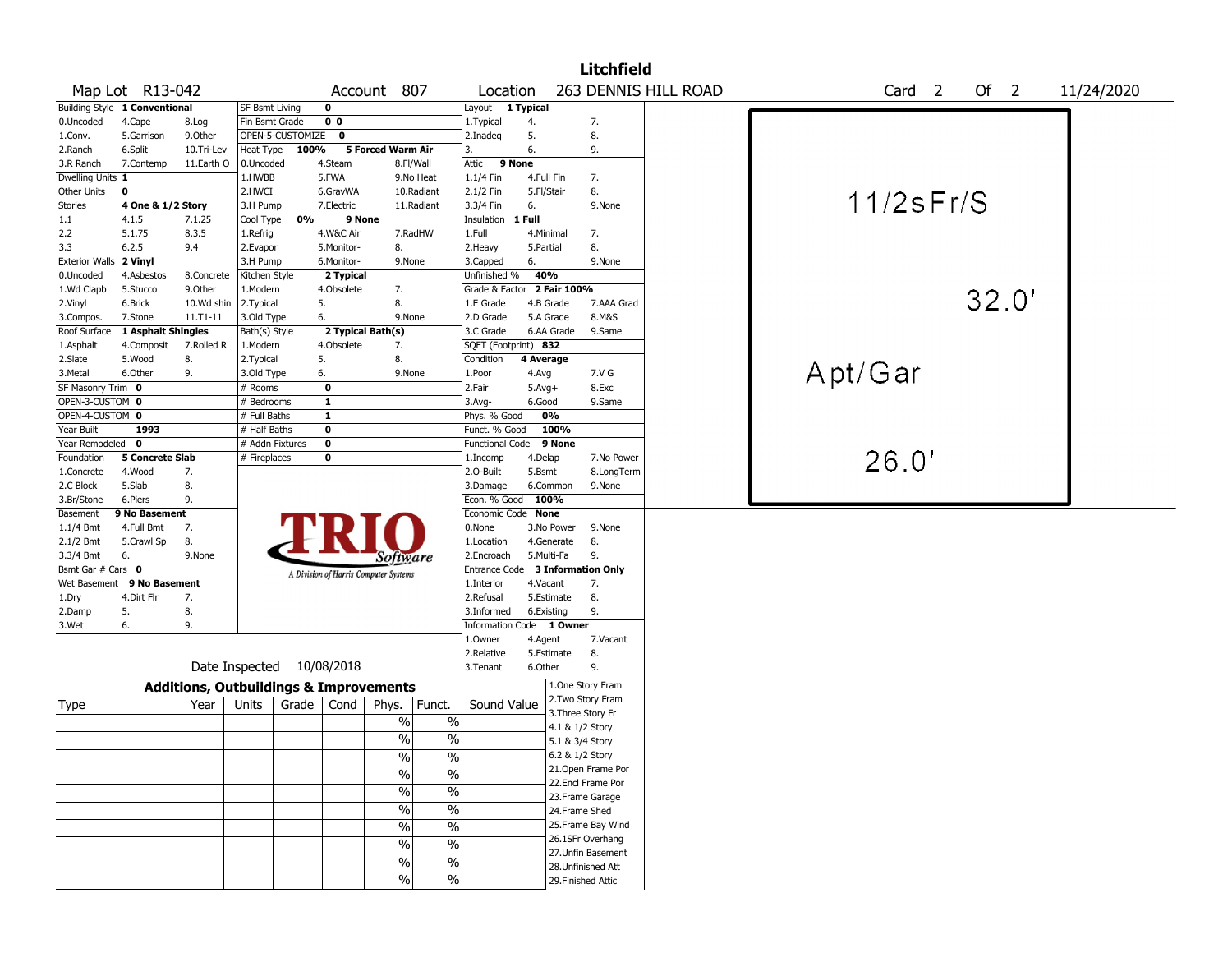|                                             | Map Lot R13-042A               | Account 249 | Location                         | 217 DENNIS HILL ROAD              |                                      |             |                          | Card <sub>1</sub>    | Of $1$        |                                | 11/24/2020                           |
|---------------------------------------------|--------------------------------|-------------|----------------------------------|-----------------------------------|--------------------------------------|-------------|--------------------------|----------------------|---------------|--------------------------------|--------------------------------------|
|                                             | RAMSDELL, CHRISTINA M          |             |                                  | <b>Property Data</b>              |                                      |             | <b>Assessment Record</b> |                      |               |                                |                                      |
| ALBEE, KENTON L                             |                                |             | Neighborhood 54 Dennis Hill Road |                                   | Year                                 | Land        |                          | <b>Buildings</b>     |               | Exempt                         | <b>Total</b>                         |
|                                             | 217 DENNIS HILL ROAD           |             |                                  |                                   | 2007                                 |             | 43,190                   |                      | 111,936       | 0                              | 155,126                              |
|                                             | LITCHFIELD ME 04350            |             | Tree Growth Year                 | $\mathbf 0$                       | 2008                                 |             | 43,190                   |                      |               | 0                              |                                      |
|                                             |                                |             | X Coordinate                     | 0                                 |                                      |             |                          |                      | 111,111       |                                | 154,301                              |
| B13196P245                                  |                                |             | Y Coordinate                     | $\mathbf 0$                       | 2009                                 |             | 42,750                   |                      | 122,820       | 0                              | 165,570                              |
| Previous Owner                              |                                |             | Zone/Land Use                    | <b>11 Residential</b>             | 2010                                 |             | 42,750                   |                      | 105,213       | 0                              | 147,963                              |
| <b>GREEN JACOB N</b><br><b>GREEN, SARAH</b> |                                |             | Secondary Zone                   |                                   | 2011                                 |             | 42,750                   |                      | 124,916       | 0                              | 167,666                              |
|                                             | 255 BRUNSWICK AVE              |             |                                  |                                   | 2012                                 |             | 42,750                   |                      | 124,916       | $\mathbf 0$                    | 167,666                              |
|                                             | GARDINER ME 04345 2440         |             | Topography 2 Rolling             |                                   | 2013                                 |             | 42,750                   |                      | 124,795       | 0                              | 167,545                              |
|                                             | Sale Date: 4/26/2019           |             |                                  |                                   | 2014                                 |             | 42,750                   |                      | 123,605       | 0                              | 166,355                              |
| Previous Owner                              | CHIPMAN, L. DANIEL, JR.        |             | 1.Level<br>2.Rolling<br>5.Low    | 7.Res Protec<br>4.Below St<br>8.  |                                      |             |                          |                      |               |                                |                                      |
| CAMPANA LINDA C                             |                                |             | 3.Above St                       | 9.<br>6.Swampy                    | 2015                                 |             | 42,750                   |                      | 123,444       | 0                              | 166,194                              |
|                                             | 6501 RED HOOK PLAZA, SUITE 201 |             | 4 Drilled Well<br>Utilities      | <b>6 Septic System</b>            | 2016                                 |             | 42,750                   |                      | 122,142       | 0                              | 164,892                              |
|                                             | ST. THOMAS, US VI 00802        |             | 1.Public                         | 4.Dr Well<br>7.Cesspool           | 2017                                 |             | 42,750                   |                      | 122,133       | 0                              | 164,883                              |
|                                             | Sale Date: 11/06/2007          |             | 2. Water                         | 8.Lake/Pond<br>5.Dug Well         | 2018                                 |             | 42,750                   |                      | 120,944       | 0                              | 163,694                              |
|                                             |                                |             | 3.Sewer                          | 6.Septic<br>9.None                | 2019                                 |             | 48,300                   |                      | 149,300       | 0                              | 197,600                              |
|                                             |                                |             | 1 Paved<br><b>Street</b>         |                                   | 2020                                 |             | 48,300                   |                      | 149,300       | $\overline{0}$                 | 197,600                              |
|                                             |                                |             | 1.Paved                          | 7.<br>4.Proposed                  |                                      |             |                          | <b>Land Data</b>     |               |                                |                                      |
|                                             |                                |             | 2.Semi Imp<br>3.Gravel<br>6.     | 8.<br>5.R/O/W<br>9.None           | <b>Front Foot</b>                    |             |                          | <b>Effective</b>     |               | <b>Influence</b>               | <b>Influence</b>                     |
|                                             |                                |             |                                  | $\mathbf 0$                       |                                      | <b>Type</b> | Frontage                 | <b>Depth</b>         | <b>Factor</b> | Code                           | <b>Codes</b>                         |
|                                             | Inspection Witnessed By:       |             |                                  | $\mathbf 0$                       | 11.1-100<br>12.101-200               |             |                          |                      |               | %<br>$\frac{9}{6}$             | 1.Unimproved<br>2. Excess Frtg       |
|                                             |                                |             |                                  | <b>Sale Data</b>                  | $13.201+$                            |             |                          |                      |               | $\frac{9}{6}$                  | 3. Topography                        |
| X                                           |                                | Date        | Sale Date                        | 4/26/2019                         | 14.<br>15.                           |             |                          |                      |               | $\frac{9}{6}$<br>$\frac{9}{6}$ | 4.Size/Shape<br>5.Access             |
| No./Date                                    | Description                    | Date Insp.  | Price                            | 237,500                           |                                      |             |                          |                      |               | %                              | 6.Restriction                        |
|                                             |                                |             | Sale Type                        | 2 Land & Buildings                |                                      |             |                          | <b>Square Feet</b>   |               | %                              | 7. Right of Way<br>8.View/Environ    |
|                                             |                                |             | 1.Land<br>2.L & B                | 7.<br>4.MFG UNIT<br>5.Other<br>8. | <b>Square Foot</b><br>16.Regular Lot |             |                          |                      |               | $\frac{9}{6}$                  | 9. Fract Share                       |
|                                             |                                |             | 3.Building<br>6.                 | 9.                                | 17.Secondary Lot                     |             |                          |                      |               | $\frac{9}{6}$                  | <b>Acres</b>                         |
|                                             |                                |             | Financing                        | 9 Unknown                         | 18. Excess Land                      |             |                          |                      |               | $\frac{9}{6}$                  | 30.Frontage 1<br>31. Frontage 2      |
|                                             |                                |             | 1.Convent                        | 4.Seller<br>7.                    | 19.Condominium                       |             |                          |                      |               | $\frac{9}{6}$<br>$\frac{9}{6}$ | 32.Tillable                          |
| Notes:                                      |                                |             | 2.FHA/VA                         | 8.<br>5.Private                   | 20.Miscellaneous                     |             |                          |                      |               | $\frac{9}{6}$                  | 33.Tillable                          |
|                                             |                                |             | 3.Assumed                        | 6.Cash<br>9.Unknown               |                                      |             |                          |                      |               | $\overline{\frac{9}{6}}$       | 34.Softwood F&O                      |
|                                             |                                |             | Validity                         | 1 Arms Length Sale                | <b>Fract. Acre</b>                   |             | <b>Acreage/Sites</b>     |                      |               |                                | 35. Mixed Wood F&O                   |
|                                             |                                |             | 1.Valid<br>4.Split               | 7.Renovate                        | 21. Houselot (Frac                   | 24          |                          | 1.00                 | 100           | %<br>$\mathbf 0$               | 36.Hardwood F&O<br>37.Softwood TG    |
|                                             |                                |             | 2.Related                        | 5.Partial<br>8.Other              | 22.Baselot(Fract)                    | 26          |                          | 1.10                 | 100           | %<br>$\mathbf{0}$              | 38. Mixed Wood TG                    |
|                                             |                                |             | 3.Distress                       | 9.<br>6.Exempt                    | 23.                                  | 44          |                          | 1.00                 | 100           | %<br>$\mathbf 0$               | 39.Hardwood TG                       |
|                                             |                                |             |                                  |                                   | <b>Acres</b><br>24. Houselot         |             |                          |                      |               | %                              | 40. Wasteland                        |
|                                             |                                |             | Verified                         | <b>5 Public Record</b>            | 25.Baselot                           |             |                          |                      |               | %<br>$\frac{9}{6}$             | 41.Gravel Pit                        |
|                                             |                                |             | 1.Buyer                          | 4.Agent<br>7.Family               | 26.Rear 1                            |             |                          |                      |               | %                              | 42. Mobile Home Si                   |
|                                             |                                |             | 2.Seller<br>6.MLS                | 5.Pub Rec<br>8.Other<br>9.        | 27. Rear 2                           |             |                          |                      |               |                                | 43.Camp Site                         |
|                                             |                                |             | 3.Lender                         |                                   |                                      |             |                          |                      |               |                                |                                      |
| <b>Litchfield</b>                           |                                |             |                                  |                                   | 28. Rear 3<br>29. Rear 4             |             |                          | <b>Total Acreage</b> | 2.10          |                                | 44.Lot Improvemen<br>45.Access Right |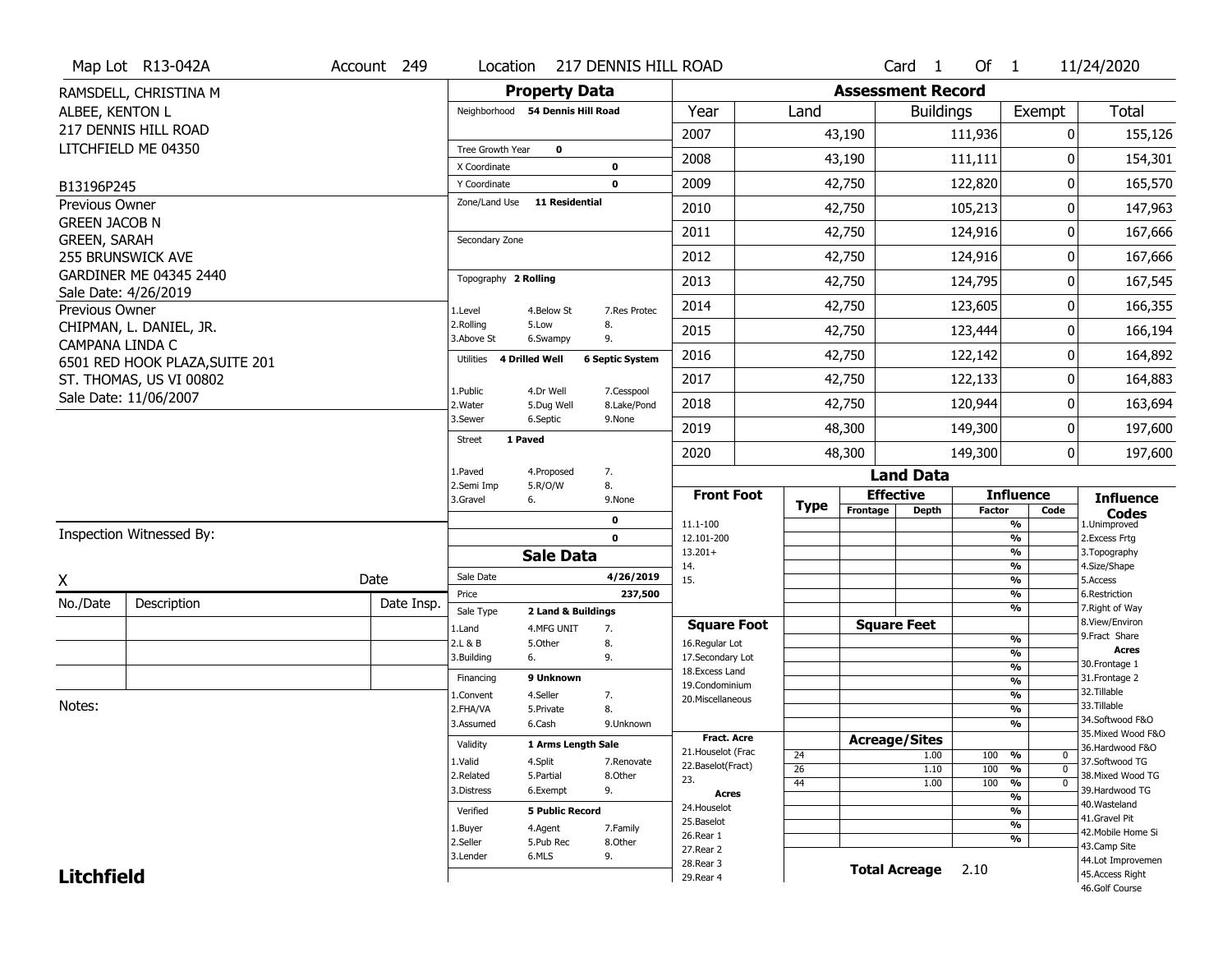|                          |                                      |                                                   |                       |                  |                |                                       |                          |                              |            |                 | <b>Litchfield</b>  |                      |      |               |                   |       |                 |            |
|--------------------------|--------------------------------------|---------------------------------------------------|-----------------------|------------------|----------------|---------------------------------------|--------------------------|------------------------------|------------|-----------------|--------------------|----------------------|------|---------------|-------------------|-------|-----------------|------------|
|                          | Map Lot R13-042A                     |                                                   |                       |                  |                | Account 249                           |                          | Location                     |            |                 |                    | 217 DENNIS HILL ROAD |      |               | Card <sub>1</sub> |       | Of $1$          | 11/24/2020 |
|                          | Building Style 1 Conventional        |                                                   | <b>SF Bsmt Living</b> |                  | $\mathbf 0$    |                                       |                          | Layout                       | 1 Typical  |                 |                    |                      |      |               |                   |       |                 |            |
| 0.Uncoded                | 4.Cape                               | 8.Log                                             | Fin Bsmt Grade        |                  | 0 <sub>0</sub> |                                       |                          | 1. Typical                   | 4.         |                 | 7.                 |                      |      |               |                   |       |                 |            |
| 1.Conv.                  | 5.Garrison                           | 9.0ther                                           |                       | OPEN-5-CUSTOMIZE | $\mathbf 0$    |                                       |                          | 2.Inadeg                     | 5.         |                 | 8.                 |                      |      |               |                   |       |                 |            |
| 2.Ranch                  | 6.Split                              | 10.Tri-Lev                                        | Heat Type             | 100%             |                | 1 Hot Water BB                        |                          | 3.                           | 6.         |                 | 9.                 |                      |      |               |                   |       |                 |            |
| 3.R Ranch                | 7.Contemp                            | 11.Earth O                                        | 0.Uncoded             |                  | 4.Steam        |                                       | 8.Fl/Wall                | 9 None<br>Attic              |            |                 |                    |                      |      |               |                   |       |                 |            |
| Dwelling Units 1         |                                      |                                                   | 1.HWBB                |                  | 5.FWA          |                                       | 9.No Heat                | 1.1/4 Fin                    | 4.Full Fin |                 | 7.                 |                      |      |               |                   | 24.0' |                 |            |
| Other Units              | $\mathbf 0$                          |                                                   | 2.HWCI                |                  | 6.GravWA       |                                       | 10.Radiant               | 2.1/2 Fin                    | 5.Fl/Stair |                 | 8.                 |                      |      |               |                   |       |                 |            |
| Stories                  | 7 One & 1/4 Story                    |                                                   | 3.H Pump              |                  | 7.Electric     |                                       | 11.Radiant               | 3.3/4 Fin                    | 6.         |                 | 9.None             |                      |      |               | 12.0              |       |                 |            |
| 1.1                      | 4.1.5                                | 7.1.25                                            | Cool Type             | 0%               |                | 9 None                                |                          | Insulation                   | 1 Full     |                 |                    |                      |      |               |                   |       | <b>WD</b>       |            |
| 2.2                      | 5.1.75                               | 8.3.5                                             | 1.Refrig              |                  | 4.W&C Air      |                                       | 7.RadHW                  | 1.Full                       | 4.Minimal  |                 | 7.                 |                      |      |               |                   |       |                 |            |
| 3.3                      | 6.2.5                                | 9.4                                               | 2.Evapor              |                  | 5.Monitor-     | 8.                                    |                          | 2.Heavy                      | 5.Partial  |                 | 8.                 |                      |      |               |                   |       |                 |            |
| <b>Exterior Walls</b>    | 2 Vinyl                              |                                                   | 3.H Pump              |                  | 6.Monitor-     | 9.None                                |                          | 3.Capped                     | 6.         |                 | 9.None             |                      |      |               |                   |       |                 |            |
| 0.Uncoded                | 4.Asbestos                           | 8.Concrete                                        | Kitchen Style         |                  | 2 Typical      |                                       |                          | Unfinished %                 | 0%         |                 |                    |                      |      |               |                   |       |                 |            |
| 1.Wd Clapb               | 5.Stucco                             | 9.Other                                           | 1.Modern              |                  | 4.Obsolete     | 7.                                    |                          | Grade & Factor               |            |                 | 3 Average 100%     |                      |      | 11.0'         |                   |       |                 |            |
| 2.Vinyl                  | 6.Brick                              | 10.Wd shin                                        | 2. Typical            |                  | 5.             | 8.                                    |                          | 1.E Grade                    |            | 4.B Grade       | 7.AAA Grad         |                      |      |               |                   |       |                 |            |
| 3.Compos.                | 7.Stone                              | $11.71 - 11$                                      | 3.Old Type            |                  | 6.             | 9.None                                |                          | 2.D Grade                    |            | 5.A Grade       | 8.M&S              |                      |      |               |                   |       |                 |            |
| Roof Surface             | 1 Asphalt Shingles                   |                                                   | Bath(s) Style         |                  |                | 2 Typical Bath(s)                     |                          | 3.C Grade                    |            | 6.AA Grade      | 9.Same             |                      |      |               |                   |       |                 |            |
| 1.Asphalt                | 4.Composit                           | 7.Rolled R                                        | 1.Modern              |                  | 4.Obsolete     | 7.                                    |                          | SQFT (Footprint) 1176        |            |                 |                    | 26.0' 11/4sGar       |      | 10.0'         | 28.0'             |       | $11/4$ s $Fr/B$ |            |
| 2.Slate                  | 5.Wood                               | 8.                                                | 2. Typical            |                  | 5.             | 8.                                    |                          | Condition                    | 4 Average  |                 |                    |                      |      | EP            |                   |       |                 |            |
| 3.Metal                  | 6.Other                              | 9.                                                | 3.Old Type            |                  | 6.             | 9.None                                |                          | 1.Poor                       | 4.Avg      |                 | 7.V G              |                      |      |               |                   |       |                 |            |
| SF Masonry Trim 0        |                                      |                                                   | # Rooms               |                  | $\mathbf 0$    |                                       |                          | 2.Fair                       | $5.Avg+$   |                 | 8.Exc              |                      |      | ОP<br>40      |                   |       |                 |            |
| OPEN-3-CUSTOM 0          |                                      |                                                   | # Bedrooms            |                  | 0              |                                       |                          | $3.$ Avg-                    | 6.Good     |                 | 9.Same             |                      |      |               |                   |       |                 |            |
| OPEN-4-CUSTOM 0          |                                      |                                                   | # Full Baths          |                  | $\overline{2}$ |                                       |                          | Phys. % Good                 |            | 0%              |                    |                      | 24.0 | $5.0^{\circ}$ |                   |       | 42.0            |            |
| Year Built               | 1990                                 |                                                   | # Half Baths          |                  | $\mathbf 0$    |                                       |                          | Funct. % Good                |            | 100%            |                    |                      |      |               |                   |       |                 |            |
| Year Remodeled 0         |                                      |                                                   | # Addn Fixtures       |                  | $\mathbf 0$    |                                       |                          | <b>Functional Code</b>       |            | 9 None          |                    |                      |      |               |                   |       |                 |            |
| Foundation               | 1 Concrete                           |                                                   | # Fireplaces          |                  | 0              |                                       |                          | 1.Incomp                     | 4.Delap    |                 | 7.No Power         |                      |      |               |                   |       |                 |            |
| 1.Concrete               | 4.Wood                               | 7.                                                |                       |                  |                |                                       |                          | 2.0-Built                    | 5.Bsmt     |                 | 8.LongTerm         |                      |      |               |                   |       |                 |            |
| 2.C Block                | 5.Slab                               | 8.                                                |                       |                  |                |                                       |                          | 3.Damage                     |            | 6.Common        | 9.None             |                      |      |               |                   |       |                 |            |
| 3.Br/Stone               | 6.Piers                              | 9.                                                |                       |                  |                |                                       |                          | Econ. % Good                 | 100%       |                 |                    |                      |      |               |                   |       |                 |            |
| Basement                 | <b>4 Full Basement</b><br>4.Full Bmt | 7.                                                |                       |                  |                |                                       |                          | Economic Code None<br>0.None |            | 3.No Power      | 9.None             |                      |      |               |                   |       |                 |            |
| $1.1/4$ Bmt              | 5.Crawl Sp                           | 8.                                                |                       |                  |                |                                       |                          | 1.Location                   |            | 4.Generate      | 8.                 |                      |      |               |                   |       |                 |            |
| $2.1/2$ Bmt<br>3.3/4 Bmt | 6.                                   | 9.None                                            |                       |                  |                |                                       |                          | 2.Encroach                   | 5.Multi-Fa |                 | 9.                 |                      |      |               |                   |       |                 |            |
| Bsmt Gar # Cars 0        |                                      |                                                   |                       |                  |                | Software                              |                          | <b>Entrance Code</b>         |            |                 | 1 Interior Inspect |                      |      |               |                   |       |                 |            |
| Wet Basement             | 1 Dry Basement                       |                                                   |                       |                  |                | A Division of Harris Computer Systems |                          | 1.Interior                   | 4.Vacant   |                 | 7.                 |                      |      |               |                   |       |                 |            |
| 1.Dry                    | 4.Dirt Flr                           | 7.                                                |                       |                  |                |                                       |                          | 2.Refusal                    |            | 5.Estimate      | 8.                 |                      |      |               |                   |       |                 |            |
| 2.Damp                   | 5.                                   | 8.                                                |                       |                  |                |                                       |                          | 3.Informed                   | 6.Existing |                 | 9.                 |                      |      |               |                   |       |                 |            |
| 3.Wet                    | 6.                                   | 9.                                                |                       |                  |                |                                       |                          | Information Code 1 Owner     |            |                 |                    |                      |      |               |                   |       |                 |            |
|                          |                                      |                                                   |                       |                  |                |                                       |                          | 1.0wner                      | 4.Agent    |                 | 7.Vacant           |                      |      |               |                   |       |                 |            |
|                          |                                      |                                                   |                       |                  |                |                                       |                          | 2.Relative                   |            | 5.Estimate      | 8.                 |                      |      |               |                   |       |                 |            |
|                          |                                      |                                                   | Date Inspected        |                  | 10/03/2018     |                                       |                          | 3.Tenant                     | 6.Other    |                 | 9.                 |                      |      |               |                   |       |                 |            |
|                          |                                      |                                                   |                       |                  |                |                                       |                          |                              |            |                 | 1.One Story Fram   |                      |      |               |                   |       |                 |            |
|                          |                                      | <b>Additions, Outbuildings &amp; Improvements</b> |                       |                  |                |                                       |                          |                              |            |                 | 2. Two Story Fram  |                      |      |               |                   |       |                 |            |
| Type                     |                                      | Year                                              | Units                 | Grade            | Cond           | Phys.                                 | Funct.                   | Sound Value                  |            |                 | 3. Three Story Fr  |                      |      |               |                   |       |                 |            |
| 21 Open Frame            |                                      | 0                                                 | 44                    | 00               | 10             | 0                                     | % 0<br>$\%$              |                              |            | 4.1 & 1/2 Story |                    |                      |      |               |                   |       |                 |            |
| 22 Encl Frame            |                                      | 0                                                 | 110                   | 0 <sub>0</sub>   | 10             | 0                                     | $\frac{9}{0}$ 0<br>$\%$  |                              |            | 5.1 & 3/4 Story |                    |                      |      |               |                   |       |                 |            |
|                          |                                      |                                                   |                       | 3 100            | 4              | 0                                     |                          |                              |            | 6.2 & 1/2 Story |                    |                      |      |               |                   |       |                 |            |
| 68 Wood Deck/s           |                                      | 2018 288                                          |                       |                  |                |                                       | $%$  100 %               |                              |            |                 | 21. Open Frame Por |                      |      |               |                   |       |                 |            |
| 72 1 1/4s Garage         |                                      | $2004$ 624                                        |                       | 3 100            | 14             | 0                                     | $\frac{9}{6}$ 100 %      |                              |            |                 | 22.Encl Frame Por  |                      |      |               |                   |       |                 |            |
|                          |                                      |                                                   |                       |                  |                | $\frac{1}{2}$                         | $\%$                     |                              |            |                 | 23. Frame Garage   |                      |      |               |                   |       |                 |            |
|                          |                                      |                                                   |                       |                  |                | $\frac{9}{6}$                         | $\overline{\frac{0}{0}}$ |                              |            | 24.Frame Shed   |                    |                      |      |               |                   |       |                 |            |
|                          |                                      |                                                   |                       |                  |                | $\frac{1}{2}$                         | $\%$                     |                              |            |                 | 25. Frame Bay Wind |                      |      |               |                   |       |                 |            |
|                          |                                      |                                                   |                       |                  |                |                                       |                          |                              |            |                 | 26.1SFr Overhang   |                      |      |               |                   |       |                 |            |
|                          |                                      |                                                   |                       |                  |                | $\frac{0}{0}$                         | $\%$                     |                              |            |                 | 27.Unfin Basement  |                      |      |               |                   |       |                 |            |
|                          |                                      |                                                   |                       |                  |                | $\%$                                  | $\%$                     |                              |            |                 | 28. Unfinished Att |                      |      |               |                   |       |                 |            |
|                          |                                      |                                                   |                       |                  |                | $\%$                                  | $\sqrt{6}$               |                              |            |                 | 29. Finished Attic |                      |      |               |                   |       |                 |            |
|                          |                                      |                                                   |                       |                  |                |                                       |                          |                              |            |                 |                    |                      |      |               |                   |       |                 |            |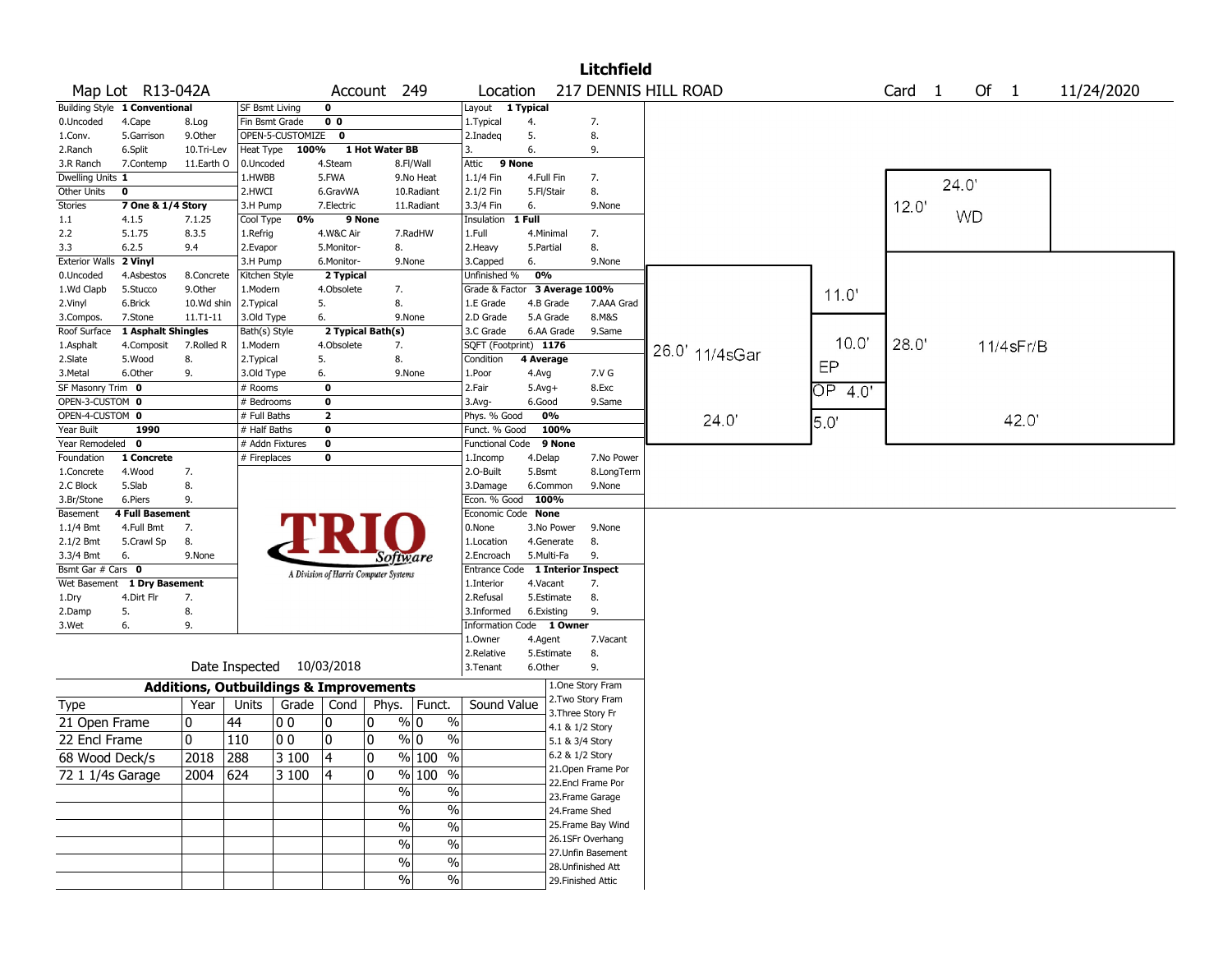|                   | Map Lot R13-042B          | Account 362 | Location                         |                       | 227 DENNIS HILL ROAD     |                                   |  |                      |                          | Card <sub>1</sub>    | Of $1$            |                                      | 11/24/2020                       |
|-------------------|---------------------------|-------------|----------------------------------|-----------------------|--------------------------|-----------------------------------|--|----------------------|--------------------------|----------------------|-------------------|--------------------------------------|----------------------------------|
|                   | <b>GAYTON, RANDOLPH E</b> |             |                                  | <b>Property Data</b>  |                          |                                   |  |                      | <b>Assessment Record</b> |                      |                   |                                      |                                  |
|                   | 139 PLEASANT STREET       |             | Neighborhood 54 Dennis Hill Road |                       |                          | Year                              |  | Land                 |                          | <b>Buildings</b>     |                   | Exempt                               | <b>Total</b>                     |
| AUBURN ME 04210   |                           |             |                                  |                       |                          | 2007                              |  |                      | 46,380                   |                      | 144,709           | 13,000                               | 178,089                          |
|                   |                           |             | Tree Growth Year                 | $\mathbf 0$           |                          | 2008                              |  |                      | 46,380                   |                      | 144,450           | 12,350                               | 178,480                          |
|                   | B5389P122 B11296P296      |             | X Coordinate<br>Y Coordinate     |                       | $\pmb{0}$<br>$\mathbf 0$ | 2009                              |  |                      | 45,500                   |                      | 168,253           | 9,500                                | 204,253                          |
|                   |                           |             | Zone/Land Use                    | <b>11 Residential</b> |                          | 2010                              |  |                      | 45,500                   |                      | 137,834           | 10,000                               | 173,334                          |
|                   |                           |             |                                  |                       |                          |                                   |  |                      |                          |                      |                   |                                      |                                  |
|                   |                           |             | Secondary Zone                   |                       |                          | 2011                              |  |                      | 45,500                   |                      | 139,688           | 10,000                               | 175,188                          |
|                   |                           |             |                                  |                       |                          | 2012                              |  |                      | 45,500                   |                      | 139,688           | 10,000                               | 175,188                          |
|                   |                           |             | Topography 2 Rolling             |                       |                          | 2013                              |  |                      | 45,500                   |                      | 139,555           | 0                                    | 185,055                          |
|                   |                           |             | 1.Level                          | 4.Below St            | 7.Res Protec             | 2014                              |  |                      | 45,500                   |                      | 138,032           | 0                                    | 183,532                          |
|                   |                           |             | 2.Rolling<br>3.Above St          | 5.Low<br>6.Swampy     | 8.<br>9.                 | 2015                              |  |                      | 45,500                   |                      | 137,976           | 16,000                               | 167,476                          |
|                   |                           |             | Utilities                        | <b>4 Drilled Well</b> | <b>6 Septic System</b>   | 2016                              |  |                      | 45,500                   |                      | 136,453           | 21,000                               | 160,953                          |
|                   |                           |             | 1.Public                         | 4.Dr Well             | 7.Cesspool               | 2017                              |  |                      | 45,500                   |                      | 136,320           | 26,000                               | 155,820                          |
|                   |                           |             | 2. Water                         | 5.Dug Well            | 8.Lake/Pond              | 2018                              |  |                      | 45,500                   | 134,797              |                   | 24,960                               | 155,337                          |
|                   |                           |             | 3.Sewer                          | 6.Septic              | 9.None                   | 2019                              |  |                      | 51,600                   |                      | 166,000           | 26,000                               | 191,600                          |
|                   |                           |             | <b>Street</b>                    | 1 Paved               |                          | 2020                              |  |                      | 51,600                   |                      | 166,000           | 31,000                               | 186,600                          |
|                   |                           |             | 1.Paved<br>4.Proposed            |                       | 7.                       |                                   |  |                      |                          | <b>Land Data</b>     |                   |                                      |                                  |
|                   |                           |             | 2.Semi Imp<br>3.Gravel           | 5.R/O/W<br>6.         | 8.<br>9.None             | <b>Front Foot</b>                 |  |                      |                          | <b>Effective</b>     |                   | <b>Influence</b>                     | <b>Influence</b>                 |
|                   |                           |             |                                  |                       | 0                        | 11.1-100                          |  | <b>Type</b>          | Frontage                 | <b>Depth</b>         | <b>Factor</b>     | Code<br>%                            | <b>Codes</b><br>1.Unimproved     |
|                   | Inspection Witnessed By:  |             |                                  |                       | $\mathbf 0$              | 12.101-200                        |  |                      |                          |                      |                   | $\frac{9}{6}$                        | 2.Excess Frtg                    |
|                   |                           |             |                                  | <b>Sale Data</b>      |                          | $13.201+$<br>14.                  |  |                      |                          |                      |                   | %<br>%                               | 3. Topography<br>4.Size/Shape    |
| X                 |                           | Date        | Sale Date                        |                       |                          | 15.                               |  |                      |                          |                      |                   | %                                    | 5.Access                         |
| No./Date          | Description               | Date Insp.  | Price                            |                       |                          |                                   |  |                      |                          |                      |                   | %<br>%                               | 6.Restriction<br>7. Right of Way |
|                   |                           |             | Sale Type<br>1.Land              | 4.MFG UNIT            | 7.                       | <b>Square Foot</b>                |  |                      |                          | <b>Square Feet</b>   |                   |                                      | 8.View/Environ                   |
|                   |                           |             | 2.L & B                          | 5.Other               | 8.                       | 16.Regular Lot                    |  |                      |                          |                      |                   | $\frac{9}{6}$                        | 9.Fract Share<br><b>Acres</b>    |
|                   |                           |             | 3.Building                       | 6.                    | 9.                       | 17.Secondary Lot                  |  |                      |                          |                      |                   | $\frac{9}{6}$<br>$\frac{9}{6}$       | 30.Frontage 1                    |
|                   |                           |             | Financing                        |                       |                          | 18. Excess Land<br>19.Condominium |  |                      |                          |                      |                   | $\frac{9}{6}$                        | 31. Frontage 2                   |
|                   |                           |             | 1.Convent                        | 4.Seller              | 7.                       | 20.Miscellaneous                  |  |                      |                          |                      |                   | $\frac{9}{6}$                        | 32.Tillable                      |
| Notes:            |                           |             | 2.FHA/VA                         | 5.Private             | 8.                       |                                   |  |                      |                          |                      |                   | $\frac{9}{6}$                        | 33.Tillable<br>34.Softwood F&O   |
|                   |                           |             | 3.Assumed                        | 6.Cash                | 9.Unknown                | <b>Fract. Acre</b>                |  |                      |                          |                      |                   | %                                    | 35. Mixed Wood F&O               |
|                   |                           |             | Validity                         |                       |                          | 21. Houselot (Frac                |  |                      |                          | <b>Acreage/Sites</b> |                   |                                      | 36.Hardwood F&O                  |
|                   |                           |             | 1.Valid                          | 4.Split               | 7.Renovate               | 22.Baselot(Fract)                 |  | 24<br>26             |                          | 1.00<br>2.20         | 100<br>100        | %<br>$\mathbf 0$<br>%<br>$\mathbf 0$ | 37.Softwood TG                   |
|                   |                           |             | 2.Related                        | 5.Partial             | 8.Other                  | 23.                               |  | 44                   |                          | 1.00                 | 100               | $\frac{9}{6}$<br>$\mathbf 0$         | 38. Mixed Wood TG                |
|                   |                           |             | 3.Distress                       | 6.Exempt              | 9.                       | <b>Acres</b>                      |  |                      |                          |                      |                   | $\frac{9}{6}$                        | 39.Hardwood TG                   |
|                   |                           |             | Verified                         |                       |                          | 24. Houselot                      |  |                      |                          |                      |                   | %                                    | 40. Wasteland<br>41.Gravel Pit   |
|                   |                           |             | 1.Buyer                          | 4.Agent               | 7.Family                 | 25.Baselot<br>26.Rear 1           |  |                      |                          |                      |                   | $\frac{9}{6}$                        | 42. Mobile Home Si               |
|                   |                           |             | 2.Seller<br>5.Pub Rec<br>8.Other |                       |                          | 27.Rear 2                         |  |                      |                          |                      |                   | %                                    | 43.Camp Site                     |
|                   | 3.Lender                  | 6.MLS       | 9.                               | 28. Rear 3            |                          |                                   |  | <b>Total Acreage</b> | 3.20                     |                      | 44.Lot Improvemen |                                      |                                  |
| <b>Litchfield</b> |                           |             |                                  |                       | 29. Rear 4               |                                   |  |                      |                          |                      |                   | 45.Access Right<br>46.Golf Course    |                                  |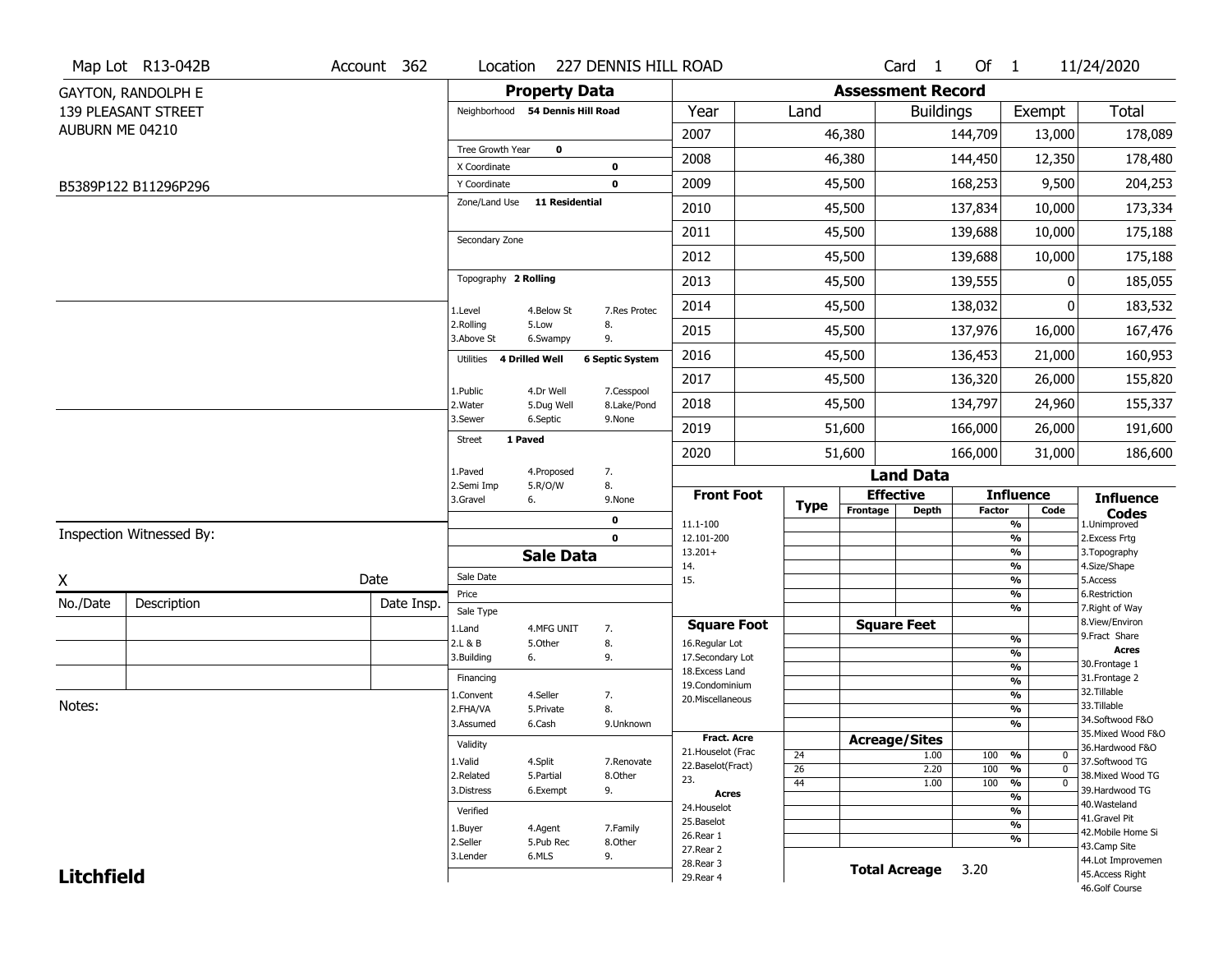|                        |                    |                                                   |                       |                           |              |                                       |                          |                                  |                        |                                    | <b>Litchfield</b>    |       |                |      |      |        |        |        |            |
|------------------------|--------------------|---------------------------------------------------|-----------------------|---------------------------|--------------|---------------------------------------|--------------------------|----------------------------------|------------------------|------------------------------------|----------------------|-------|----------------|------|------|--------|--------|--------|------------|
|                        | Map Lot R13-042B   |                                                   |                       |                           | Account      |                                       | 362                      | Location                         |                        |                                    | 227 DENNIS HILL ROAD |       |                |      |      |        | Card 1 | Of $1$ | 11/24/2020 |
| Building Style 2 Ranch |                    |                                                   | <b>SF Bsmt Living</b> |                           | 1022         |                                       |                          | Layout 1 Typical                 |                        |                                    |                      |       |                |      |      |        |        |        |            |
| 0.Uncoded              | 4.Cape             | 8.Log                                             | Fin Bsmt Grade        |                           | 3 100        |                                       |                          | 1. Typical                       | 4.                     |                                    | 7.                   |       |                |      |      |        |        |        |            |
| 1.Conv.                | 5.Garrison         | 9.Other                                           |                       | OPEN-5-CUSTOMIZE 0        |              |                                       |                          | 2.Inadeg                         | 5.                     |                                    | 8.                   |       |                |      |      |        |        |        |            |
| 2.Ranch                | 6.Split            | 10.Tri-Lev                                        | Heat Type             | 100%                      |              | 1 Hot Water BB                        |                          | 3.                               | 6.                     |                                    | 9.                   |       |                |      |      |        |        |        |            |
| 3.R Ranch              | 7.Contemp          | 11.Earth O                                        | 0.Uncoded             |                           | 4.Steam      |                                       | 8.Fl/Wall                | 9 None<br>Attic                  |                        |                                    |                      |       |                |      |      |        |        |        |            |
| Dwelling Units 1       |                    |                                                   | 1.HWBB                |                           | 5.FWA        |                                       | 9.No Heat                | 1.1/4 Fin                        | 4.Full Fin             |                                    | 7.                   |       |                |      |      |        |        |        |            |
| Other Units            | $\mathbf 0$        |                                                   | 2.HWCI                |                           | 6.GravWA     |                                       | 10.Radiant               | 2.1/2 Fin                        | 5.Fl/Stair             |                                    | 8.                   |       | 28.0"          |      |      |        |        |        | Gar        |
| <b>Stories</b>         | 1 One Story        |                                                   | 3.H Pump              |                           | 7.Electric   |                                       | 11.Radiant               | 3.3/4 Fin                        | 6.                     |                                    | 9.None               | 14.0' |                |      |      |        |        |        |            |
| $1.1\,$                | 4.1.5              | 7.1.25                                            | Cool Type             | 0%                        |              | 9 None                                |                          | Insulation                       | 1 Full                 |                                    |                      |       | W <sub>D</sub> |      |      |        |        |        |            |
| 2.2                    | 5.1.75             | 8.3.5                                             | 1.Refrig              |                           | 4.W&C Air    |                                       | 7.RadHW                  | 1.Full                           | 4.Minimal              |                                    | 7.                   |       |                |      |      |        |        |        |            |
| 3.3                    | 6.2.5              | 9.4                                               | 2.Evapor              |                           | 5.Monitor-   | 8.                                    |                          | 2.Heavy                          | 5.Partial              |                                    | 8.                   |       |                |      |      |        |        |        | 40.0"      |
| <b>Exterior Walls</b>  | 2 Vinyl            |                                                   | 3.H Pump              |                           | 6.Monitor-   | 9.None                                |                          | 3.Capped                         | 6.                     |                                    | 9.None               | 5.0'  |                |      |      |        |        |        |            |
| 0.Uncoded              | 4.Asbestos         | 8.Concrete                                        | Kitchen Style         |                           | 2 Typical    |                                       |                          | Unfinished %                     | 0%                     |                                    |                      |       |                |      |      |        |        |        |            |
| 1.Wd Clapb             | 5.Stucco           | 9.0ther                                           | 1.Modern              |                           | 4.Obsolete   | 7.                                    |                          | Grade & Factor 3 Average 100%    |                        |                                    |                      |       |                |      |      |        |        |        |            |
| 2.Vinyl                | 6.Brick            | 10.Wd shin                                        | 2.Typical             |                           | 5.           | 8.                                    |                          | 1.E Grade                        | 4.B Grade              |                                    | 7.AAA Grad           |       |                |      |      | 1sFr/B |        |        |            |
| 3.Compos.              | 7.Stone            | $11. T1 - 11$                                     | 3.Old Type            |                           | 6.           | 9.None                                |                          | 2.D Grade                        | 5.A Grade              |                                    | 8.M&S                |       |                |      |      |        |        |        |            |
| Roof Surface           | 1 Asphalt Shingles |                                                   | Bath(s) Style         |                           |              | 2 Typical Bath(s)                     |                          | 3.C Grade                        | 6.AA Grade             |                                    | 9.Same               |       | 28.0'          |      |      |        |        |        |            |
| 1.Asphalt              | 4.Composit         | 7.Rolled R                                        | 1.Modern              |                           | 4.Obsolete   | 7.                                    |                          | SQFT (Footprint) 1400            |                        |                                    |                      |       |                |      |      |        |        |        | 24.0'      |
| 2.Slate                | 5.Wood             | 8.                                                | 2. Typical            |                           | 5.           | 8.                                    |                          | Condition                        | <b>5 Above Average</b> |                                    |                      |       |                |      |      |        |        |        |            |
| 3. Metal               | 6.Other            | 9.                                                |                       |                           | 6.           | 9.None                                |                          | 1.Poor                           |                        |                                    | 7.V G                |       |                |      |      |        |        |        |            |
|                        |                    |                                                   | 3.Old Type            |                           |              |                                       |                          | 2.Fair                           | 4.Avg                  |                                    |                      |       |                |      |      |        |        |        |            |
| SF Masonry Trim 0      |                    |                                                   | # Rooms<br># Bedrooms |                           | 6            |                                       |                          |                                  | $5.Avg+$               |                                    | 8.Exc                |       |                |      | 50.0 |        |        |        |            |
| OPEN-3-CUSTOM 0        |                    |                                                   |                       |                           | 3            |                                       |                          | 3.Avg-                           | 6.Good                 |                                    | 9.Same               |       |                |      |      |        |        |        |            |
| OPEN-4-CUSTOM 0        |                    |                                                   | # Full Baths          |                           | $\mathbf{1}$ |                                       |                          | Phys. % Good                     | 0%                     |                                    |                      |       | 16.0'          |      |      |        |        |        |            |
| Year Built             | 1990               |                                                   | # Half Baths          |                           | $\pmb{0}$    |                                       |                          | Funct. % Good                    | 100%                   |                                    |                      |       | 12.0' WD       |      | 8.0  |        |        |        |            |
| Year Remodeled 0       |                    |                                                   |                       | # Addn Fixtures           | $\mathbf 0$  |                                       |                          | Functional Code 9 None           |                        |                                    |                      |       |                |      |      |        |        |        |            |
| Foundation             | 1 Concrete         |                                                   | # Fireplaces          |                           | 0            |                                       |                          | 1.Incomp                         | 4.Delap                |                                    | 7.No Power           |       | 12.0'          | 4.0' |      |        |        |        |            |
| 1.Concrete             | 4.Wood             | 7.                                                |                       |                           |              |                                       |                          | 2.O-Built                        | 5.Bsmt                 |                                    | 8.LongTerm           |       |                |      |      |        |        |        |            |
| 2.C Block              | 5.Slab             | 8.                                                |                       |                           |              |                                       |                          | 3.Damage                         | 6.Common               |                                    | 9.None               |       |                |      |      |        |        |        |            |
| 3.Br/Stone             | 6.Piers            | 9.                                                |                       |                           |              |                                       |                          | Econ. % Good 100%                |                        |                                    |                      |       |                |      |      |        |        |        |            |
| Basement               | 4 Full Basement    |                                                   |                       |                           |              |                                       |                          | Economic Code None               |                        |                                    |                      |       |                |      |      |        |        |        |            |
| 1.1/4 Bmt              | 4.Full Bmt         | 7.                                                |                       |                           |              |                                       |                          | 0.None                           | 3.No Power             |                                    | 9.None               |       |                |      |      |        |        |        |            |
| 2.1/2 Bmt              | 5.Crawl Sp         | 8.                                                |                       |                           |              |                                       |                          | 1.Location                       | 4.Generate             |                                    | 8.                   |       |                |      |      |        |        |        |            |
| 3.3/4 Bmt              | 6.                 | 9.None                                            |                       |                           |              | Software                              |                          | 2.Encroach                       | 5.Multi-Fa             |                                    | 9.                   |       |                |      |      |        |        |        |            |
| Bsmt Gar # Cars 0      |                    |                                                   |                       |                           |              | A Division of Harris Computer Systems |                          | Entrance Code 3 Information Only |                        |                                    |                      |       |                |      |      |        |        |        |            |
| Wet Basement           | 1 Dry Basement     |                                                   |                       |                           |              |                                       |                          | 1.Interior                       | 4.Vacant               |                                    | 7.                   |       |                |      |      |        |        |        |            |
| 1.Dry                  | 4.Dirt Flr         | 7.                                                |                       |                           |              |                                       |                          | 2.Refusal                        | 5.Estimate             |                                    | 8.                   |       |                |      |      |        |        |        |            |
| 2.Damp                 | 5.                 | 8.                                                |                       |                           |              |                                       |                          | 3.Informed                       | 6.Existing             |                                    | 9.                   |       |                |      |      |        |        |        |            |
| 3.Wet                  | 6.                 | 9.                                                |                       |                           |              |                                       |                          | Information Code 1 Owner         |                        |                                    |                      |       |                |      |      |        |        |        |            |
|                        |                    |                                                   |                       |                           |              |                                       |                          | 1.Owner                          | 4.Agent                |                                    | 7.Vacant             |       |                |      |      |        |        |        |            |
|                        |                    |                                                   |                       |                           |              |                                       |                          | 2.Relative                       | 5.Estimate             |                                    | 8.                   |       |                |      |      |        |        |        |            |
|                        |                    |                                                   |                       | Date Inspected 10/04/2018 |              |                                       |                          | 3.Tenant                         | 6.Other                |                                    | 9.                   |       |                |      |      |        |        |        |            |
|                        |                    | <b>Additions, Outbuildings &amp; Improvements</b> |                       |                           |              |                                       |                          |                                  |                        | 1.One Story Fram                   |                      |       |                |      |      |        |        |        |            |
| Type                   |                    | Year                                              | Units                 | Grade   Cond              |              | Phys.   Funct.                        |                          | Sound Value                      |                        | 2. Two Story Fram                  |                      |       |                |      |      |        |        |        |            |
| 68 Wood Deck/s         |                    | 0                                                 | 176                   | 4 100                     | 3            | 0                                     | $%100$ %                 |                                  |                        | 3. Three Story Fr                  |                      |       |                |      |      |        |        |        |            |
| 68 Wood Deck/s         |                    | 10                                                | 392                   | 4 100                     | 3            | 0                                     | $%100$ %                 |                                  |                        | 4.1 & 1/2 Story                    |                      |       |                |      |      |        |        |        |            |
|                        |                    |                                                   |                       |                           |              |                                       |                          |                                  |                        | 5.1 & 3/4 Story<br>6.2 & 1/2 Story |                      |       |                |      |      |        |        |        |            |
| 23 Frame Garage        |                    | $\Omega$                                          | 960                   | 3 100                     | 4            | $\Omega$                              | $\frac{9}{6}$ 100 %      |                                  |                        |                                    | 21.Open Frame Por    |       |                |      |      |        |        |        |            |
|                        |                    |                                                   |                       |                           |              | %                                     | $\%$                     |                                  |                        | 22.Encl Frame Por                  |                      |       |                |      |      |        |        |        |            |
|                        |                    |                                                   |                       |                           |              | $\sqrt{0}$                            | $\%$                     |                                  |                        | 23. Frame Garage                   |                      |       |                |      |      |        |        |        |            |
|                        |                    |                                                   |                       |                           |              | $\frac{9}{6}$                         | $\overline{\frac{0}{6}}$ |                                  |                        | 24.Frame Shed                      |                      |       |                |      |      |        |        |        |            |
|                        |                    |                                                   |                       |                           |              |                                       |                          |                                  |                        |                                    | 25. Frame Bay Wind   |       |                |      |      |        |        |        |            |
|                        |                    |                                                   |                       |                           |              | $\%$                                  | $\%$                     |                                  |                        | 26.1SFr Overhang                   |                      |       |                |      |      |        |        |        |            |
|                        |                    |                                                   |                       |                           |              | $\sqrt{0}$                            | $\overline{\frac{0}{6}}$ |                                  |                        |                                    | 27. Unfin Basement   |       |                |      |      |        |        |        |            |
|                        |                    |                                                   |                       |                           |              | $\sqrt{0}$                            | $\%$                     |                                  |                        | 28. Unfinished Att                 |                      |       |                |      |      |        |        |        |            |
|                        |                    |                                                   |                       |                           |              | $\sqrt{0}$                            | $\%$                     |                                  |                        | 29. Finished Attic                 |                      |       |                |      |      |        |        |        |            |
|                        |                    |                                                   |                       |                           |              |                                       |                          |                                  |                        |                                    |                      |       |                |      |      |        |        |        |            |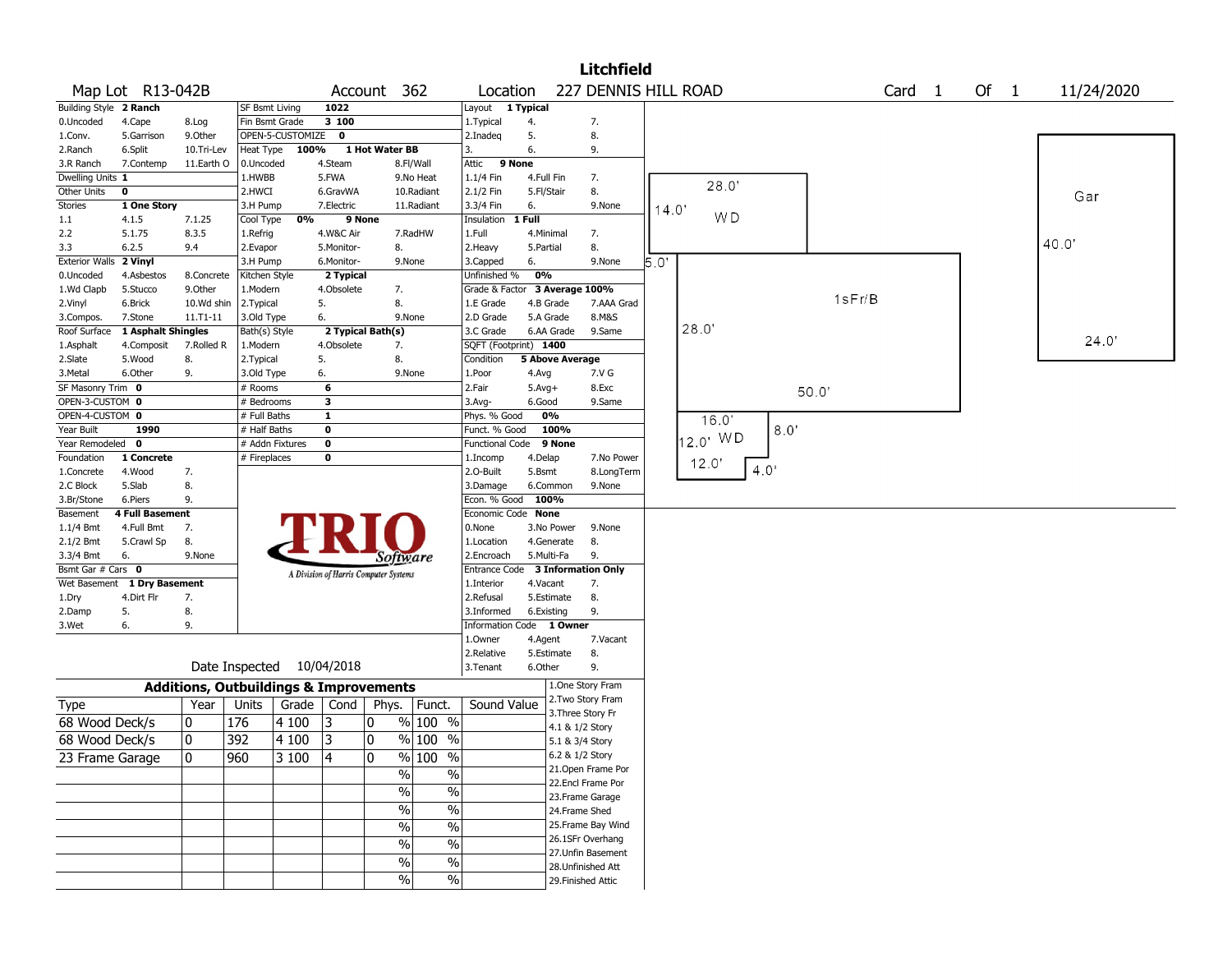|                             | Map Lot R13-042C                            | Account 2054 | Location                                                |                                  | 239 DENNIS HILL ROAD   |                                  |             |          | Card <sub>1</sub>        | Of $1$        |                                | 11/24/2020                           |
|-----------------------------|---------------------------------------------|--------------|---------------------------------------------------------|----------------------------------|------------------------|----------------------------------|-------------|----------|--------------------------|---------------|--------------------------------|--------------------------------------|
| DAVIDSON JUDY M             |                                             |              |                                                         | <b>Property Data</b>             |                        |                                  |             |          | <b>Assessment Record</b> |               |                                |                                      |
|                             | PETER N DAVIDSON                            |              |                                                         | Neighborhood 54 Dennis Hill Road |                        | Year                             | Land        |          | <b>Buildings</b>         |               | Exempt                         | <b>Total</b>                         |
|                             | 239 DENNIS HILL ROAD                        |              |                                                         |                                  |                        | 2007                             |             | 40,957   |                          | 121,164       | 13,000                         | 149,121                              |
|                             | LITCHFIELD ME 04350                         |              | Tree Growth Year                                        | $\mathbf 0$                      |                        | 2008                             |             | 40,957   |                          | 120,229       | 12,350                         | 148,836                              |
|                             |                                             |              | X Coordinate<br>Y Coordinate                            |                                  | 0<br>$\mathbf 0$       | 2009                             |             | 40,825   |                          | 147,112       | 9,500                          | 178,437                              |
| B13366P76<br>Previous Owner |                                             |              | Zone/Land Use                                           | <b>11 Residential</b>            |                        |                                  |             |          |                          |               |                                |                                      |
|                             | DAVIDSON, PETER N                           |              |                                                         |                                  |                        | 2010                             |             | 40,825   |                          | 118,999       | 10,000                         | 149,824                              |
| DAVIDSON JUDY M             |                                             |              | Secondary Zone                                          |                                  |                        | 2011                             |             | 40,825   |                          | 120,916       | 10,000                         | 151,741                              |
|                             | 239 DENNIS HILL ROAD                        |              |                                                         |                                  |                        | 2012                             |             | 40,825   |                          | 120,916       | 10,000                         | 151,741                              |
|                             | LITCHFIELD ME 04350<br>Sale Date: 5/12/2014 |              | Topography 2 Rolling                                    |                                  |                        | 2013                             |             | 40,825   |                          | 119,833       | 10,000                         | 150,658                              |
|                             |                                             |              | 1.Level                                                 | 4.Below St                       | 7.Res Protec           | 2014                             |             | 40,825   |                          | 119,537       | 10,000                         | 150,362                              |
|                             |                                             |              | 2.Rolling<br>3.Above St                                 | 5.Low<br>6.Swampy                | 8.<br>9.               | 2015                             |             | 40,825   |                          | 118,455       | 10,000                         | 149,280                              |
|                             |                                             |              | Utilities                                               | 4 Drilled Well                   | <b>6 Septic System</b> | 2016                             |             | 40,825   |                          | 118,336       | 15,000                         | 144,161                              |
|                             |                                             |              | 1.Public                                                | 4.Dr Well                        | 7.Cesspool             | 2017                             |             | 40,825   |                          | 117,076       | 20,000                         | 137,901                              |
|                             |                                             |              | 2. Water                                                | 5.Dug Well                       | 8.Lake/Pond            | 2018                             |             | 40,825   |                          | 116,958       | 19,200                         | 138,583                              |
|                             |                                             |              | 3.Sewer<br>1 Paved                                      | 6.Septic                         | 9.None                 | 2019                             |             | 46,000   |                          | 134,600       | 20,000                         | 160,600                              |
|                             |                                             |              | <b>Street</b>                                           |                                  |                        | 2020                             |             | 46,000   |                          | 134,600       | 25,000                         | 155,600                              |
|                             |                                             |              | 1.Paved                                                 | 4.Proposed                       | 7.                     |                                  |             |          | <b>Land Data</b>         |               |                                |                                      |
|                             |                                             |              | 8.<br>2.Semi Imp<br>5.R/O/W<br>3.Gravel<br>6.<br>9.None |                                  |                        | <b>Front Foot</b>                | <b>Type</b> |          | <b>Effective</b>         |               | <b>Influence</b>               | <b>Influence</b>                     |
|                             |                                             |              |                                                         |                                  | 0                      | 11.1-100                         |             | Frontage | <b>Depth</b>             | <b>Factor</b> | Code<br>%                      | <b>Codes</b><br>1.Unimproved         |
|                             | Inspection Witnessed By:                    |              |                                                         |                                  | $\mathbf 0$            | 12.101-200                       |             |          |                          |               | $\frac{9}{6}$                  | 2.Excess Frtg                        |
|                             |                                             |              |                                                         |                                  |                        |                                  |             |          |                          |               |                                |                                      |
| X                           |                                             |              |                                                         | <b>Sale Data</b>                 |                        | $13.201+$<br>14.                 |             |          |                          |               | %<br>%                         | 3. Topography<br>4.Size/Shape        |
|                             |                                             | Date         | Sale Date                                               |                                  | 5/12/2014              | 15.                              |             |          |                          |               | $\frac{9}{6}$                  | 5.Access                             |
| No./Date                    | Description                                 | Date Insp.   | Price                                                   |                                  |                        |                                  |             |          |                          |               | %<br>%                         | 6.Restriction<br>7. Right of Way     |
|                             |                                             |              | Sale Type<br>1.Land                                     | 2 Land & Buildings<br>4.MFG UNIT |                        | <b>Square Foot</b>               |             |          | <b>Square Feet</b>       |               |                                | 8.View/Environ                       |
|                             |                                             |              | 2.L & B                                                 | 5.Other                          | 7.<br>8.               | 16.Regular Lot                   |             |          |                          |               | %                              | 9. Fract Share                       |
|                             |                                             |              | 3.Building                                              | 6.                               | 9.                     | 17.Secondary Lot                 |             |          |                          |               | $\frac{9}{6}$<br>$\frac{9}{6}$ | <b>Acres</b><br>30.Frontage 1        |
|                             |                                             |              | Financing                                               | 9 Unknown                        |                        | 18.Excess Land<br>19.Condominium |             |          |                          |               | $\frac{9}{6}$                  | 31. Frontage 2                       |
|                             |                                             |              | 1.Convent                                               | 4.Seller                         | 7.                     | 20.Miscellaneous                 |             |          |                          |               | $\frac{9}{6}$                  | 32.Tillable                          |
| Notes:                      |                                             |              | 2.FHA/VA                                                | 5.Private                        | 8.                     |                                  |             |          |                          |               | $\frac{9}{6}$                  | 33.Tillable<br>34.Softwood F&O       |
|                             |                                             |              | 3.Assumed                                               | 6.Cash                           | 9.Unknown              | <b>Fract. Acre</b>               |             |          |                          |               | $\frac{9}{6}$                  | 35. Mixed Wood F&O                   |
|                             |                                             |              | Validity                                                | <b>2 Related Parties</b>         |                        | 21. Houselot (Frac               |             |          | <b>Acreage/Sites</b>     |               | $\mathbf 0$                    | 36.Hardwood F&O                      |
|                             |                                             |              | 1.Valid                                                 | 4.Split                          | 7.Renovate             | 22.Baselot(Fract)                | 24<br>26    |          | 1.00<br>0.33             | 100<br>100    | %<br>%<br>$\mathbf{0}$         | 37.Softwood TG                       |
|                             |                                             |              | 2.Related                                               | 5.Partial                        | 8.Other                | 23.                              | 44          |          | 1.00                     | 100           | $\frac{9}{6}$<br>$\mathbf{0}$  | 38. Mixed Wood TG                    |
|                             |                                             |              | 3.Distress                                              | 6.Exempt                         | 9.                     | <b>Acres</b>                     |             |          |                          |               | $\frac{9}{6}$                  | 39.Hardwood TG<br>40. Wasteland      |
|                             |                                             |              | Verified                                                | <b>5 Public Record</b>           |                        | 24. Houselot                     |             |          |                          |               | %                              | 41.Gravel Pit                        |
|                             |                                             |              | 1.Buyer                                                 | 4.Agent                          | 7.Family               | 25.Baselot<br>26.Rear 1          |             |          |                          |               | $\frac{9}{6}$                  | 42. Mobile Home Si                   |
|                             |                                             |              | 2.Seller                                                | 5.Pub Rec                        | 8.Other                | 27.Rear 2                        |             |          |                          |               | %                              | 43.Camp Site                         |
| <b>Litchfield</b>           |                                             |              | 3.Lender                                                | 6.MLS                            | 9.                     | 28. Rear 3<br>29. Rear 4         |             |          | <b>Total Acreage</b>     | 1.33          |                                | 44.Lot Improvemen<br>45.Access Right |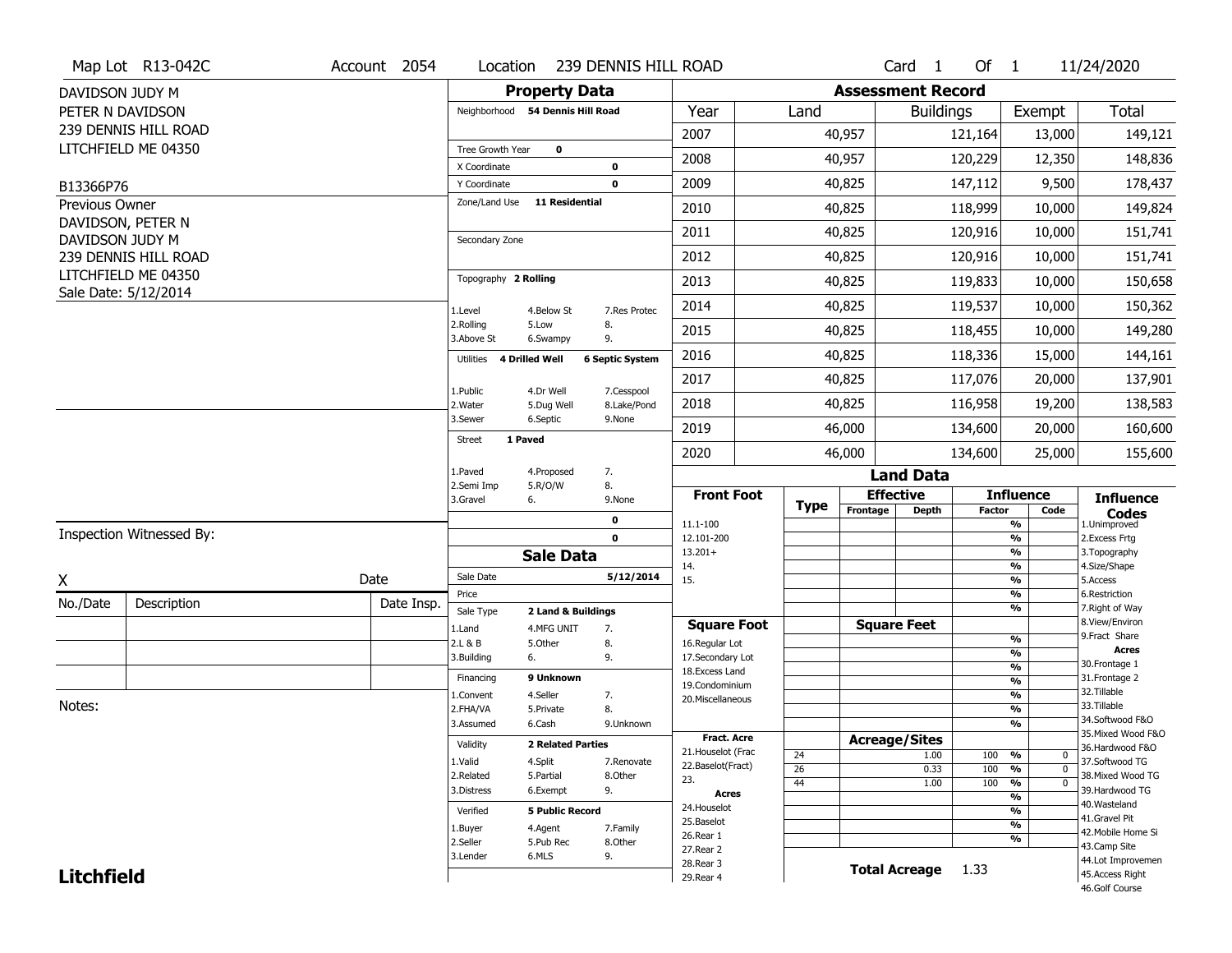|                          |                            |                                                   |                       |                           |                |                                       |                                |                                  |              |                 | <b>Litchfield</b>  |                      |       |       |        |       |           |            |
|--------------------------|----------------------------|---------------------------------------------------|-----------------------|---------------------------|----------------|---------------------------------------|--------------------------------|----------------------------------|--------------|-----------------|--------------------|----------------------|-------|-------|--------|-------|-----------|------------|
|                          | Map Lot R13-042C           |                                                   |                       |                           |                | Account 2054                          |                                | Location                         |              |                 |                    | 239 DENNIS HILL ROAD |       |       | Card 1 |       | Of $1$    | 11/24/2020 |
| Building Style 4 Cape    |                            |                                                   | SF Bsmt Living        |                           | 0              |                                       |                                | Layout                           | 1 Typical    |                 |                    |                      |       |       |        |       |           |            |
| 0.Uncoded                | 4.Cape                     | 8.Log                                             | Fin Bsmt Grade        |                           | 0 <sub>0</sub> |                                       |                                | 1. Typical                       | 4.           |                 | 7.                 |                      |       |       |        |       |           | 15.0'      |
| 1.Conv.                  | 5.Garrison                 | 9.0ther                                           |                       | OPEN-5-CUSTOMIZE 0        |                |                                       |                                | 2.Inadeq                         | 5.           |                 | 8.                 |                      |       |       |        |       |           |            |
| 2.Ranch                  | 6.Split                    | 10.Tri-Lev                                        | Heat Type             | 100%                      |                | 12 Monitor-Fuel Oil                   |                                | 3.                               | 6.           |                 | 9.                 |                      |       |       |        |       |           |            |
| 3.R Ranch                | 7.Contemp                  | 11.Earth O                                        | 0.Uncoded             |                           | 4.Steam        |                                       | 8.Fl/Wall                      | Attic                            | 9 None       |                 |                    |                      |       |       |        |       | 12.0      | 18.0'      |
| Dwelling Units 1         |                            |                                                   | 1.HWBB                |                           | 5.FWA          |                                       | 9.No Heat                      | 1.1/4 Fin                        | 4.Full Fin   |                 | 7.                 |                      |       |       |        |       | 10.0'     | 1sFr       |
| Other Units              | $\mathbf{o}$               |                                                   | 2.HWCI                |                           | 6.GravWA       |                                       | 10.Radiant                     | 2.1/2 Fin                        | 5.Fl/Stair   |                 | 8.                 |                      |       |       |        |       |           |            |
| <b>Stories</b>           | 7 One & 1/4 Story          |                                                   | 3.H Pump              | 0%                        | 7.Electric     |                                       | 11.Radiant                     | 3.3/4 Fin                        | 6.<br>1 Full |                 | 9.None             |                      |       |       |        |       | Patio     |            |
| $1.1\,$<br>2.2           | 4.1.5<br>5.1.75            | 7.1.25<br>8.3.5                                   | Cool Type<br>1.Refrig |                           | 4.W&C Air      | 9 None                                | 7.RadHW                        | Insulation<br>1.Full             | 4.Minimal    |                 |                    |                      |       |       |        |       |           |            |
| 3.3                      | 6.2.5                      | 9.4                                               | 2.Evapor              |                           | 5.Monitor-     | 8.                                    |                                | 2.Heavy                          | 5.Partial    |                 | 7.<br>8.           |                      |       |       |        |       |           |            |
|                          | Exterior Walls 1 Clapboard |                                                   | 3.H Pump              |                           | 6.Monitor-     |                                       | 9.None                         | 3.Capped                         | 6.           |                 | 9.None             |                      |       |       | 12.0'  |       |           |            |
| 0.Uncoded                | 4.Asbestos                 | 8.Concrete                                        | Kitchen Style         |                           | 2 Typical      |                                       |                                | Unfinished %                     | 0%           |                 |                    |                      |       | 12.0' |        |       |           |            |
| 1.Wd Clapb               | 5.Stucco                   | 9.0ther                                           | 1.Modern              |                           | 4.Obsolete     | 7.                                    |                                | Grade & Factor 3 Average 100%    |              |                 |                    |                      |       |       |        |       |           |            |
| 2.Vinyl                  | 6.Brick                    | 10.Wd shin                                        | 2. Typical            |                           | 5.             | 8.                                    |                                | 1.E Grade                        | 4.B Grade    |                 | 7.AAA Grad         |                      |       | 1sFr  |        |       |           |            |
| 3.Compos.                | 7.Stone                    | 11.T1-11                                          | 3.Old Type            |                           | 6.             |                                       | 9.None                         | 2.D Grade                        | 5.A Grade    |                 | 8.M&S              |                      | 7.0'  |       |        | 26.0' | 11/4sFr/C |            |
| Roof Surface             | 1 Asphalt Shingles         |                                                   | Bath(s) Style         |                           |                | 2 Typical Bath(s)                     |                                | 3.C Grade                        |              | 6.AA Grade      | 9.Same             | Canopy               |       |       |        |       |           |            |
| 1.Asphalt                | 4.Composit                 | 7.Rolled R                                        | 1.Modern              |                           | 4.Obsolete     | 7.                                    |                                | SQFT (Footprint) 936             |              |                 |                    |                      |       |       | 6.0'OP |       |           |            |
| 2.Slate                  | 5.Wood                     | 8.                                                | 2. Typical            |                           | 5.             | 8.                                    |                                | Condition                        | 4 Average    |                 |                    |                      |       |       |        |       |           |            |
| 3.Metal                  | 6.Other                    | 9.                                                | 3.Old Type            |                           | 6.             |                                       | 9.None                         | 1.Poor                           | 4.Avg        |                 | 7.V G              |                      |       |       |        |       | 36.0'     |            |
| SF Masonry Trim 0        |                            |                                                   | # Rooms               |                           | $\bf{0}$       |                                       |                                | 2.Fair                           | $5.Avg+$     |                 | 8.Exc              | Gar                  |       |       |        |       |           |            |
| OPEN-3-CUSTOM 0          |                            |                                                   | # Bedrooms            |                           | 3              |                                       |                                | 3.Avg-                           | 6.Good       |                 | 9.Same             |                      |       |       |        |       |           |            |
| OPEN-4-CUSTOM 0          |                            |                                                   | # Full Baths          |                           | $\mathbf{1}$   |                                       |                                | Phys. % Good                     |              | 0%              |                    |                      | 24.0' |       |        |       |           |            |
| Year Built               | 1997                       |                                                   | # Half Baths          |                           | 0              |                                       |                                | Funct. % Good                    |              | 100%            |                    |                      |       |       |        |       |           |            |
| Year Remodeled 0         |                            |                                                   |                       | # Addn Fixtures           | 0              |                                       |                                | Functional Code 9 None           |              |                 |                    |                      |       |       |        |       |           |            |
| Foundation               | 1 Concrete                 |                                                   | # Fireplaces          |                           | 0              |                                       |                                | 1.Incomp                         | 4.Delap      |                 | 7.No Power         |                      |       |       |        |       |           |            |
| 1.Concrete               | 4.Wood                     | 7.                                                |                       |                           |                |                                       |                                | 2.O-Built                        | 5.Bsmt       |                 | 8.LongTerm         |                      |       |       |        |       |           |            |
| 2.C Block                | 5.Slab                     | 8.                                                |                       |                           |                |                                       |                                | 3.Damage                         |              | 6.Common        | 9.None             | 20.0                 |       |       |        |       |           |            |
| 3.Br/Stone               | 6.Piers                    | 9.                                                |                       |                           |                |                                       |                                | Econ. % Good                     | 100%         |                 |                    |                      |       |       |        |       |           |            |
| Basement                 | <b>5 Crawl Space</b>       |                                                   |                       |                           |                |                                       |                                | Economic Code None               |              |                 |                    |                      |       |       |        |       |           |            |
| 1.1/4 Bmt                | 4.Full Bmt                 | 7.                                                |                       |                           |                |                                       |                                | 0.None                           |              | 3.No Power      | 9.None             |                      |       |       |        |       |           |            |
| $2.1/2$ Bmt<br>3.3/4 Bmt | 5.Crawl Sp<br>6.           | 8.<br>9.None                                      |                       |                           |                |                                       |                                | 1.Location<br>2.Encroach         | 5.Multi-Fa   | 4.Generate      | 8.<br>9.           |                      |       |       |        |       |           |            |
| Bsmt Gar # Cars 0        |                            |                                                   |                       |                           |                | Software                              |                                | Entrance Code 3 Information Only |              |                 |                    |                      |       |       |        |       |           |            |
| Wet Basement             | 1 Dry Basement             |                                                   |                       |                           |                | A Division of Harris Computer Systems |                                | 1.Interior                       | 4.Vacant     |                 | 7.                 |                      |       |       |        |       |           |            |
| 1.Dry                    | 4.Dirt Flr                 | 7.                                                |                       |                           |                |                                       |                                | 2.Refusal                        |              | 5.Estimate      | 8.                 |                      |       |       |        |       |           |            |
| 2.Damp                   | 5.                         | 8.                                                |                       |                           |                |                                       |                                | 3.Informed                       | 6.Existing   |                 | 9.                 |                      |       |       |        |       |           |            |
| 3.Wet                    | 6.                         | 9.                                                |                       |                           |                |                                       |                                | Information Code 2 Relative      |              |                 |                    |                      |       |       |        |       |           |            |
|                          |                            |                                                   |                       |                           |                |                                       |                                | 1.Owner                          | 4.Agent      |                 | 7.Vacant           |                      |       |       |        |       |           |            |
|                          |                            |                                                   |                       |                           |                |                                       |                                | 2.Relative                       |              | 5.Estimate      | 8.                 |                      |       |       |        |       |           |            |
|                          |                            |                                                   |                       | Date Inspected 10/03/2018 |                |                                       |                                | 3.Tenant                         | 6.Other      |                 | 9.                 |                      |       |       |        |       |           |            |
|                          |                            | <b>Additions, Outbuildings &amp; Improvements</b> |                       |                           |                |                                       |                                |                                  |              |                 | 1.One Story Fram   |                      |       |       |        |       |           |            |
| Type                     |                            | Year                                              | Units                 | Grade                     | Cond           |                                       | Phys. Funct.                   | Sound Value                      |              |                 | 2. Two Story Fram  |                      |       |       |        |       |           |            |
| 1 One Story Frame        |                            | 0                                                 | 144                   | 00                        | 0              | 10                                    | $\frac{1}{2}$<br>$\%$ 0        |                                  |              | 4.1 & 1/2 Story | 3. Three Story Fr  |                      |       |       |        |       |           |            |
| 21 Open Frame            |                            | 0                                                 | 72                    | l 0 0                     | 0              | 10                                    | $\frac{0}{0}$<br>% 0           |                                  |              | 5.1 & 3/4 Story |                    |                      |       |       |        |       |           |            |
|                          |                            |                                                   |                       |                           |                |                                       |                                |                                  |              | 6.2 & 1/2 Story |                    |                      |       |       |        |       |           |            |
|                          | 1 One Story Frame          | 0                                                 | 270                   | $ 00\rangle$              | $\pmb{0}$      | 0                                     | $\frac{9}{6}$ 0<br>$\sqrt{20}$ |                                  |              |                 | 21. Open Frame Por |                      |       |       |        |       |           |            |
| 60 Patio                 |                            | 0                                                 | 120                   | 1 100                     | 9              | 10                                    | % 0<br>$\%$                    |                                  |              |                 | 22.Encl Frame Por  |                      |       |       |        |       |           |            |
| 72 1 1/4s Garage         |                            | 1997                                              | 480                   | 2 100                     | 4              | 0                                     | % 100 %                        |                                  |              |                 | 23.Frame Garage    |                      |       |       |        |       |           |            |
| 61 Canopy/s              |                            | 1997                                              | 140                   | 1 100                     | 4              | 10                                    | % 75<br>$\%$                   |                                  |              | 24.Frame Shed   |                    |                      |       |       |        |       |           |            |
|                          |                            |                                                   |                       |                           |                | $\%$                                  | $\%$                           |                                  |              |                 | 25. Frame Bay Wind |                      |       |       |        |       |           |            |
|                          |                            |                                                   |                       |                           |                |                                       |                                |                                  |              |                 | 26.1SFr Overhang   |                      |       |       |        |       |           |            |
|                          |                            |                                                   |                       |                           |                | $\%$                                  | $\frac{1}{2}$                  |                                  |              |                 | 27.Unfin Basement  |                      |       |       |        |       |           |            |
|                          |                            |                                                   |                       |                           |                | $\%$                                  | $\frac{1}{2}$                  |                                  |              |                 | 28. Unfinished Att |                      |       |       |        |       |           |            |
|                          |                            |                                                   |                       |                           |                | %                                     | $\sqrt{6}$                     |                                  |              |                 | 29. Finished Attic |                      |       |       |        |       |           |            |
|                          |                            |                                                   |                       |                           |                |                                       |                                |                                  |              |                 |                    |                      |       |       |        |       |           |            |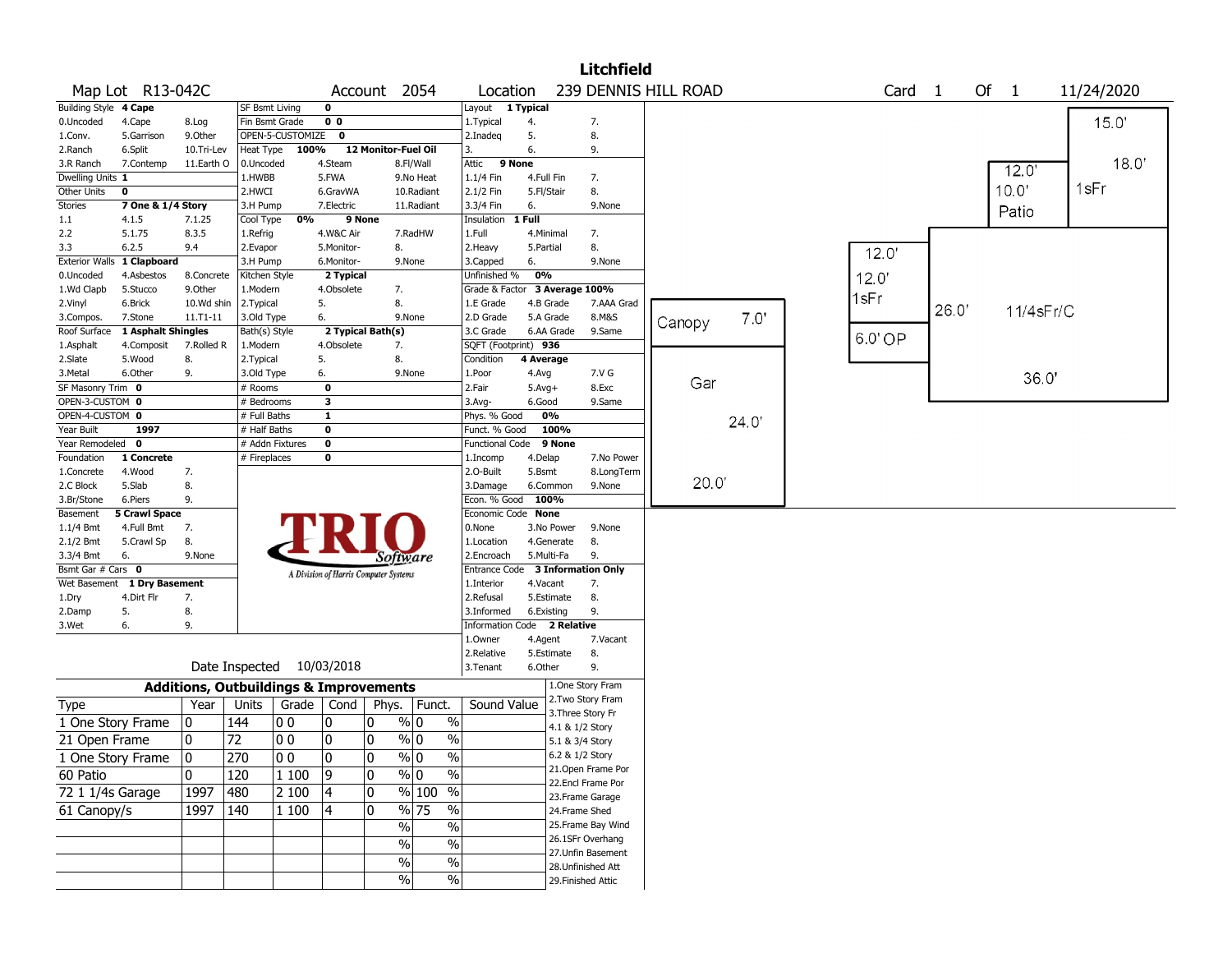|                        | Map Lot R13-044                                   | Account 453 | Location                      |                                  | <b>3 HUNTER LANE</b>       |                                   |                       |                          | Card <sub>1</sub>    | Of $1$           |                                 | 11/24/2020                         |
|------------------------|---------------------------------------------------|-------------|-------------------------------|----------------------------------|----------------------------|-----------------------------------|-----------------------|--------------------------|----------------------|------------------|---------------------------------|------------------------------------|
| STALEY, MARTIN W       |                                                   |             |                               | <b>Property Data</b>             |                            |                                   |                       | <b>Assessment Record</b> |                      |                  |                                 |                                    |
| <b>3 HUNTER LANE</b>   |                                                   |             |                               | Neighborhood 54 Dennis Hill Road |                            | Year                              | Land                  |                          | <b>Buildings</b>     |                  | Exempt                          | <b>Total</b>                       |
|                        | LITCHFIELD ME 04350                               |             |                               |                                  |                            | 2007                              |                       | 70,150                   |                      | 0                | 0                               | 70,150                             |
|                        |                                                   |             | Tree Growth Year              | $\mathbf 0$                      |                            | 2008                              |                       | 70,150                   |                      | $\Omega$         | 0                               | 70,150                             |
|                        |                                                   |             | X Coordinate                  |                                  | $\mathbf 0$<br>$\mathbf 0$ | 2009                              |                       |                          |                      | 130,118          | 0                               |                                    |
| <b>Previous Owner</b>  | B5306P287 B9736P327 B11598P29                     |             | Y Coordinate<br>Zone/Land Use | <b>11 Residential</b>            |                            |                                   |                       | 69,250                   |                      |                  |                                 | 199,368                            |
|                        | LONGLEY WALTER A                                  |             |                               |                                  |                            | 2010                              |                       | 69,250                   |                      | 122,417          | 0                               | 191,667                            |
| <b>3 HUNTER LANE</b>   |                                                   |             | Secondary Zone                |                                  |                            | 2011                              |                       | 69,250                   |                      | 119,505          | 0                               | 188,755                            |
|                        |                                                   |             |                               |                                  |                            | 2012                              |                       | 69,250                   |                      | 119,505          | 0                               | 188,755                            |
|                        | LITCHFIELD ME 04350<br>Sale Date: 12/23/2013      |             | Topography 2 Rolling          |                                  |                            | 2013                              |                       | 69,250                   |                      | 118,274          | 0                               | 187,524                            |
| Previous Owner         |                                                   |             | 1.Level                       | 4.Below St                       | 7.Res Protec               | 2014                              |                       | 53,290                   |                      | 118,235          | 0                               | 171,525                            |
| LENNETT, DAVID J       |                                                   |             | 2.Rolling<br>3.Above St       | 5.Low<br>6.Swampy                | 8.<br>9.                   | 2015                              |                       | 53,290                   |                      | 117,003          | 0                               | 170,293                            |
| <b>FRANCINE RUDOFF</b> | <b>RUDOFF FRANCINE G</b>                          |             | Utilities                     | 4 Drilled Well                   | <b>6 Septic System</b>     | 2016                              |                       | 53,290                   |                      | 116,963          | 0                               | 170,253                            |
|                        | LITCHFIELD ME 04350                               |             |                               |                                  |                            | 2017                              |                       | 53,290                   |                      | 115,732          | 0                               | 169,022                            |
|                        | Sale Date: 5/23/2008                              |             | 1.Public<br>2. Water          | 4.Dr Well<br>5.Dug Well          | 7.Cesspool<br>8.Lake/Pond  | 2018                              |                       | 53,290                   |                      | 115,693          | 0                               | 168,983                            |
|                        |                                                   |             | 3.Sewer                       | 6.Septic                         | 9.None                     | 2019                              |                       | 60,600                   |                      | 156,700          | 0                               | 217,300                            |
|                        |                                                   |             | <b>Street</b>                 | 1 Paved                          |                            | 2020                              |                       | 60,600                   |                      | 156,700          | 0                               | 217,300                            |
|                        |                                                   |             | 1.Paved                       | 4.Proposed<br>5.R/O/W            | 7.<br>8.                   |                                   |                       |                          | <b>Land Data</b>     |                  |                                 |                                    |
|                        |                                                   |             | 2.Semi Imp<br>3.Gravel        | <b>Front Foot</b>                |                            | <b>Effective</b>                  |                       |                          | <b>Influence</b>     | <b>Influence</b> |                                 |                                    |
|                        |                                                   |             |                               |                                  | 0                          | 11.1-100                          | <b>Type</b>           | Frontage                 | <b>Depth</b>         | <b>Factor</b>    | Code<br>%                       | <b>Codes</b><br>1.Unimproved       |
|                        | Inspection Witnessed By:                          |             |                               |                                  | $\mathbf 0$                | 12.101-200                        |                       |                          |                      |                  | $\frac{9}{6}$                   | 2.Excess Frtg                      |
|                        |                                                   |             |                               | <b>Sale Data</b>                 |                            | $13.201+$<br>14.                  |                       |                          |                      |                  | %<br>%                          | 3. Topography<br>4.Size/Shape      |
| X                      |                                                   | Date        | Sale Date                     |                                  | 12/23/2013                 | 15.                               |                       |                          |                      |                  | %                               | 5.Access                           |
| No./Date               | Description                                       | Date Insp.  | Price                         |                                  | 218,000                    |                                   |                       |                          |                      |                  | $\frac{9}{6}$<br>%              | 6.Restriction<br>7. Right of Way   |
|                        |                                                   |             | Sale Type<br>1.Land           | 2 Land & Buildings<br>4.MFG UNIT | 7.                         | <b>Square Foot</b>                |                       |                          | <b>Square Feet</b>   |                  |                                 | 8.View/Environ                     |
|                        |                                                   |             | 2.L & B                       | 5.Other                          | 8.                         | 16.Regular Lot                    |                       |                          |                      |                  | $\frac{9}{6}$                   | 9. Fract Share                     |
|                        |                                                   |             | 3.Building                    | 6.                               | 9.                         | 17.Secondary Lot                  |                       |                          |                      |                  | %<br>$\frac{9}{6}$              | <b>Acres</b><br>30. Frontage 1     |
|                        |                                                   |             | Financing                     | 9 Unknown                        |                            | 18. Excess Land<br>19.Condominium |                       |                          |                      |                  | $\frac{9}{6}$                   | 31. Frontage 2                     |
|                        |                                                   |             | 1.Convent                     | 4.Seller                         | 7.                         | 20.Miscellaneous                  |                       |                          |                      |                  | $\frac{9}{6}$                   | 32. Tillable                       |
| Notes:                 |                                                   |             | 2.FHA/VA                      | 5.Private                        | 8.                         |                                   |                       |                          |                      |                  | $\frac{9}{6}$                   | 33.Tillable<br>34.Softwood F&O     |
|                        | '14 6.79 ACRES & BUILDINGS STAY LOT 44 TO STALEY, |             | 3.Assumed                     | 6.Cash                           | 9.Unknown                  | <b>Fract. Acre</b>                |                       |                          |                      |                  | %                               | 35. Mixed Wood F&O                 |
|                        | RETAINED ACREAGE BECOMES NEW LOT 44B.             |             | Validity                      | 1 Arms Length Sale               |                            | 21. Houselot (Frac                |                       | <b>Acreage/Sites</b>     |                      |                  |                                 | 36.Hardwood F&O                    |
|                        |                                                   |             | 1.Valid                       | 4.Split                          | 7.Renovate                 | 22.Baselot(Fract)                 | 24<br>$\overline{26}$ |                          | 1.00<br>5.00         | 100<br>100       | %<br>0<br>$\overline{0}$<br>%   | 37.Softwood TG                     |
|                        |                                                   |             | 2.Related                     | 5.Partial                        | 8.Other                    | 23.                               | $\overline{27}$       |                          | 0.79                 | 100              | $\overline{0}$<br>%             | 38. Mixed Wood TG                  |
|                        |                                                   |             |                               |                                  |                            |                                   |                       |                          |                      |                  |                                 |                                    |
|                        |                                                   |             | 3.Distress                    | 6.Exempt                         | 9.                         | Acres                             | 44                    |                          | 1.00                 | 100              | $\frac{9}{6}$<br>$\overline{0}$ | 39.Hardwood TG                     |
|                        |                                                   |             | Verified                      | <b>5 Public Record</b>           |                            | 24. Houselot                      |                       |                          |                      |                  | %                               | 40. Wasteland                      |
|                        |                                                   |             | 1.Buyer                       | 4.Agent                          | 7.Family                   | 25.Baselot                        |                       |                          |                      |                  | %                               | 41.Gravel Pit                      |
|                        |                                                   |             | 2.Seller                      | 5.Pub Rec                        | 8.Other                    | 26.Rear 1                         |                       |                          |                      |                  | %                               | 42. Mobile Home Si<br>43.Camp Site |
|                        |                                                   |             | 3.Lender                      | 6.MLS                            | 9.                         | 27.Rear 2<br>28.Rear 3            |                       |                          |                      |                  |                                 | 44.Lot Improvemen                  |
| <b>Litchfield</b>      |                                                   |             |                               |                                  |                            | 29. Rear 4                        |                       |                          | <b>Total Acreage</b> | 6.79             |                                 | 45.Access Right<br>46.Golf Course  |